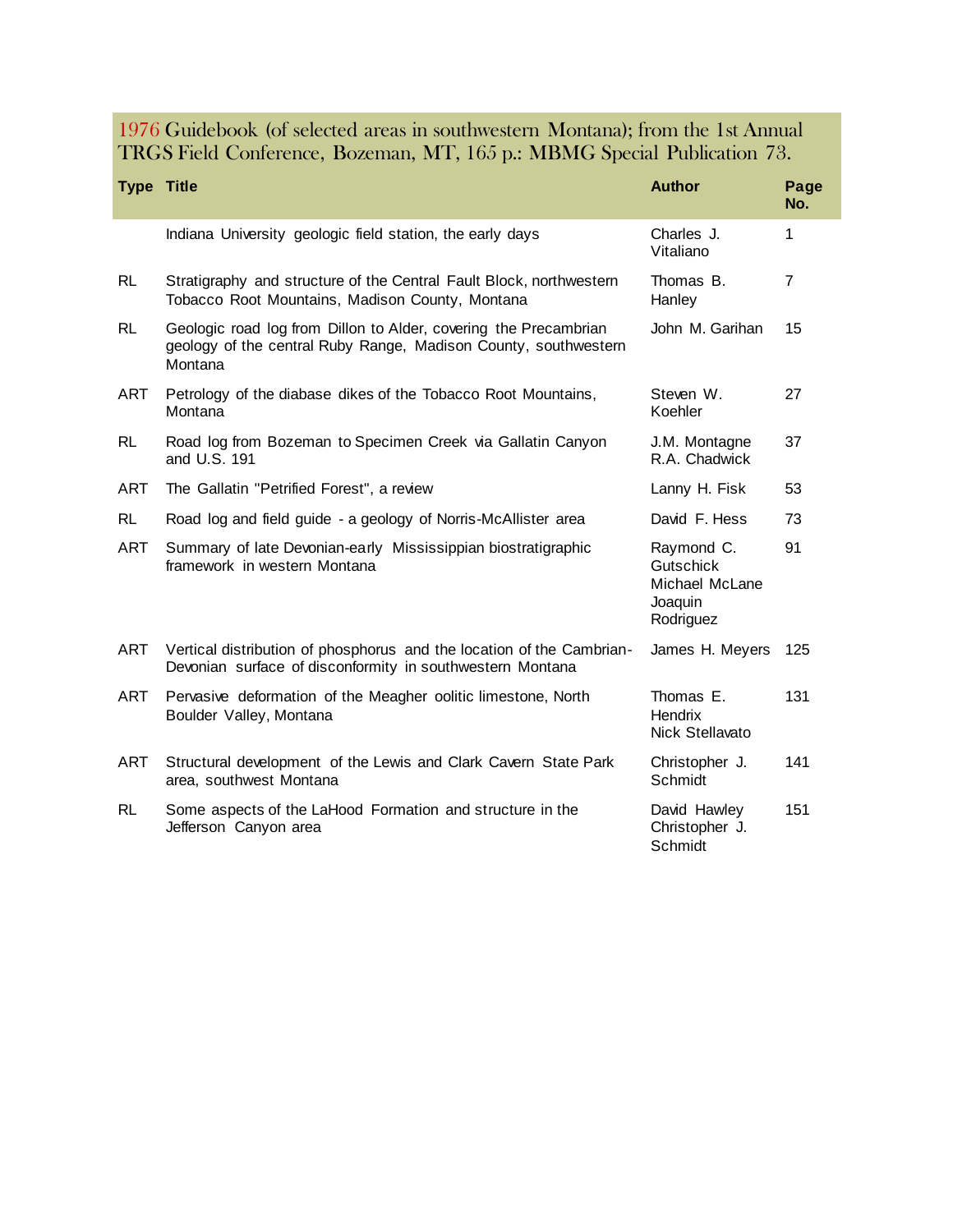1978 Guidebook of the Drummond-Elkhorn areas, west-central Montana; from the 3rd Annual TRGS Field Conference, Missoula, MT, Miller, M.R. (ed.), 52 p.: MBMG Special Publication 82.

| <b>Type Title</b> |                                                                                                     | <b>Author</b>                          | Page<br>No. |
|-------------------|-----------------------------------------------------------------------------------------------------|----------------------------------------|-------------|
| <b>RL</b>         | Missoula to Flint Creek via upper Clark Fork valley and Drummond                                    | D.L. Rasmussen<br>R.W. Fieldo          | 1.          |
| <b>RL</b>         | Missoula to florule locales near Drummond and Lincoln                                               | Charles N. Miller                      | 11          |
| <b>RL</b>         | Elkhorn mining district                                                                             | <b>Bruce Cox</b>                       | 17          |
|                   | Guidebook of the Drummond-Elkhorn areas, West-Central<br>Montana                                    | M. M. Miller                           | 19          |
| ART               | Sandy Hollow Collision Structure                                                                    | Thomas E. Hendrix<br>Elise Porter      | 25          |
| ART               | The Wabowden Terrane of Manitoba and the Pre-Belt Basement of<br>Southwestern Montana: A Comparison | David M. Fountain<br>Neal R. Desmarais | 35          |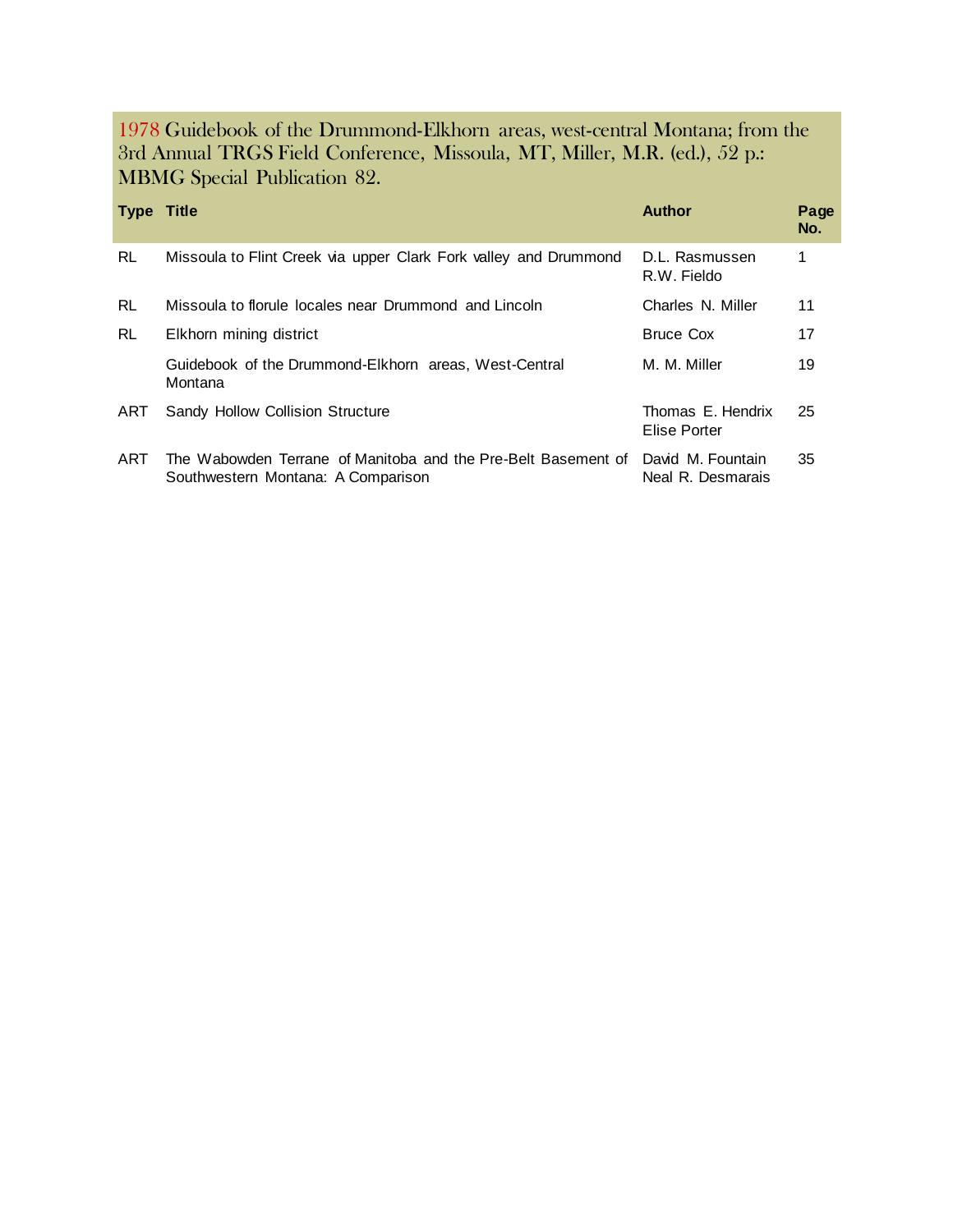1979 Abstracts of papers presented at the 1977 and 1979 Tobacco Root Geological Society Annual Meetings, from the 2nd and 4th Annual TRGS Field Conferences held at Fairmont Hot Springs, MT.

| <b>Type</b> | <b>Title</b>                                                                                                           | <b>Author</b>                                                | Page<br>No.    |
|-------------|------------------------------------------------------------------------------------------------------------------------|--------------------------------------------------------------|----------------|
| 1977        | Geology of southernmost Ravalli County                                                                                 | Richard B. Berg                                              | 1              |
| 1977 ART    | Geothermal investigations in southwestern Montana: Status<br>report                                                    | Robert A.<br>Chadwick<br>Robert B.<br>Leonard                | $\overline{2}$ |
| 1977 ART    | Depositional history of the Yellowstone "Fossil Forest"                                                                | Lanny H. Fisk<br>William J. Fritz                            | 3              |
| 1977 ART    | Paleoecology of the Yellowstone "Fossil Forest"                                                                        | William J. Fritz                                             | 5              |
| 1977 ART    | Sandy Hollow Collision Structure                                                                                       | Thomas E.<br>Hendrix<br>Elise Porter                         | 7              |
| 1977 ART    | Geology of the Skagit Queen Claims, North Cascade Range,<br>Washington                                                 | Steven W.<br>Koehler                                         | 8              |
| 1977 ART    | Identification of Tertiary sedimentary basins under the northern<br>and eastern margins of the Columbia basalt plateau | Robert W.<br>Lankston<br>Marian M.<br>Lankston               | 9              |
| 1979 ART    | Age, stratigraphy, and depositional history of Tertiary rocks near<br>Pilot Rock, northeastern Oregon                  | Robert A.<br>Cushman, Jr.<br>Jean McLarty<br>Lanny H. Fisk   | 10             |
| 1979 ART    | Paleoecology and depositional history of the Miocene Latah<br>Formation, Spokane, Washington                           | Lanny H. Fisk                                                | 11             |
| 1979 ART    | Petroleum potential of Tertiary strata in northeastern Oregon                                                          | Lanny H. Fisk                                                | 12             |
| 1979 ART    | The origin of Archean quartzo-feldspathic gneisses in the<br>Beartooth Mountains, Montana and Wyoming                  | David M.<br>Fountain<br>Gary L. Weeks                        | 14             |
| 1979 ART    | Glacial geology of Cataract Creek and North Willow Creek<br>Valleys, Tobacco Root Range, Montana                       | Robert D. Hall<br>Phillip Ward<br>Janet Heiny<br>Kym Kodidek | 15             |
| 1979 ART    | Idaho Batholith geology and gold mineralization at Florence,<br>Idaho                                                  | Steven W.<br>Koehler                                         | 17             |
| 19791ART    | Hydrogeology of the Milligan Canyon area, Montana                                                                      | Noel C. Krothe<br>Marcel P.<br>Bergeron                      | 19             |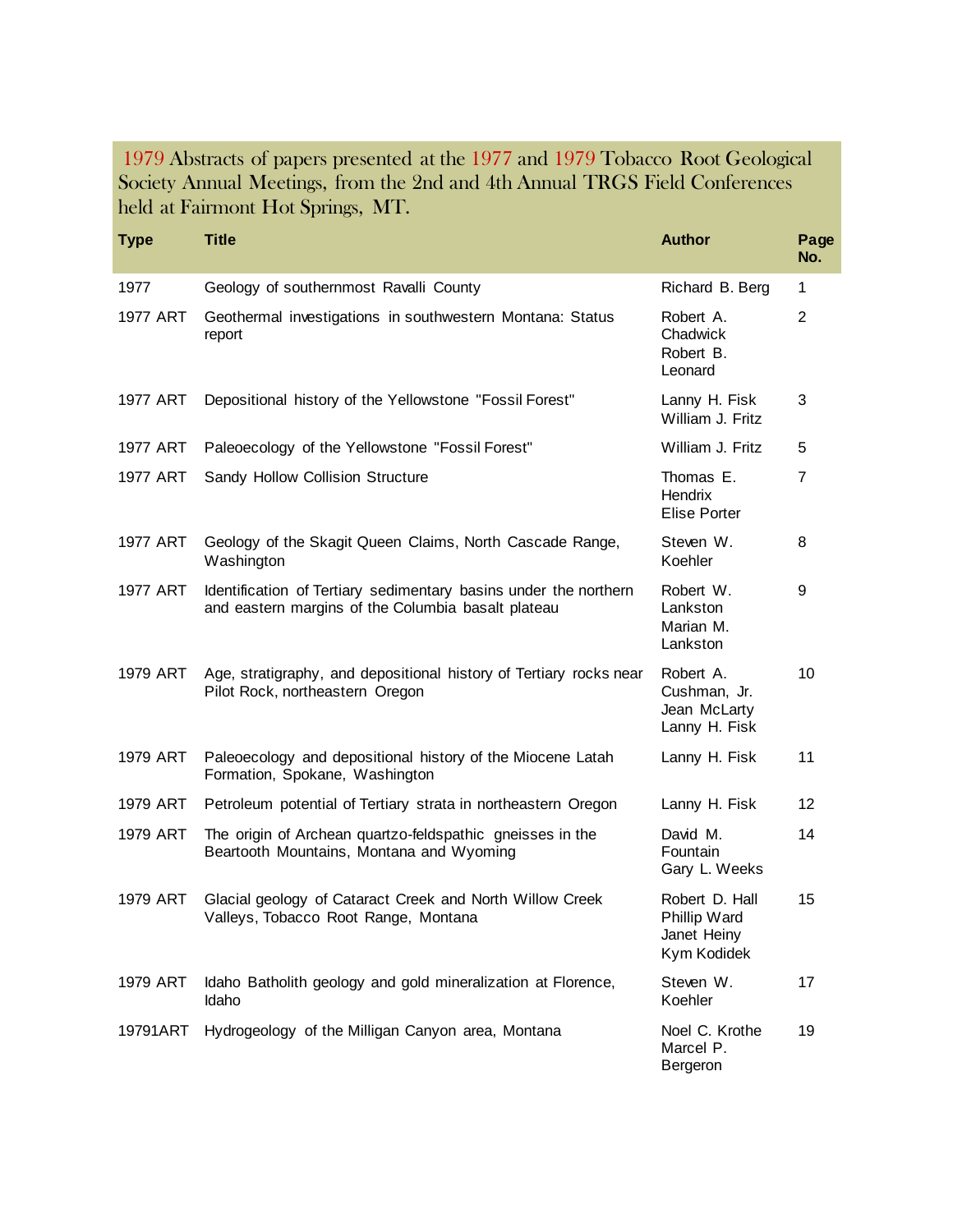| 1979 ART | An analysis of jointing in folded and faulted sedimentary rocks of<br>the northern Tobacco Root Mountains: a computer<br>implementation study | <b>Bonnie Murchie</b><br>Thomas E.<br>Hendrix<br>Robert Blakely | 20 |
|----------|-----------------------------------------------------------------------------------------------------------------------------------------------|-----------------------------------------------------------------|----|
| 1979 ART | Glacial geology and soil geomorphology of alpine tills in the<br>South Boulder River Valley, Tobacco Root Range, Montana                      | William R. Roy<br>Robert D. Hall                                | 21 |
| 1979 ART | Precambrian geology of the Boulder River area, Beartooth<br>Mountains, Montana                                                                | Gary L. Weeks                                                   | 22 |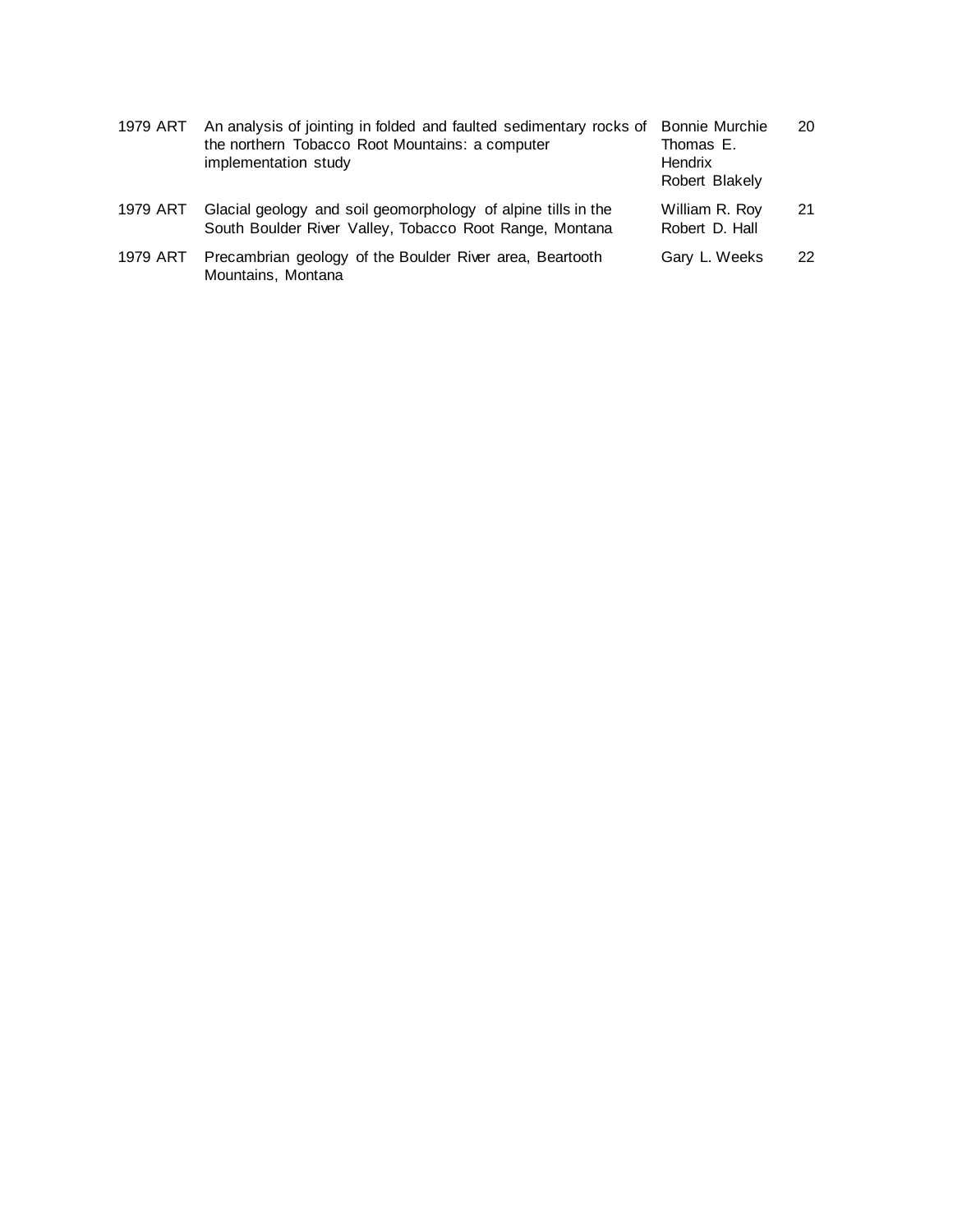1980 Guidebook from the 5th Annual TRGS Field Conference. Spokane, WA.

| <b>Type Title</b> |                                                                                                                            | <b>Author</b>                                                              | Page<br>No. |
|-------------------|----------------------------------------------------------------------------------------------------------------------------|----------------------------------------------------------------------------|-------------|
| <b>RL</b>         | Metamorphic core complexes and low-angle faults of northeastern<br>Washington                                              | Eric S. Cheney<br>P. Brady Rhodes<br>David D. McMillen                     | 1           |
| <b>RL</b>         | Geological excursion of high-grade metamorphic rocks and low-<br>angle faults of the Kettle and Okanogan domes, Washington | Eric S. Cheney<br>Brady P. Rhodes<br>Joseph R. Wilson<br>David D. McMillen | 6           |
| <b>RL</b>         | Quaternary geology of the Spokane area                                                                                     | E.P. Kiver                                                                 | 26          |
| <b>RL</b>         | Geology of the Steptoes and Palouse Hills of eastern Washington,<br>a roadlog of the area south of Spokane, Washington     | G.D. Webster<br>Luis Nunez                                                 | 45          |
| <b>RL</b>         | Glacial geology of Cataract Creek and North Willow Creek Valleys<br>in the area west of Pony, Montana, Tobacco Root Range  | R.D. Hall<br>J.S. Heiny<br>P.N. Ward                                       | 58          |
| <b>RL</b>         | Pleistocene landforms and chronology of the Lower South Boulder<br>River Valley, Montana                                   | William R. Roy                                                             | 79          |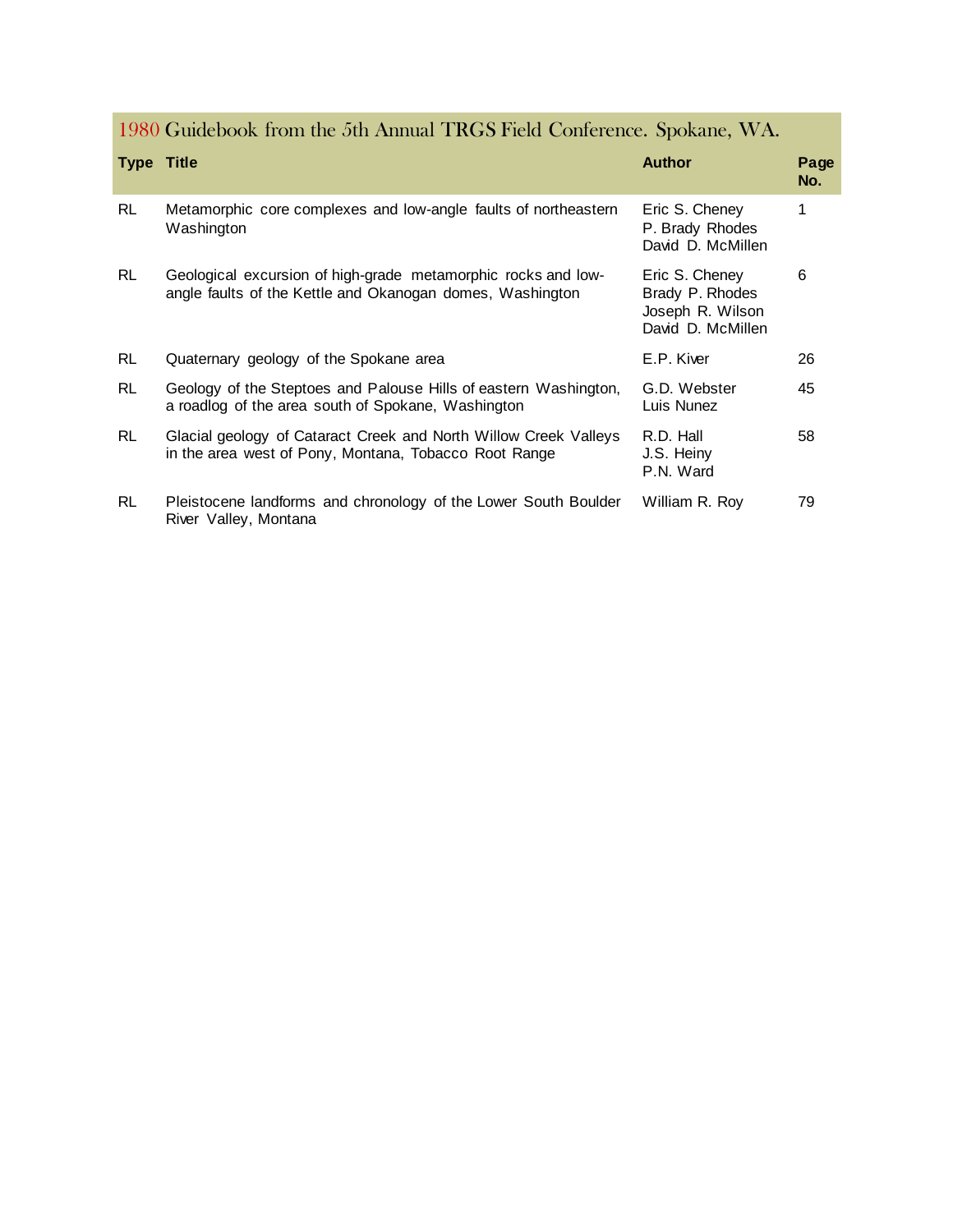1981 TRGS Field Conference September 8-13, Pocatello, Idaho: Northwest Geology, v. 11, Edited by David Alt and Donald Hyndman, 76 p.

| <b>Type Title</b> |                                                                                                | <b>Author</b>                     | Page<br>No. |
|-------------------|------------------------------------------------------------------------------------------------|-----------------------------------|-------------|
| ART               | Idaho-Wyoming Thrust Belt: Regional Geology                                                    | Paul K. Link                      | 1           |
| ART               | The Upper Proterozoic and Lower Cambrian "Brigham Group",<br>Oneida Narrow, Southeastern Idaho | Kevin A. Lindsey                  | 13          |
| ART               | Tertiary and Quaternary Evolution of the Landscape in the<br>Pocatello, Idaho area             | H. Thomas Ore                     | 31          |
| ART               | Phosphate Mining and Geology at Gay Mine, Idaho                                                | Jack Nielson.                     | 37          |
| ART               | Geologic Factors Influencing the 1890's Silver Mining Collapse in<br>Montana                   | Robert A. Chadwick                | 41          |
| RL.               | Tertiary Geology of the Pocatello Area                                                         | H. Thomas Ore                     | 47          |
| RL.               | Geologic Road Log from Alpine, Wyoming to Pocatello, Idaho via<br>Preston, Idaho               | Paul K. Link and<br><b>Others</b> | 56          |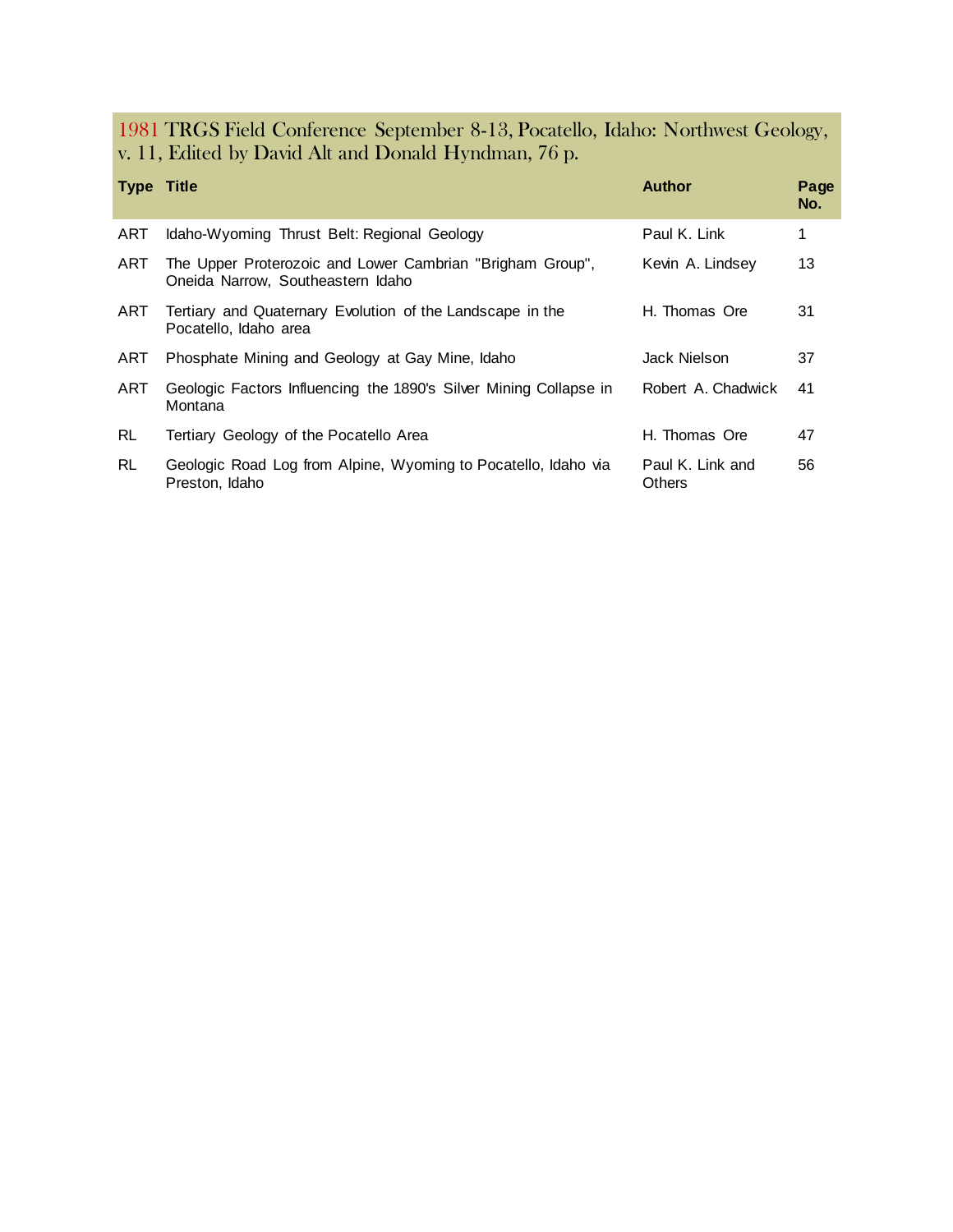1982 The Overthrust Province in the Vicinity of Dillon, Montana, and How This Structural Framework Has Influenced Mineral and Energy Resources Accumulation: Guidebook for the 7th Annual TRGS Field Conference. Dillon, MT. Edited by Patricia Beaver. 87 pages

| <b>Type Title</b> |                                                                                                                                                                    | <b>Author</b>                                          | Page<br>No. |
|-------------------|--------------------------------------------------------------------------------------------------------------------------------------------------------------------|--------------------------------------------------------|-------------|
| <b>RL</b>         | Road Log for field trip in eastern Pioneer Mountains, with a section<br>on geology and mineralization of the Cannivan Gulch deposit,<br>Beaverhead County, Montana | R.C. Person<br>R.W. Hammitt<br>E.A. Schmidt            | 1           |
| <b>RL</b>         | Road log for field trip to Sage Creek, Horse Prairie, and Lemhi<br>Tertiary Basins, Montana and Idaho                                                              | Ralph Nichols<br>Elizabeth F.<br><b>Brenner</b>        | 27          |
| ART               | Laramide Basement Formation in the Rocky Mountains foreland of<br>Montana: a horizontal compression phenomenon                                                     | Christopher J.<br>Schmidt<br>John M. Garihan           | 43          |
| <b>RL</b>         | Road log for the Ruby Range, part of the Highland Range, and<br>adjacent intermontane basins, southwest Montana, with emphasis on<br>recurrent tectonic history    | Christopher J.<br>Schmidt<br>Lawrence P.<br>Karasevich | 45          |
| RL                | The thrust belt in the Lima-Dell, Montana area                                                                                                                     | William J. Perry                                       | 69          |
| <b>RL</b>         | Field seminar on the geologic structure of southwestern Montana: the<br>Horse Prairie, Bloody Dick Creek, Big Hole Basin, and Grasshopper<br>Creek areas           |                                                        | 79          |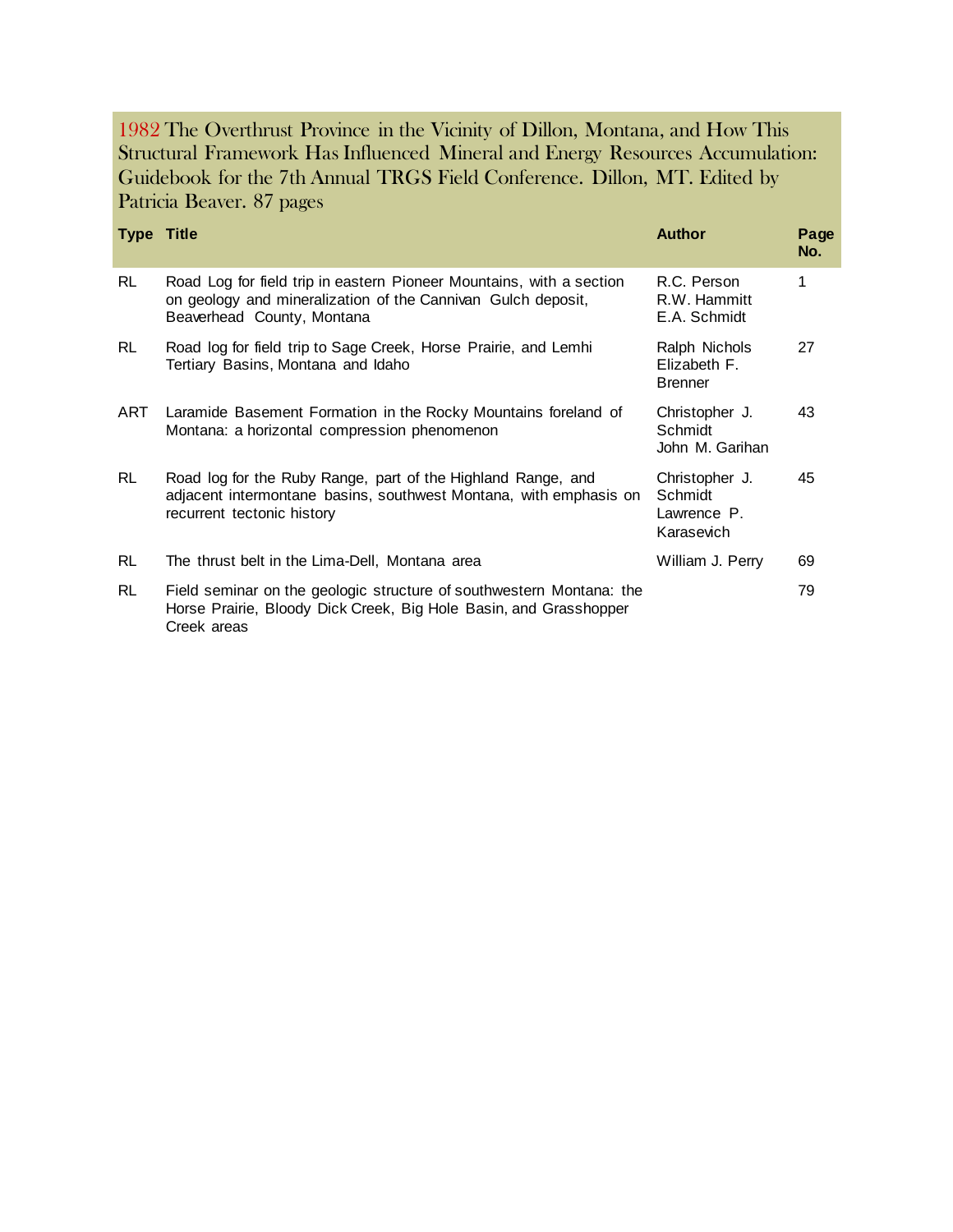| 1983 Abstracts of Papers Presented at the 8th Annual Tobacco Root Geological |  |  |  |
|------------------------------------------------------------------------------|--|--|--|
| Society Conference, Whitefish, MT, Edited by Patricia Beaver. 24 pages       |  |  |  |

| <b>Type Title</b> |                                                                                                 | <b>Author</b>                                  | Page<br>No. |
|-------------------|-------------------------------------------------------------------------------------------------|------------------------------------------------|-------------|
| ART               | Geology of the Flathead region: an overview                                                     | Phyllis Marsh                                  | 5           |
| ART               | The Revett Formation in northwest Montana                                                       | Brian G. White                                 | 6           |
| ART               | Geology of the Troy copper-silver deposit, northwestern Montana                                 | John C. Balla                                  | 8           |
| ART               | Stratigraphy and structure of Glacier National Park, Montana                                    | Robert L. Earhart                              | 8           |
| ART               | The tectonic relationship between the Kishenehn Basin and the<br>Lewis Thrust Salient           | <b>Kurt Constenius</b>                         | 10          |
| ART               | Significance of oil and gas occurrences in the Flathead region,<br>northwest Montana            | W.W. Boberg                                    | 11          |
| ART               | Soils of the Flathead National Forest: an inventory description                                 | Albin H. Martinson                             | 13          |
| ART               | Gravity expressions of the Rocky Mountain Trench                                                | M. Dean Kleinkopf                              | 13          |
| ART               | Seismicity and gravity studies of faulting in the Kalispell Valley                              | Michael C.<br>Stickney                         | 14          |
| ART               | Determination of the thickness of Cenozoic sediments by gravity<br>methods near Eureka, Montana | Marian M.<br>Lankston<br>Robert W.<br>Lankston | 17          |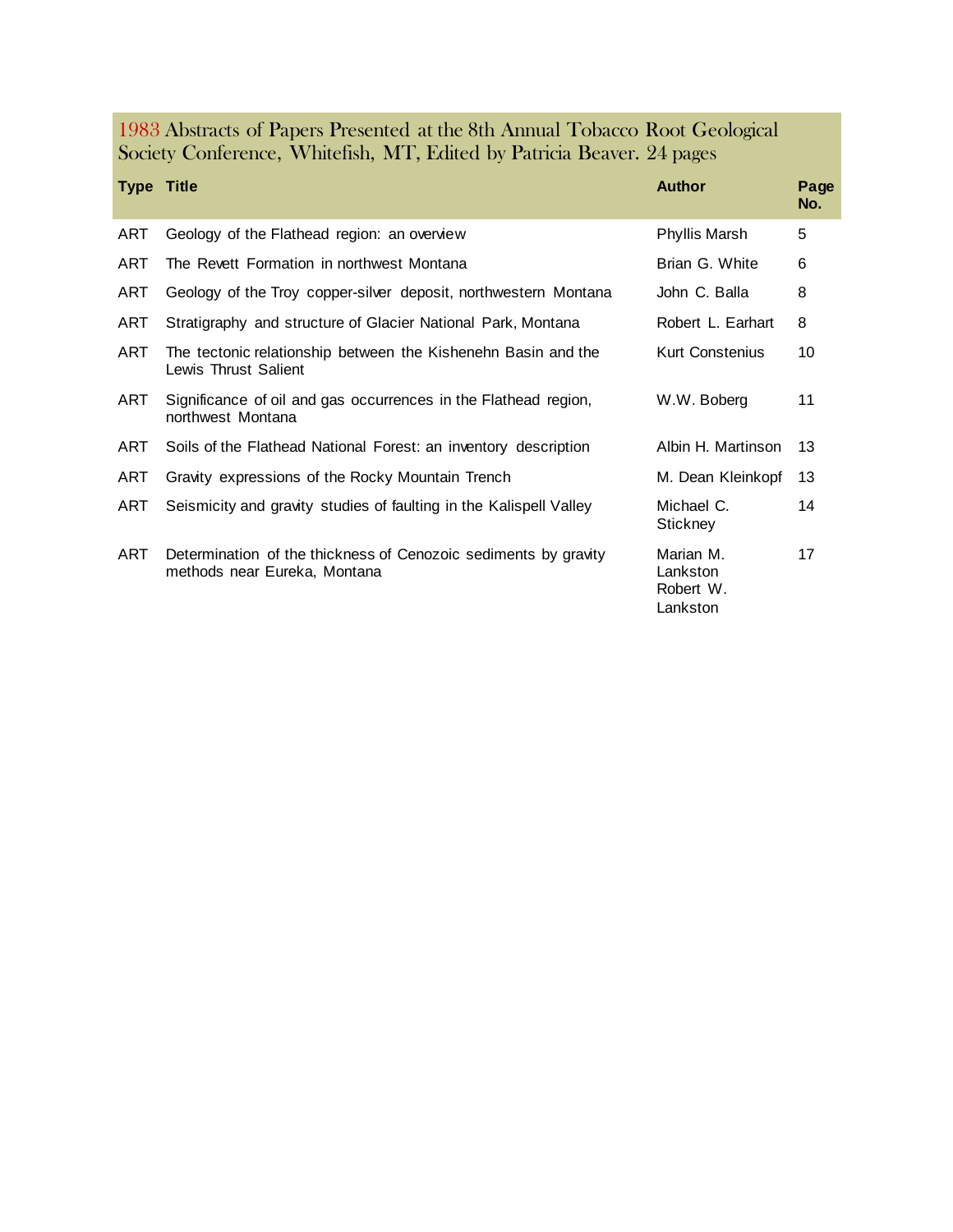#### 1984 Geology, Tectonics and Mineral Resources of Western and Southern Idaho: Guidebook for the 9th Annual TRGS Field Conference. Boise, ID. Edited by Patricia Beaver. 111 pages

| <b>Type Title</b> |                                                                                                                                   | <b>Author</b>                                      | Page<br>No. |
|-------------------|-----------------------------------------------------------------------------------------------------------------------------------|----------------------------------------------------|-------------|
|                   | Oil and gas potential and tectonics of the Idaho Thrust Belt north of the<br>Snake River Plain                                    | John R. Warne                                      | 4           |
| ART               | Quaternary geology, geomorphology, and archaeology, Eastern Snake<br>River Plain and adjacent mountains                           | Wakefield Dort,<br>Jr.                             | 6           |
| ART               | General Geology of the Idaho Batholith                                                                                            | Earl H. Bennett                                    | 13          |
| <b>ART</b>        | Rock units and deformation on the western margin of the Idaho<br>Batholith near McCall, Idaho                                     | Cathryn C. Allen<br>Mel A. Kuntz                   | 15          |
| ART               | Volcanic and tectonic evolution of the Bruneau-Jarbridge Eruptive<br>Center, Southwestern Idaho                                   | <b>Bill Bonnichsen</b>                             | 16          |
| <b>ART</b>        | Early Triassic marine transgressions over southwest Montana - a<br>lesson in planar hydrodynamics                                 | Rachel K. Paull<br>Richard A. Paull                | 18          |
| <b>ART</b>        | Miocene pollen floras in northern Idaho                                                                                           | Robert B.<br>Jorstad                               | 19          |
| <b>ART</b>        | Mississippian Copper Basin rocks in south-central Idaho: 25 years<br>under the hammer                                             | Richard A. Paull                                   | 29          |
| <b>ART</b>        | Eyewitness account of normal surface faulting                                                                                     | J.R. Pelton<br>C.W. Meissner<br>K.D. Smith         | 31          |
| <b>ART</b>        | Structural control of groundwater eruptions and sediment boil formation<br>in the Chilly Buttes area, Mt. Borah, Idaho Earthquake | Charles J.<br>Waag                                 | 38          |
| <b>ART</b>        | A new Bouguer gravity anomaly map of Idaho                                                                                        | Viki L. Bankey<br>M. Dean<br>Kleinkopf             | 44          |
| <b>ART</b>        | Geologic map of the northern part of the Lower Valley Quadrangle,<br>Caribou County, Idaho                                        | Hans Peter<br>Oberlindacher<br>R. David<br>Hovland | 46          |
| <b>ART</b>        | Idavada silicic volcanics of Bennett Mountain and the eastern Danskin<br>Mountains, Snake River Plain, Idaho                      | S.H. Wood<br>J.N. Gardner                          | 47          |
| ART               | Review of Late Cenozoic Tectonics, volcanism, and subsurface<br>geology of the western Snake River Plain, Idaho                   | Spencer H.<br>Wood                                 | 48          |
| <b>RL</b>         | Geology of the Boise geothermal area, geologic road log with<br>comments on geothermal groundwater                                | Will L. Burnham<br>Spencer H.<br>Wood              | 61          |
| RL.               | Field guide to Oquirrh Group and Park City Group (Pennsylvanian and<br>Permian) of the Sublett Range, Idaho                       | Thomas E.<br>Yancey                                | 106         |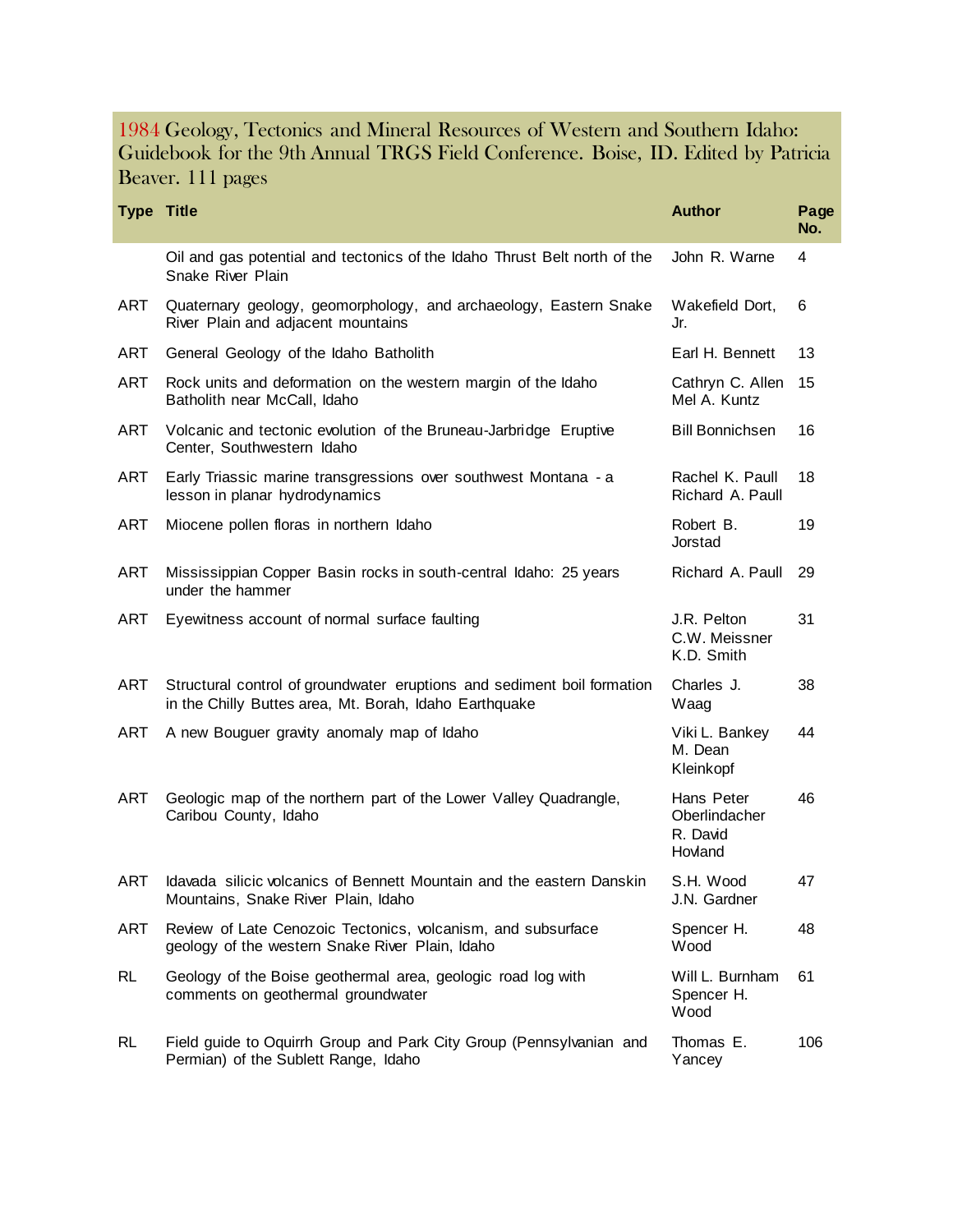#### 1985 Geology and Mineral Resources of the Tobacco Root Mountains and Adjacent Region, Guidebook of the 10th Annual TRGS Field Conference, Bozeman, MT, Editor Patricia C. Beaver, 87 p.

| <b>Type Title</b> |                                                                                                                                                   | <b>Author</b>                                                                 | Page<br>No.    |
|-------------------|---------------------------------------------------------------------------------------------------------------------------------------------------|-------------------------------------------------------------------------------|----------------|
| <b>ART</b>        | Geologic history of the Deer Lodge - Elliston area with<br>emphasis on the Elkhorn Mountains volcanics and regional<br>structures                 | Robert E. Derkey<br>M.J. Bartholomew                                          | 3              |
| ART               | Assessment of mineral resource potential of Helena National<br>Forest                                                                             | Lynne Dickman                                                                 | $\overline{4}$ |
| ART               | Timing of the deformation along the eastern margin of the<br>Disturbed Belt, northern Crazy Mountains Basin, Montana                              | Stephen S. Harlan<br>John W. Geissman                                         | 7              |
| ART               | Gravity and magnetic studies of the Stillwater Complex area                                                                                       | M. Dean Kleinkopf<br>Viki L. Bankey                                           | 8              |
| ART               | Tectonic evolution of the Bridger Range and adjacent areas,<br>southwest Montana                                                                  | David R. Lageson                                                              | 10             |
| ART               | Review of the Archean basement geology of southwestern<br>Montana                                                                                 | David W. Mogk                                                                 | 11             |
| ART               | Cenozoic structural and depositional history, Jefferson and<br>Madison intermontane basins, southwestern Montana                                  | Donald I. Rasmussen<br>Robert W. Fields                                       | 14             |
| ART               | Interaction of the Rocky Mountain foreland and Cordilleran<br>Thrust Belt, southwestern Montana                                                   | Christopher J. Schmidt<br><b>Beth Geiger</b>                                  | 15             |
| <b>ART</b>        | Mass movements of the Gravelly Range, southwestern<br>Montana                                                                                     | Christopher W. Shaw                                                           | 16             |
| <b>ART</b>        | Sedimentology of the lower sandstone member, Lower<br>Cretaceous Thermopolis Formation, southwestern Montana                                      | Alan Stine<br>James G. Schmitt                                                | 17             |
| <b>ART</b>        | Geology of the Avon Rhyolite, Montana                                                                                                             | Michael J. Trombetta<br>Robert A. Chadwick                                    | 19             |
| RL.               | Trip No. 1. Archean geology of the Spanish Peaks area,<br>southwestern Montana                                                                    | Kenneth J. Salt                                                               | 21             |
| RL                | Trip No. 2. Structural and stratigraphic geology of the central<br>Bridger Range, Montana                                                         | David R. Lageson                                                              | 27             |
| RL                | Trip No. 3. Golden Sunlight and Butte mining districts                                                                                            | Richard B. Berg<br>Lester G. Zeihen                                           | 35             |
| <b>RL</b>         | Trip No. 4. Nature of deformation in foreland anticlines and<br>impinging thrust belt: Tobacco Root and southern Highland<br>Mountains, Montana   | Christopher J. Schmidt<br><b>Beth Geiger</b>                                  | 41             |
| <b>RL</b>         | Trip No. 5. Field guide to the Quaternary geology and<br>biogeography of the east flank of the central Bridger Range,<br>Gallatin County, Montana | William W. Locke, III<br>Katherine Hansen-<br><b>Bristow</b><br>John Montagne | 67             |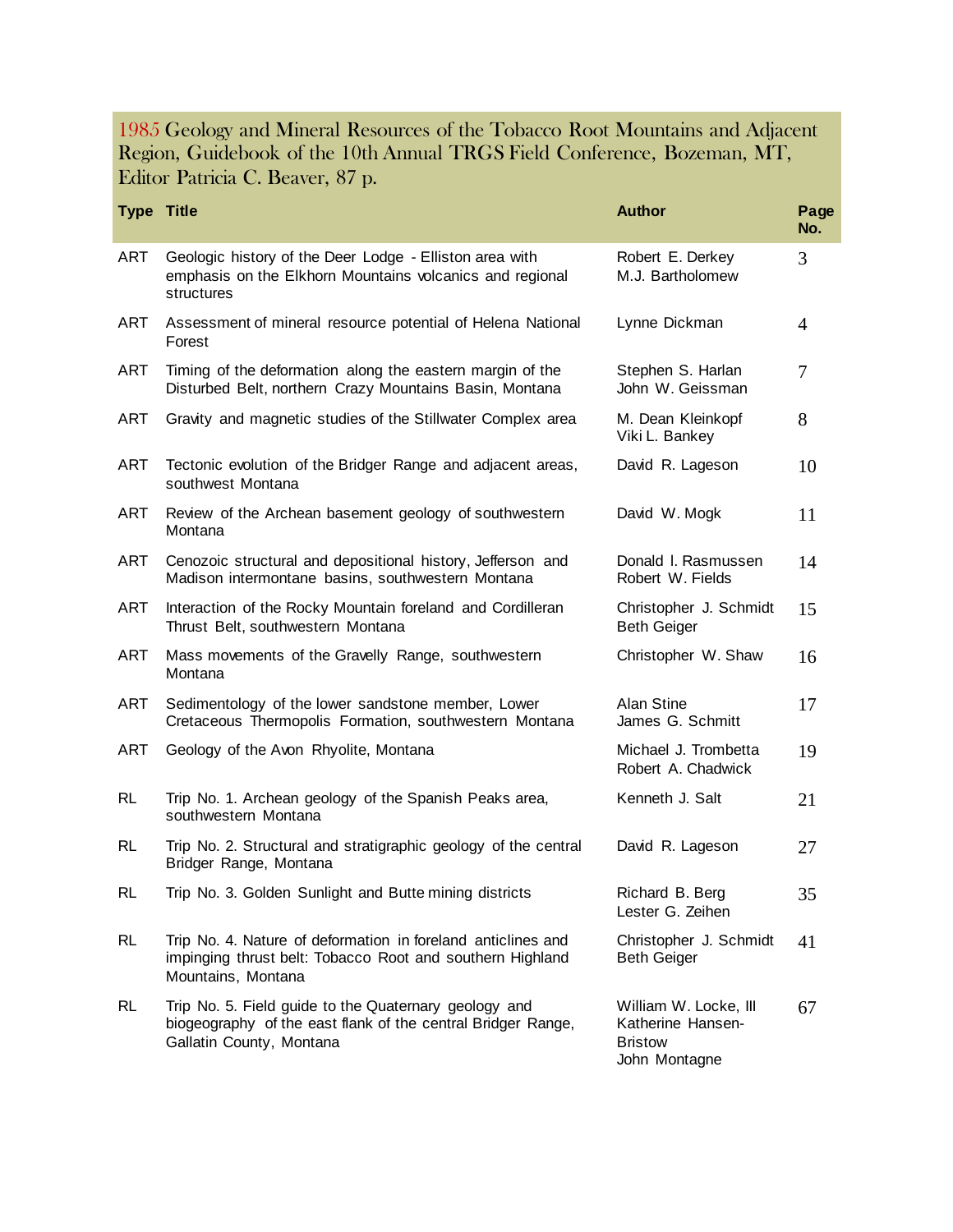1986 Cenozoic geology of Moscow, Idaho and surrounding areas: Guidebook for the 11th Annual TRGS Field Conference. Moscow, Idaho. Editor Patricia C. Beaver, 74 pages

| <b>Type Title</b> |                                                                                                                                          | <b>Author</b>                                                       | Page<br>No. |
|-------------------|------------------------------------------------------------------------------------------------------------------------------------------|---------------------------------------------------------------------|-------------|
| <b>ART</b>        | Tertiary vertebrates of the Rockland Valley, southeastern Idaho                                                                          | William A.<br>Akersten H.<br>Gregory<br>McDonald<br>James M. Soiset | 3           |
| <b>ART</b>        | A comparison of plate interactions in the Pacific Ocean and the<br>plutonic-volcanic history of Idaho from the Cretaceous to the present | Earl H. Bennett                                                     | 4           |
| ART               | Late Quaternary geology of the Upper Kootenai River Valley,<br>northwestern Montana                                                      | <b>Bruce Cochran</b>                                                | 6           |
| ART               | Character of organic-rich Cenozoic sedimentary deposits in the<br>Republic Graben, North-Central American                                | David R. Gaylord                                                    | 7           |
| <b>ART</b>        | Eruption of the Columbia River basalt                                                                                                    | Peter R. Hooper                                                     | 9           |
| <b>ART</b>        | A middle Cenozoic climate change in northern Idaho                                                                                       | Robert B. Jorstad                                                   | 11          |
| ART               | The scabland features of the Rathdrum Prairie and Spokane Valley,<br>northern Idaho and eastern Washington                               | John Paul<br><b>McKiness</b>                                        | 12          |
| ART               | Hypabyssal intrusions in the Chiwaukum graben near Wenatchee,<br>Washington                                                              | Lawrence E. Ott<br>Peter L. Siems                                   | 13          |
| ART               | Late Cenozoic geology and the Tenmile Gravel near Lucky Peak<br>Dam, Idaho                                                               | Kurt L. Othberg                                                     | 14          |
| ART               | The Miocene Clarkia system                                                                                                               | Charles J. Smiley                                                   | 15          |
| ART               | Lake Missoula floods in the northern borderlands of the Columbia<br>Plateau                                                              | Eugene P. Kiver<br>Dale F. Stradling                                | 16          |
| <b>ART</b>        | Geophysical investigations of southeastern Washington                                                                                    | Richard L.<br>Thiessen<br>Gregory B. Mohl<br>J.B. Lim               | 17          |
| <b>RL</b>         | Field Trip along portions of the Snake, Clearwater and Potlatch<br>Rivers, Washington, and Idaho                                         | John Bush                                                           | 19          |
| RL                | Miocene fossil trip                                                                                                                      | Jack Smiley<br><b>Bill Rember</b><br>John Bush                      | 32          |
| <b>RL</b>         | Columbia river basalt vent trip                                                                                                          | John Bush<br>Peter Hooper                                           | 40          |
| <b>RL</b>         | A channeled scabland field trip                                                                                                          | <b>Bruce Cochran</b><br>John Bush                                   | 52          |
| <b>RL</b>         | Field trip to Cenozoic intrusive rocks of the Idaho Batholith along U.S.<br>Highway 12, Idaho County, Idaho                              | Terry Hayden                                                        | 68          |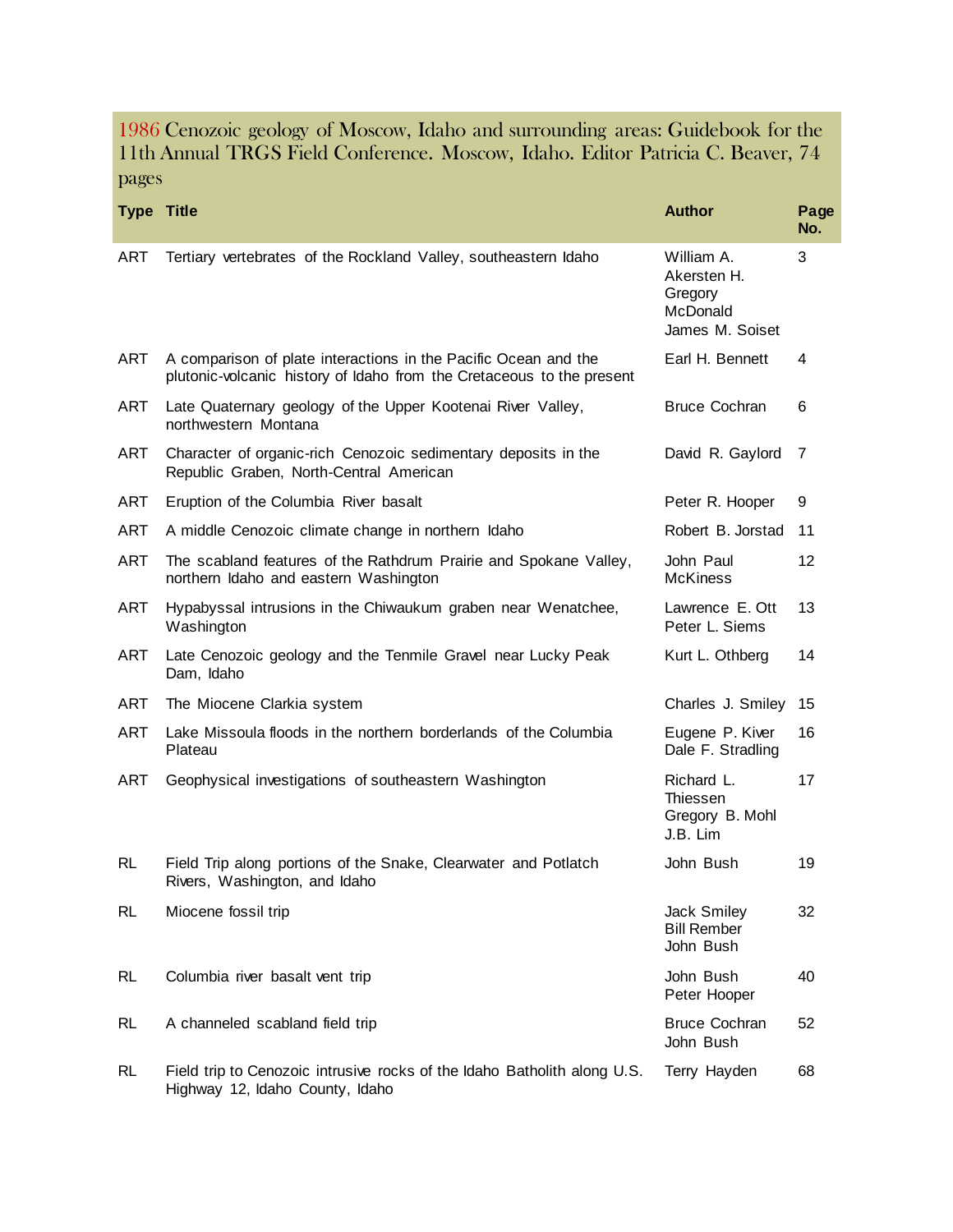### 1987 Guidebook for the Helena area, west-central Montana: Guidebook for the 12th Annual Field Conference. Helena, MT, MBMG Special Publication 95, 64 pages

| <b>Type Title</b> |                                                                                                                                                   | <b>Author</b>                                                        | Page<br>No. |
|-------------------|---------------------------------------------------------------------------------------------------------------------------------------------------|----------------------------------------------------------------------|-------------|
| RL.               | No. 1. Economic geology of the greater Helena area--Helena to<br>Montana Tunnels mine, Lump Gulch, Grizzly Gulch, Fort Harrison<br>and Marysville | John Herrin<br>Giles Walker<br>Charles V. Baltzer<br>Marvin Ratcliff | 1           |
| <b>RL</b>         | No. 2. Sapphire deposits of the Missouri River near Helena,<br>Montana                                                                            | Lester G. Zeihen<br>Kevin Jones                                      | 13          |
| <b>RL</b>         | No. 3. Quaternary geology and faulting of the Helena Valley,<br>Montana                                                                           | Michael C.<br>Stickney                                               | 17          |
| RL                | Helena and the north border zone of the Boulder Batholith,<br>Montana                                                                             | Ray H. Breuninger<br>John F. Childs                                  | 27          |
| ART               | Quaternary geology and seismicity of the Helena valley, Montana                                                                                   | Michael C.<br>Stickney                                               | 49          |
| ART               | Epithermal precious-metal systems associated with an Eocene<br>cauldron: Lowland Creek volcanic field, southwestern Montana                       | <b>Fess Foster</b>                                                   | 53          |
| ART               | The Groundhog mine, Argenta district, southwest Montana -- An<br>auriferous replacement deposit                                                   | Elizabeth F.<br><b>Brenner</b>                                       | 55          |
| <b>ART</b>        | Gold mineralization related to emplacement of the Boulder<br>Batholith, Montana                                                                   | Robert E. Derkey<br>Hiroharu<br>Matsueda                             | 57          |
| <b>ART</b>        | Sapphire deposits of the Helena, Montana area                                                                                                     | Lester G. Zeihen                                                     | 59          |
| ART               | Mineral occurrences of the Helena area                                                                                                            | Giles Walker                                                         | 61          |
| <b>ART</b>        | Geology, mineralization and mining history of the Drumlummon<br>mine, Lewis and Clark County, Montana                                             | Charles V. Baltzer                                                   | 61          |
| <b>ART</b>        | A statistical model of mineral wealth in west-central Montana                                                                                     | Lynne R. Dickman                                                     | 63          |
| ART               | Marine tongue in the middle Kootenai Formation north of Helena,<br>Montana                                                                        | Susan M. Vuke-<br>Foster                                             | 63          |
| ART               | The transference of thrust motion in northwest Montana                                                                                            | Ralph N. Johnson                                                     | 64          |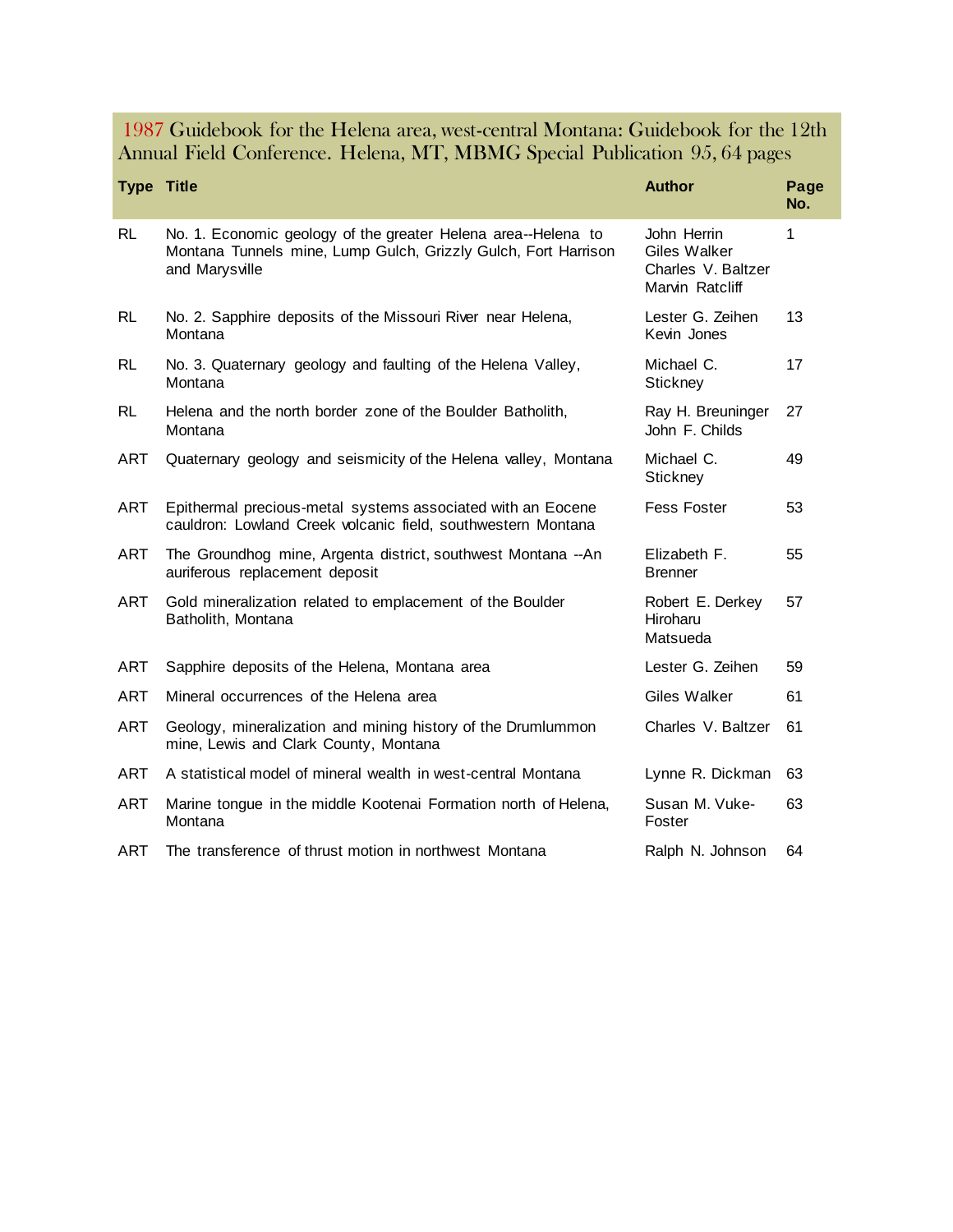### 1988 The Greater Missoula Area - Guidebook for the 13th Annual TRGS Field Conference. Missoula, MT. Edited by Robert M. Weidman. 89 pages.

| <b>Type Title</b> |                                                                                                                              | <b>Author</b>                                                | Page<br>No. |
|-------------------|------------------------------------------------------------------------------------------------------------------------------|--------------------------------------------------------------|-------------|
| <b>ART</b>        | Belt rocks and structural geology of the Tarkio area, Montana                                                                | Don Winston Jeff<br>Lonn                                     |             |
| <b>ART</b>        | Geology of the Hog Heaven volcanic field                                                                                     | lan M. Lange<br><b>Rick Zehner</b>                           |             |
| <b>ART</b>        | Influence of magmatic heat on late Cretaceous structure of west-<br>central Montana                                          | James W. Sears                                               |             |
| ART               | Polyphase deformation and a regional perspective on the sapphire<br>thrust plate                                             | D.J. Lidke<br>C.A.Wallace                                    |             |
| <b>ART</b>        | Multiple duplex structure at Sandy Hollow, Madison County,<br>Montana                                                        | Thomas E.<br>Hendrix                                         |             |
| <b>ART</b>        | Crustal thickness and structure in southwestern Montana                                                                      | Garry J. Carlson                                             |             |
| <b>ART</b>        | Geology and mineralization of the Black Pine Mine, Granite County,<br>Montana                                                | David Waisman                                                |             |
| <b>ART</b>        | Geology, geophysics, and vermiculite deposits of the Skalkaho and<br>Rainy Creek mafic-alkaline complexes, western Montana   | H. Andrew<br>Snyder                                          |             |
| <b>ART</b>        | Asbestos analysis and sampling strategy for Stansbury Mining<br>Company Western Vermiculite Project, Ravalli County, Montana | Terence A.<br>Webster                                        |             |
| RL.               | Road Log No. 1. Structural geology and Belt stratigraphy of the<br>Tarkio area, Montana                                      | Don Winston<br>Jeff Lonn                                     |             |
| <b>RL</b>         | Road Log No. 2. A roadside view of the Oligocene Hog Heaven<br>volcanic field                                                | lan M. Lange<br>Arnold J.<br>Silverman<br><b>Rick Zehner</b> |             |
| RL.               | Road Log No. 3. Changes in late Cretaceous structural styles<br>between Nine Mile and Drummond, Montana                      | James W. Sears                                               |             |
| <b>RL</b>         | Economic geology of the John Long Mountains and Flint Creek<br>Range, Montana                                                | James E. Elliott                                             |             |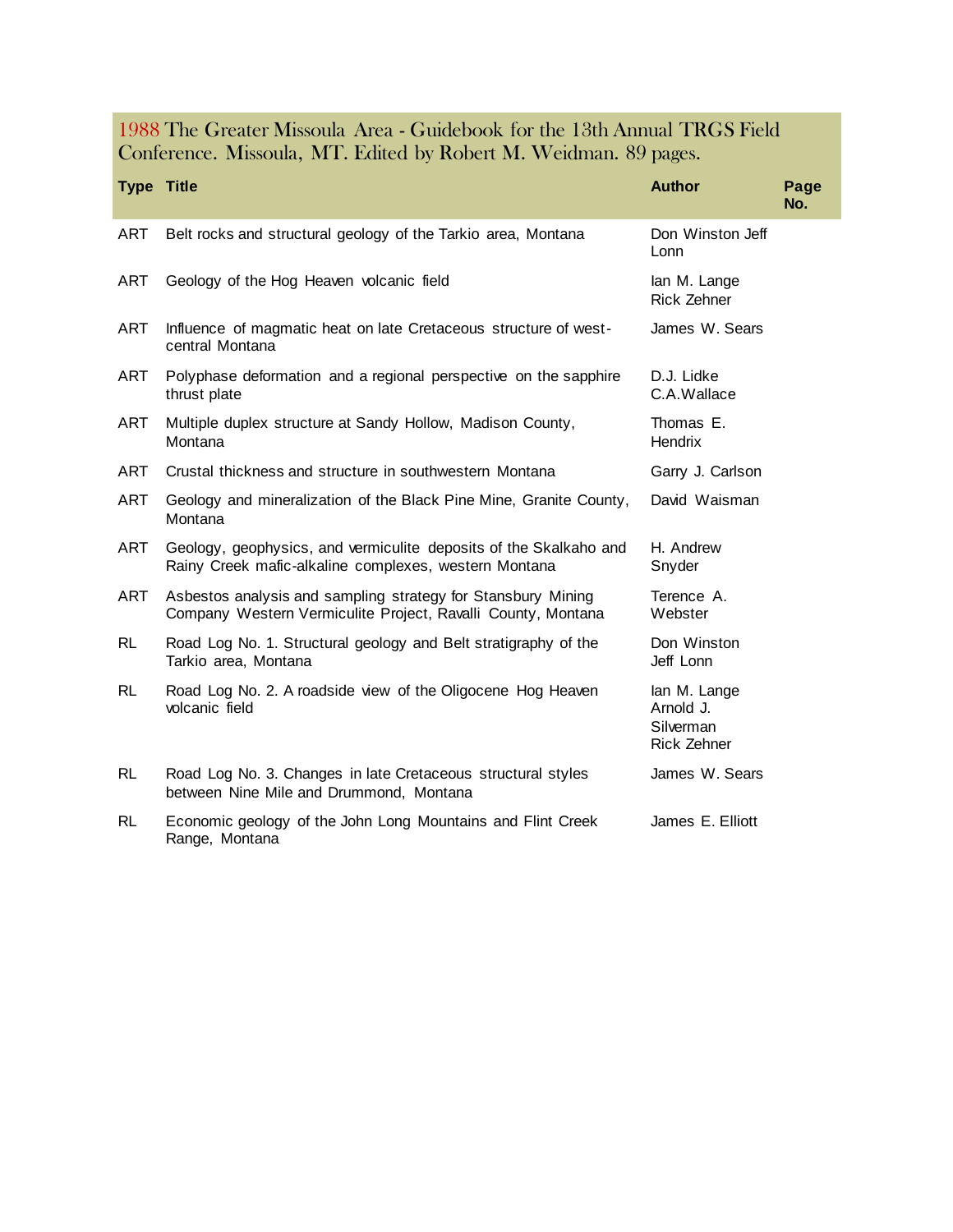1989 Structure, Stratigraphy, and Economic Geology of the Dillon Area: Guidebook for the 14th Annual TRGS Field Conference. Dillon, MT, Northwest Geology v. 18, Edited by James W. Sears. 86 pages

| <b>Type Title</b> |                                                                                                                                                                                                                  | <b>Author</b>                                                                  | Page<br>No. |
|-------------------|------------------------------------------------------------------------------------------------------------------------------------------------------------------------------------------------------------------|--------------------------------------------------------------------------------|-------------|
| <b>RL</b>         | Road Log No. 1. A geological transect from the Highland Mountains<br>foreland block, through the southwest Montana thrust belt to the<br>Pioneer Batholith                                                       | James W. Sears<br>and Others                                                   | 1           |
| <b>RL</b>         | Road Log No. 2. The Red Rock fault and complexly deformed<br>structures in the Tendoy and Four Eyes Canyon thrust sheets--<br>Examples of Late Cenozoic and Late Mesozoic deformation in<br>southwestern Montana | Marvin J.<br><b>Bartholomew</b>                                                | 21          |
| RL.               | Road Log No. 3. Field trip guide, roadlog, and summary of Cretaceous<br>volcanic geology, Dillon to Bannock, Beaverhead County, Montana                                                                          | Robert C.<br>Pearson<br>John F. Childs                                         | 36          |
| ART               | Maximum extent of late Pliocene(?)/early Pliocene glaciation in<br>southwestern Montana                                                                                                                          | Mort D. Turner<br>Joanne C.<br>Turner<br>Robson<br>Bonnichsen                  | 60          |
| <b>ART</b>        | The Big Hole River gravel: Structural datum for late Cenozoic faulting<br>in southwestern Montana                                                                                                                | James W. Sears<br>William J. Fritz<br>Dave Alt                                 | 63          |
| ART               | Age, Chemistry, and sedimentology of late Cretaceous and Tertiary<br>volcanic and volcaniclastic rocks in the Beaverhead and Upper Ruby<br>River basins, southwestern Montana                                    | William J. Fritz<br>Jeffrey M.<br><b>Matthews</b><br>Dorothy A.<br>Satterfield | 67          |
| <b>ART</b>        | Mineral resource activity forecasting in the Pioneer Mountains,<br>southwest Montana                                                                                                                             | Lynn Dickman                                                                   | 85          |
| <b>ART</b>        | Numerical dating of Pinedale fluvial terraces near West Yellowstone,<br>Montana, using obsidian hydration dating techniques                                                                                      | Kenneth D.<br>Adams                                                            | 86          |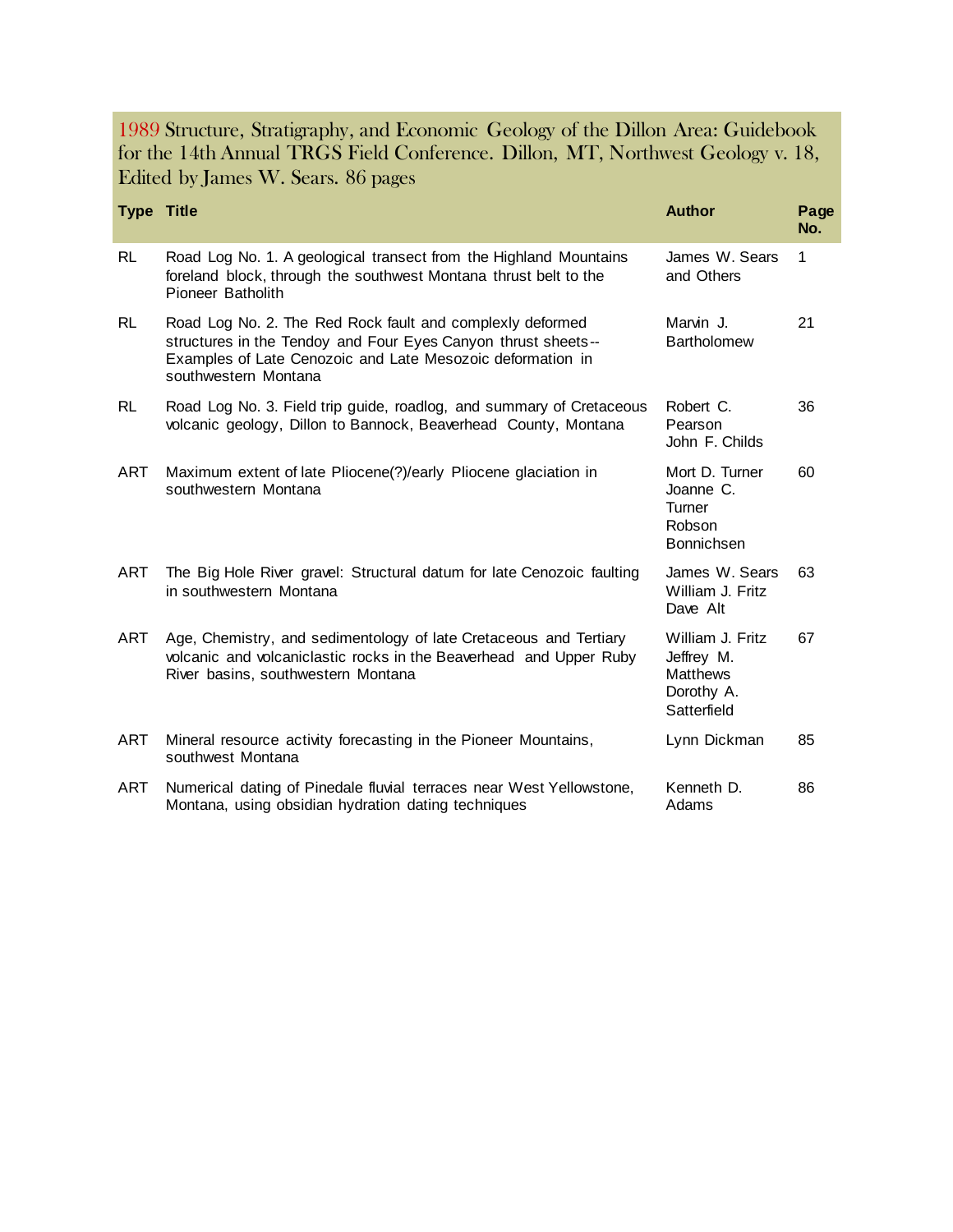#### 1990 Geology and Ore Deposits of the Transchallis Fault System/Great Falls Tectonic Zone: Guidebook for the 15th Annual TRGS Field Conference. Salmon, Idaho. Edited by Falma J. Moye. 121 pages

| <b>Type Title</b> |                                                                                                                                                                 | <b>Author</b>                                       | Page<br>No. |
|-------------------|-----------------------------------------------------------------------------------------------------------------------------------------------------------------|-----------------------------------------------------|-------------|
| <b>ART</b>        | Major extensional events in Idaho since the Cretaceous: an overview                                                                                             | Earl H. Bennett                                     |             |
| <b>ART</b>        | The Trans-Challis fault system, its structure and relationship to<br>Tertiary igneous activity and mineral deposits                                             | Thor H. Kiilsgard                                   |             |
| ART               | The Great Falls tectonic zone, east-central Idaho and west-central<br>Montana                                                                                   | J. Michael<br>O'Neill<br>David A. Lopez             |             |
| ART               | Relationship of the Golden Sunlight Mine to the Great Falls tectonic<br>zone                                                                                    | <b>Fess Foster</b><br>Tom Chadwick                  |             |
| <b>ART</b>        | The tectonic disruption of a late Cretaceous and Cenozoic drainage<br>system in southwest Montana and adjacent Idaho in the wake of the<br>Yellowstone hot spot | James W. Sears<br>William J. Fritz                  |             |
| ART               | Accommodation of en echelon extension by clockwise rotation of the<br>Sapphire tectonic block, western Montana and Idaho                                        | P.T. Doughty<br>S.D. Sherriff<br>J.W. Sears         |             |
| ART               | Cobalt mineralization in the northern Lemhi Range, Lemhi County,<br>Idaho                                                                                       | John J. Connor<br>Karl V. Evans                     |             |
| ART               | Late Proterozoic (?) tuff near Challis, Idaho                                                                                                                   | Tom Jacob                                           |             |
| <b>ART</b>        | Structures in Elk City, Idaho, region and their relationship to the<br>Trans-Challis fault system                                                               | Reed S. Lewis<br>Earl H. Bennett                    |             |
| <b>ART</b>        | Tecono-metallurgic map of the Dillon 1 x 2 quadrangle, Montana and<br>Idaho                                                                                     | Lee A.<br>Woodward                                  |             |
| ART               | VLF resistivity signatures of some mineralized structures in east-<br>central Idaho                                                                             | W.I. Van der<br>Poel                                |             |
| ART               | Little Belt Mountains: Comparison of regional tectonics with plate<br>tectonic model                                                                            | David W. Baker                                      |             |
| RL                | Field Trip Guide No. 1. The 1990 Blackbird Mining District, Lemhi<br>County, Idaho                                                                              | Gordon H.<br>Hughes                                 |             |
| <b>RL</b>         | Field Trip Guide No. 2. Guide to Beartrack project, Macinaw Mining<br>District, Lemhi County, Idaho                                                             | Ed Bartels and<br>Others                            |             |
| <b>RL</b>         | Field Trip Guide No. 3. Geology and mineralization of the Arnett<br>Creek Project, Lemhi County, Idaho                                                          | Keith Reeves<br>Ron Castagne                        |             |
| RL                | Field Trip Guide No. 4. Descriptive roadlog: northeastern Leesburg<br>Basin--Bobcat project area                                                                | <b>Philip Nesbet</b><br>William G.<br><b>Scales</b> |             |
| RL                | Field Trip Guide No. 5. Overview of Challis volcanic field and the<br>Sunbeam deposit, Yankee Fork District, Idaho                                              | Kurt Allen<br>Falma J. Moye                         |             |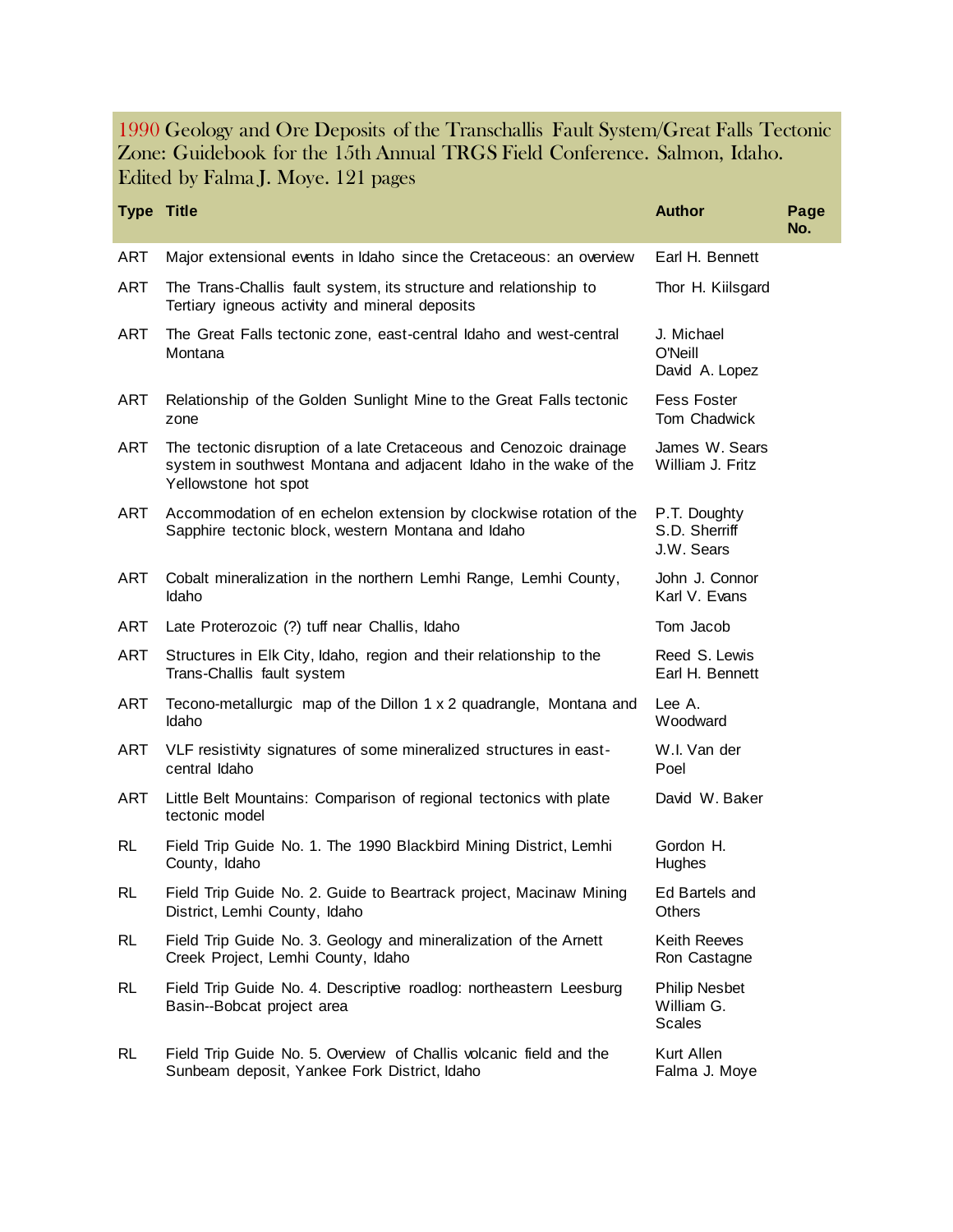# 1991 MBMG Special Publications 100

| <b>Type Title</b> |                                                                                                                                                              | <b>Author</b>                                                               | Page<br>No.    |
|-------------------|--------------------------------------------------------------------------------------------------------------------------------------------------------------|-----------------------------------------------------------------------------|----------------|
| <b>ART</b>        | Gold mineralization in the Little Rocky Mountains, Montana                                                                                                   | Charles W. Russell                                                          | $\overline{1}$ |
| <b>ART</b>        | Metallic mineralization in the Yogo and Running Wolf mining<br>districts, Little Belt Mountains, Montana                                                     | Lee A. Woodward                                                             | 19             |
| ART               | Geology of the Barker mining district, Judith Basin and Cascade<br>counties, Montana                                                                         | Giles E. Walker                                                             | 29             |
| <b>ART</b>        | Geology and igneous rocks of the Yogo sapphire deposit, Little Belt<br>Mountains, Montana                                                                    | James P. Dahy                                                               | 45             |
| <b>ART</b>        | Precious-metal mineralization in the Bearpaw Mountains and Sweet<br>Grass Hills, north-central Montana                                                       | Brian Gavin                                                                 | 55             |
| <b>ART</b>        | Mineralogical and fluid inclusion characteristics of the epithermal<br>Geis gold-silver telluride deposit, Judith Mountains, Montana: A<br>preliminary study | Xiaomao Zhang<br>Paul G. Spry                                               | 63             |
| ART               | Alkalic rocks of the Judith Mountains, central Mountain                                                                                                      | Paul Barrick Kohrt                                                          | 77             |
| <b>ART</b>        | Petrochemical and geophysical evidence for old mantle lithosphere<br>beneath Montana                                                                         | David H. Eggler<br>Kevin P. Furlong                                         | 87             |
| <b>ART</b>        | Isotopic and trace-element characteristics of the central Montana<br>alkalic province kimberlite - alöite suite                                              | Ted A. Scambos                                                              | 93             |
| <b>ART</b>        | High-potassium igneous rocks of the Bearpaw Mountains, north-<br>central Montana                                                                             | Kathy Tureck-<br>Schwartz Donald<br>W. Hyndman                              | 111            |
| <b>ABS</b>        | A speculative plate kinematic model for the central Montana alkalic<br>province and related gold deposits                                                    | Felix E. Mutschler<br>D. Chad Johnson<br>Thomas C.<br>Mooney                | 121            |
| <b>ABS</b>        | Geologic summary of the Big Ben molybdenum deposit near Neihart,<br>Montana                                                                                  | Stephen D.<br>Olmore                                                        | 124            |
| ABS               | Laramide tectonics and magmatism in the central Montana alkalic<br>province: Little Belt Mountains                                                           | David W. Baker                                                              | 128            |
| ABS               | Regional geophysical investigations of the central Montana alkalic<br>province                                                                               | M. Dean Kleinkopf                                                           | 131            |
| ABS               | The Clark Fork lineament, west-central Montana: a model for wrench<br>anticlines                                                                             | Warren Shepard                                                              | 132            |
| ABS               | Ancient and enriched upper mantle beneath north-central Montana:<br>evidence from xenoliths                                                                  | B. Carter Hearn,<br>Jr.<br>K.D. Collerson<br>B.G.J. Upton<br>R.A. Macdonald | 133            |
| ABS               | Preliminary isotopic (K-Ar and <sup>40</sup> Ar/ <sup>39</sup> Ar) age determinations from<br>selected late Cretaceous and Tertiary igneous rocks in Montana | S.S. Harlan<br>H.H. Mehnert                                                 | 136            |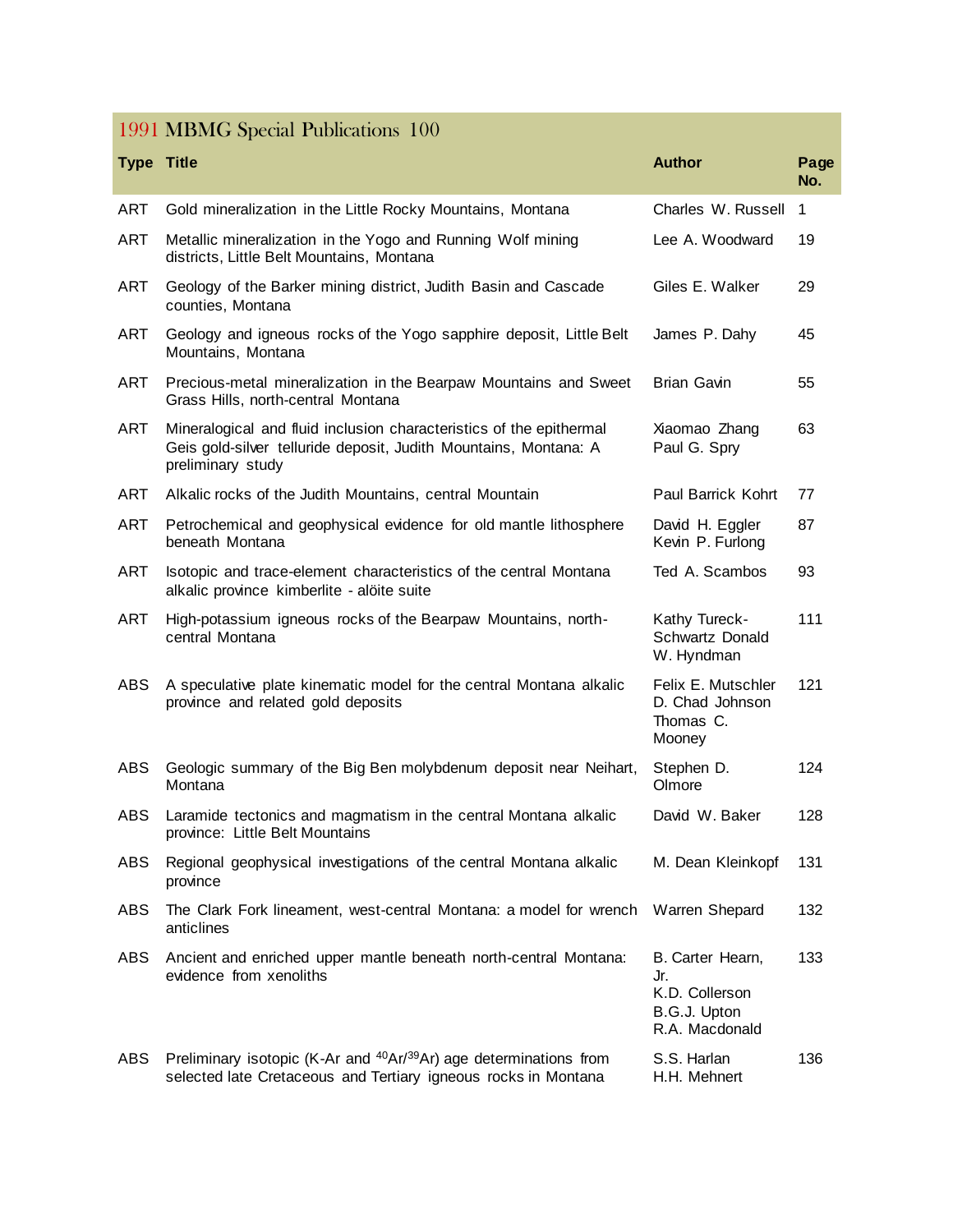|           |                                                                                                                                                                                   | L.W. Snee<br>J.K. Meen                         |     |
|-----------|-----------------------------------------------------------------------------------------------------------------------------------------------------------------------------------|------------------------------------------------|-----|
| ABS.      | Petrology and geochemistry of the Rocky Boy stock, Bearpaw<br>Mountains, Montana: evolution of shonkinite and monzonite magmas                                                    | Stephen G. Shank<br>David H. Eggler            | 137 |
| ABS.      | Isotopic and trace-element characteristics of late Cretaceous to<br>Oligocene mafic volcanics from west-central Montana: Implications<br>for Tertiary tectonics and magma genesis | A.J. Irving<br>H.E. O'Brien                    | 140 |
| <b>RL</b> | Little Belt Mountains                                                                                                                                                             | David W. Baker                                 | 145 |
| <b>RL</b> | Big Butte and Tiger Butte                                                                                                                                                         | Richard B. Berg                                | 163 |
| <b>RL</b> | North Moccasin and Judith Mountains                                                                                                                                               | Michael R.<br>Garverich                        | 175 |
| <b>RL</b> | Little Rocky Mountains                                                                                                                                                            | Charles W. Russell<br>Joan Gabelman            | 185 |
| <b>RL</b> | Bearpaw Mountains                                                                                                                                                                 | Kathy Tureck-<br>Schwartz Donald<br>W. Hyndman | 195 |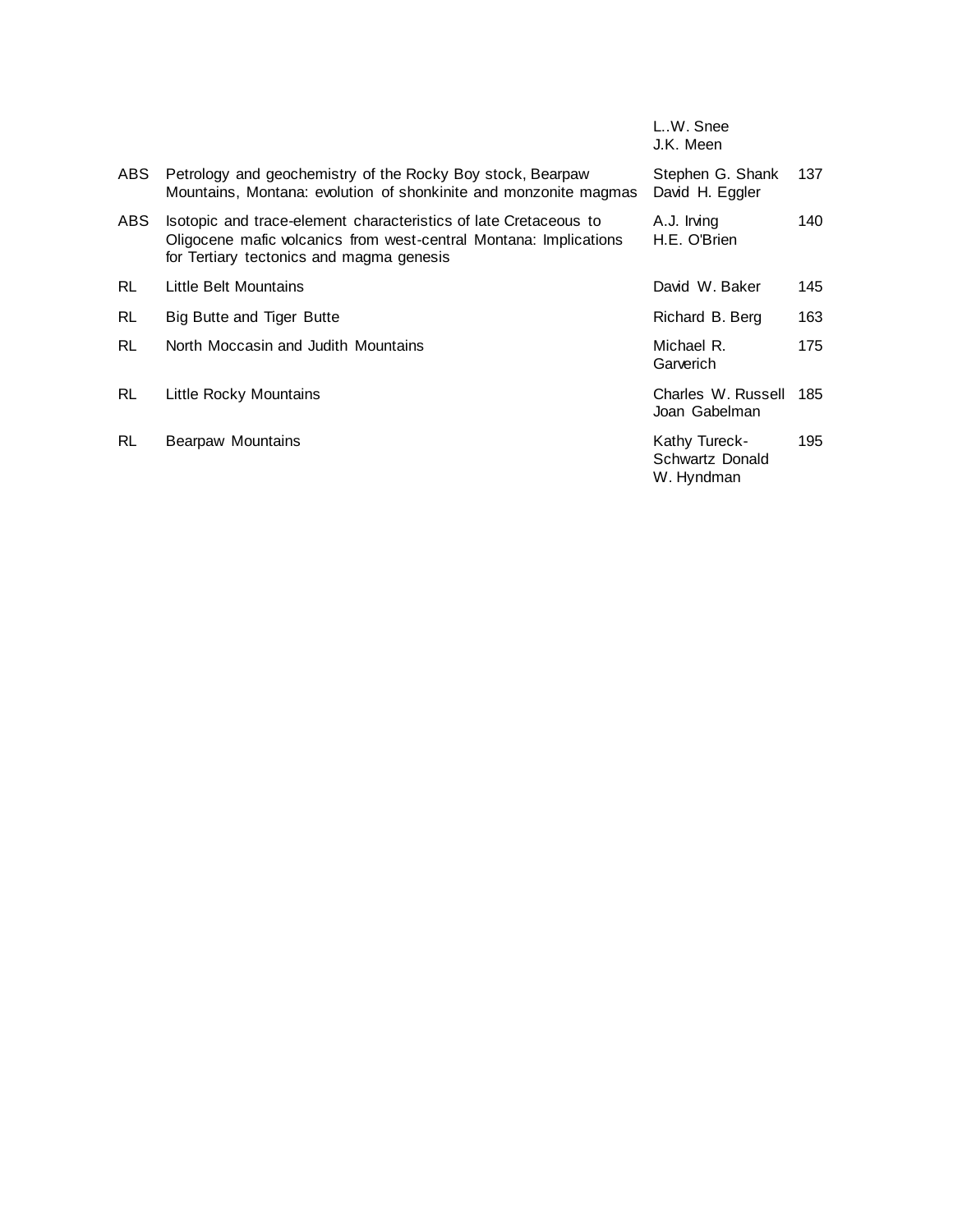#### 1992 Guidebook for the Red Lodge - Beartooth Mountains - Stillwater Area. Proceedings from the 17th Annual TRGS Field Conference, Northwest Geology, v. 20/21, Edited by James E. Elliot, 133 pages

| <b>Type Title</b> |                                                                                                                                                                             | <b>Author</b>                                     | Page<br>No. |
|-------------------|-----------------------------------------------------------------------------------------------------------------------------------------------------------------------------|---------------------------------------------------|-------------|
| <b>RL</b>         | Gold-copper-silver deposits of the New World district                                                                                                                       | James E. Elliott<br>Allan R. Kirk<br>Todd Johnson | 1           |
| <b>RL</b>         | Heart Mountain detachment, northwestern Wyoming                                                                                                                             | Thomas A. Hauge                                   | 21          |
| <b>RL</b>         | Stillwater Complex, Montana                                                                                                                                                 | Michael L. Zientek                                | 47          |
| <b>ABS</b>        | Geology and paragenesis of the McLaren copper-silver-gold<br>skarn and replacement deposit, New World district, Park<br>County, Montana                                     | Todd W. Johnson                                   | 61          |
| <b>ABS</b>        | Geology and mineralization of the Picket Pin platinum-palladium<br>horizon, Stillwater Complex, south-central Montana                                                       | David M. Marshall                                 | 63          |
| <b>ABS</b>        | Distribution of platinum-palladium mineralized rock in the<br>Stillwater mine, Montana                                                                                      | Richard W. Vian<br><b>Others</b>                  | 64          |
| ABS               | Petrology of Archean hornblende-bearing granitoids of the<br>northern Madison Range, southwest Montana                                                                      | David R. Minor<br>David W. Mogk                   | 65          |
| <b>ABS</b>        | Geochemical investigations of some Archean banded iron<br>formations from southwest Montana                                                                                 | Daniel R. Stanley                                 | 66          |
| <b>ABS</b>        | Gravity and magnetic features in the Beartooth uplift,<br>southwestern Montana and northwestern Wyoming                                                                     | Dolores M. Kulik                                  | 67          |
| <b>ABS</b>        | Karstic ground water circulation through upturned Madison<br>aquifer along the flanks of Laramide uplifts in Montana and<br>Wyoming                                         | John Mills                                        | 69          |
| <b>ART</b>        | Central Montana alkalic province: Critical review of Laramide<br>plate tectonic models that extract alkalic magmas from<br>abnormally thick Precambrian lithospheric mantle | David W. Baker                                    | 71          |
| <b>ART</b>        | Petrogenesis and PGE mineralization of the Peridotite Zone,<br>West Fork area, Stillwater Complex, Montana                                                                  | Pavel Reichl                                      | 97          |
| ART               | Structural analysis of the Horseshoe Hills transverse fold-thrust<br>zone, Gallatin County, Montana: A preliminary report                                                   | David R. Lageson                                  | 117         |
| <b>ART</b>        | A study of thermal infrared imagery of the Sunlight Basin area,<br>Park County, Wyoming                                                                                     | Daniel H. Vice                                    | 125         |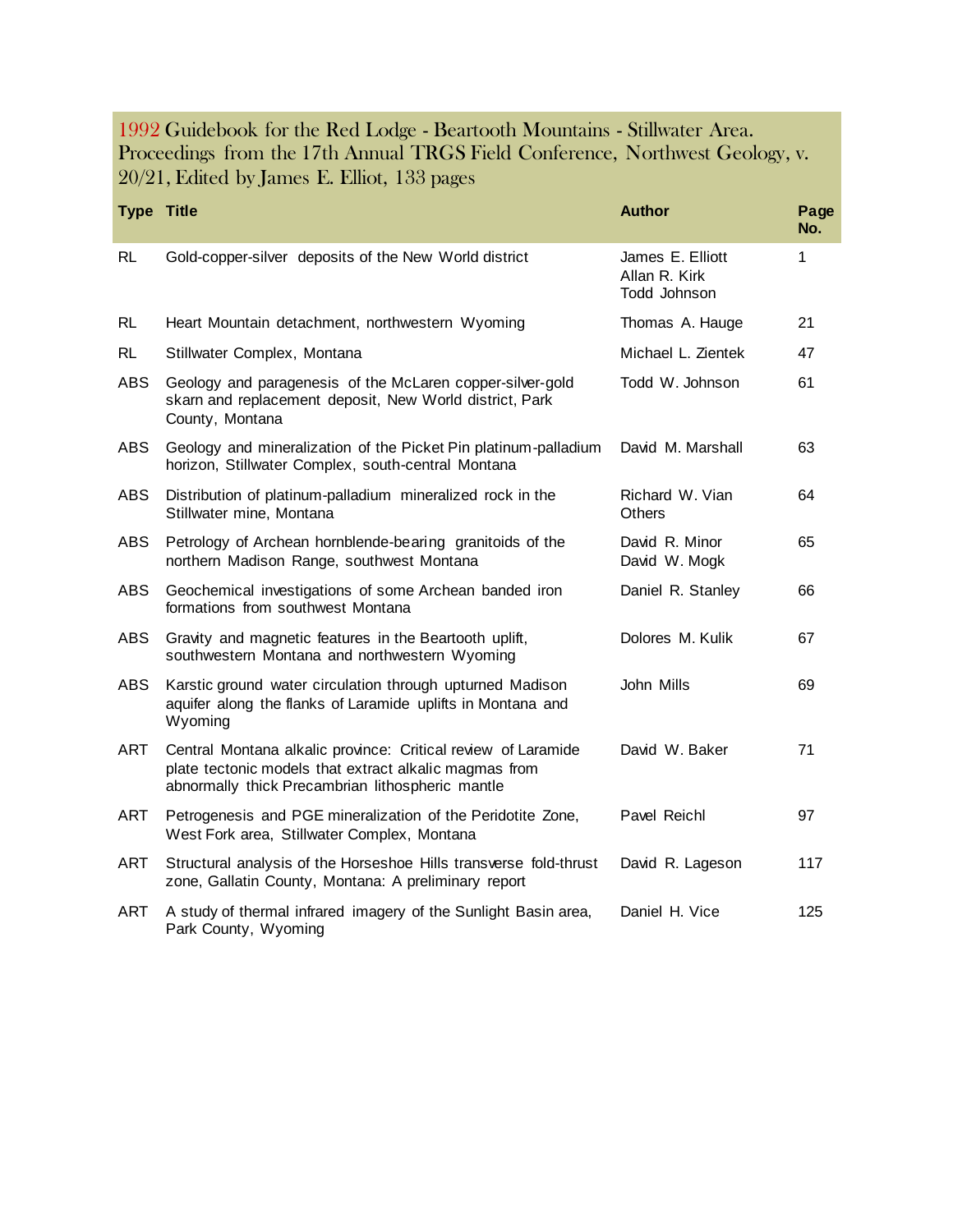1993 Economic and Regional Geology of the Tobacco Root/Boulder Batholith Region, Montana: Guidebook for the 18th Annual TRGS Field Conference. Indiana University Field Station, Tobacco Root Mountains, Montana, Northwest Geology v. 22, Edited by John F. Childs and David R. Lageson. 129 pages.

| <b>Type Title</b> |                                                                                                                                                               | <b>Author</b>                                          | Page<br>No. |
|-------------------|---------------------------------------------------------------------------------------------------------------------------------------------------------------|--------------------------------------------------------|-------------|
| <b>ART</b>        | Origins of the Tobacco Root Geological Society Full Text                                                                                                      | Richard I. Gibson                                      | 1           |
| <b>ART</b>        | Phanerozoic mineralization in the Tobacco Root Mountains, Madison<br>County, Montana                                                                          | Jeff Lonn                                              | 5           |
| <b>ART</b>        | Geology and ore deposits of the Mineral Hill Mining District, Madison<br>County, Montana                                                                      | Lee A. Woodward<br>David R. Miller<br>Ted K. Kendall   | 9           |
| <b>ART</b>        | Gold Deposits of the Lower Hot Springs Mining District near Norris,<br>Montana                                                                                | Karl S. Kellogg                                        | 19          |
| ART               | Precambrian chlorite deposits, southern flank of the Highland<br>Mountains, Madison and Silver Bow counties, Montana                                          | Richard B. Berg                                        | 25          |
| <b>ART</b>        | Implications of changes in placer gold morphology, Pioneer District,<br>Montana                                                                               | Jeffrey S. Loen                                        | 29          |
| ART               | Alteration and mineralization of the Copper Cliff prospect, Garnet<br>Range, Montana                                                                          | Peter C. Ellsworth                                     | 43          |
| <b>ART</b>        | Seismicity of the Tobacco Root Mountains and surrounding region,<br>Montana                                                                                   | Michael C.<br>Stickney                                 | 49          |
| ART               | Structural deformation at the east end of the Lewis and Clark line<br>near Helena, Montana: Reactivation of a fold and thrust belt in a<br>strike-slip regime | Matthew J.<br>Rhoades                                  | 55          |
| <b>ART</b>        | Huckleberry Ridge Tuff of the Madison Valley, southwest Montana                                                                                               | Kathryn Pritchett                                      | 57          |
| <b>ART</b>        | Using fabrics of platy minerals in shales and slates                                                                                                          | David W. Baker                                         | 77          |
| <b>RL</b>         | Field Trip No. 1. Economic, environmental and "socioeconomic"<br>geology of the Whitehall valley, southwestern Montana                                        | <b>Fess Foster</b><br><b>Bruce Cox</b><br>Tom Chadwick | 79          |
| RL                | Field Trip No. 2. Maltby's Mound                                                                                                                              | Joe Sagar<br>John Childs                               | 103         |
| <b>RL</b>         | Field Trip No. 3. Beaverhead impact site field trip guide                                                                                                     | Robert B.<br>Hargraves                                 | 117         |
| <b>RL</b>         | Field Trip No. 4. Mineral Hill Mining District road log                                                                                                       | Ted K. Kendall<br>David R. Miller<br>Lee A. Woodward   | 119         |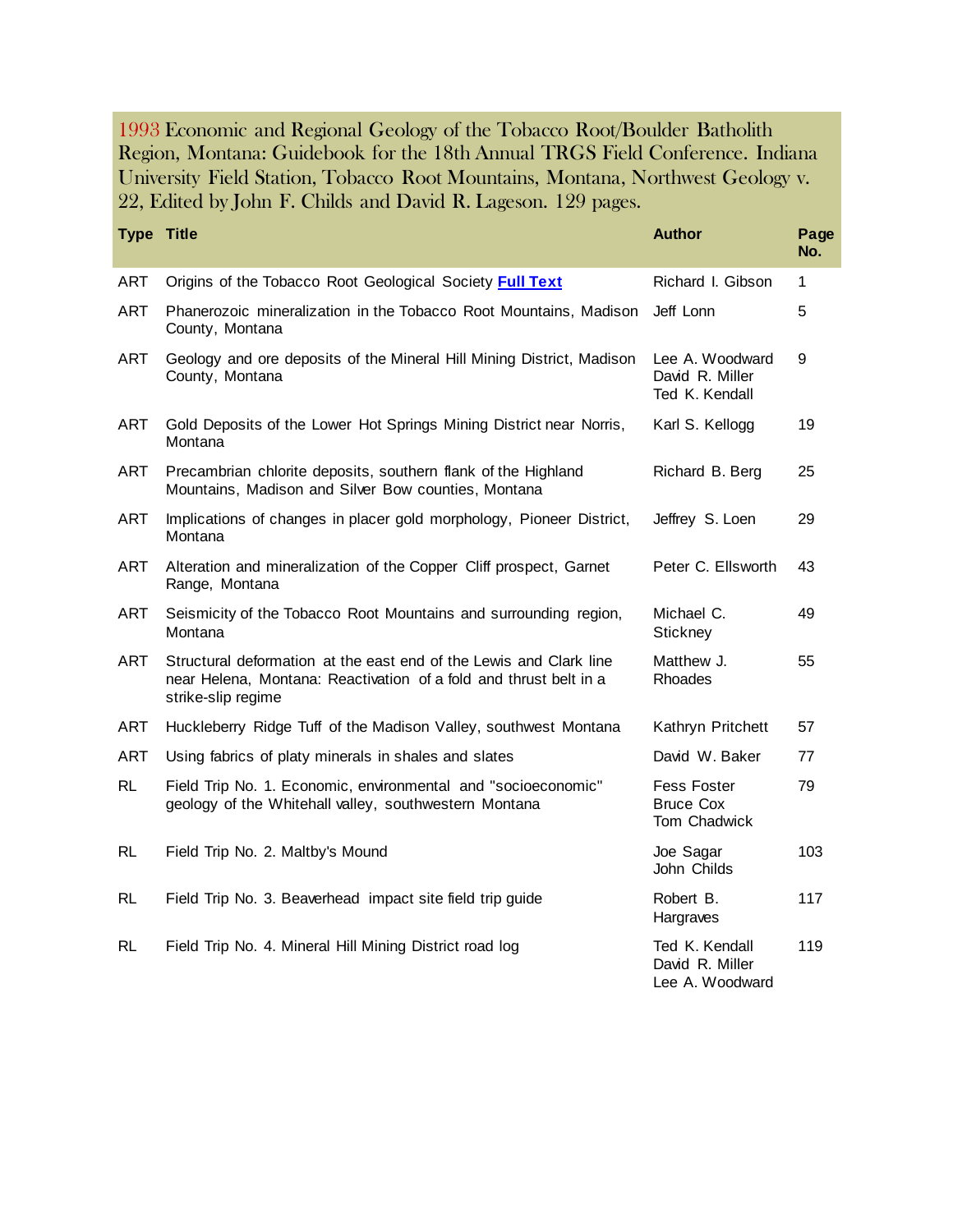Belt Symposium 1993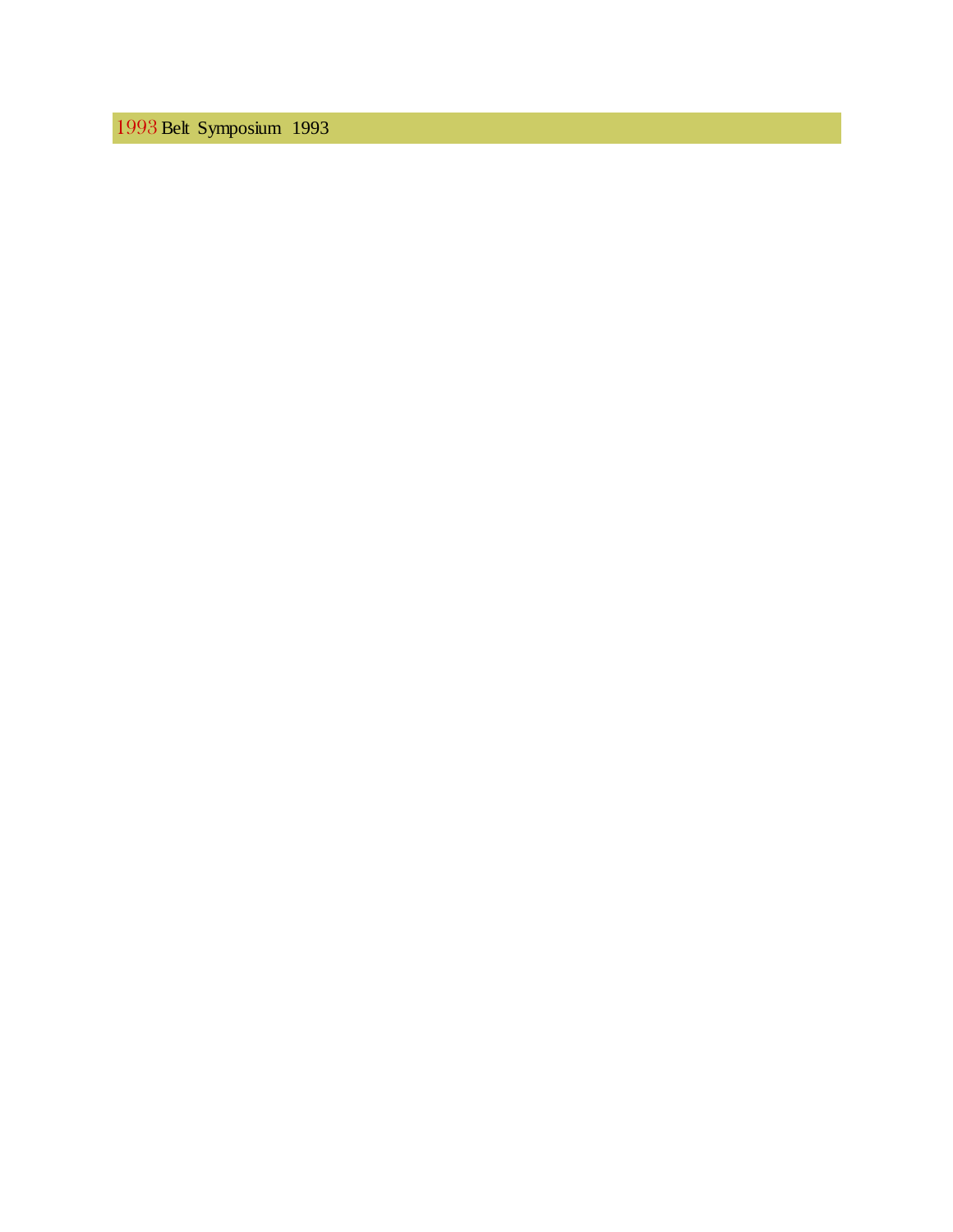1994 Metallogeny of the Belt-Purcell Basin (Middle Proterozoic): Southern British Columbia and Northern U.S. Rocky Mountains. Proceedings from the 19th Annual TRGS Field Conference, Northwest Geology, v. 23, Edited by David R. Lageson. 97 pages

| <b>Type Title</b> |                                                                                                                                                                         | <b>Author</b>                                   | Page<br>No. |
|-------------------|-------------------------------------------------------------------------------------------------------------------------------------------------------------------------|-------------------------------------------------|-------------|
| <b>ART</b>        | The Coeur d'Alene type deposits: an analogue to turbidite-hosted<br>vein-type gold deposits                                                                             | lan M. Lange<br>Robert Kell                     | 1           |
| <b>ART</b>        | Base-metal and PGE mineralization, sedimentation, and mafic<br>magmatism related to rifting of the middle Proterozoic Belt<br>Supergroup, Western Montana               | Stephen N.<br><b>Buckley</b>                    | 13          |
| <b>ART</b>        | The vent complex of the Sullivan stratiform sediment-hosted Zn-Pb<br>deposit, B.C.                                                                                      | Craig H.G. Leitch<br>Robert J.W. Turner         | 19          |
| <b>ART</b>        | Pb-Zn-Ba mineralization at Wilds Creek: Relevance to stratabound<br>deposits along the western Purcell anticlinorium                                                    | Derek A. Brown<br>Peter Klewchuk                | 27          |
| <b>ART</b>        | The Fors Prospect, a Proterozoic sedimentary exhalative base metal<br>deposit in middle Aldridge Formation, southeastern British Columbia                               | James M. Britton<br>David L. Pighin             | 33          |
| <b>ART</b>        | Copper and platinum group mineralization in a mafic dike-sill body of<br>Revais Creek Mining District, Flathead Indian Reservation, Montana                             | D.D. Lauer                                      | 41          |
| <b>ART</b>        | Origin and geologic controls on a Ag-Pb-Zn deposit in the Wallace<br>Formation: Sedex or Cd'A vein origin for the Gold Hunter deposit,<br>Coeur d'Alene District, Idaho | Jed Thomas                                      | 43          |
| <b>ART</b>        | Relation of gold placers in Montana to bedrock geology - implications<br>for lode exploration                                                                           | Lee A. Woodward                                 | 45          |
| ART               | Montana sapphires - the value of color                                                                                                                                  | David W. Baker                                  | 61          |
| <b>ART</b>        | Diamond potential in southern British Columbia                                                                                                                          | Richard T. Walker                               | 77          |
| <b>ART</b>        | Thrust rotation of the Belt Basin, Canada and the United States                                                                                                         | James W. Sears                                  | 81          |
| <b>ART</b>        | Gas bubble and expansion crack origin of "Molar Tooth" calcite<br>structures in the middle Proterozoic Belt Supergroup, Western<br>Montana                              | George Furniss<br>John F. Rittel<br>Don Winston | 93          |
| <b>ART</b>        | Three-dimensional structure of the Rocky Mountain trench revealed<br>by seismic reflection profiling                                                                    | Arie J. Van der<br>Velden<br>Frederick A. Cook  | 97          |
| <b>ART</b>        | Iron mineralization and ultramafic dikes on Iron Range Mountain,<br>southeastern British Columbia                                                                       | <b>Patrick Stinson</b><br>Derek A. Brown        | 99          |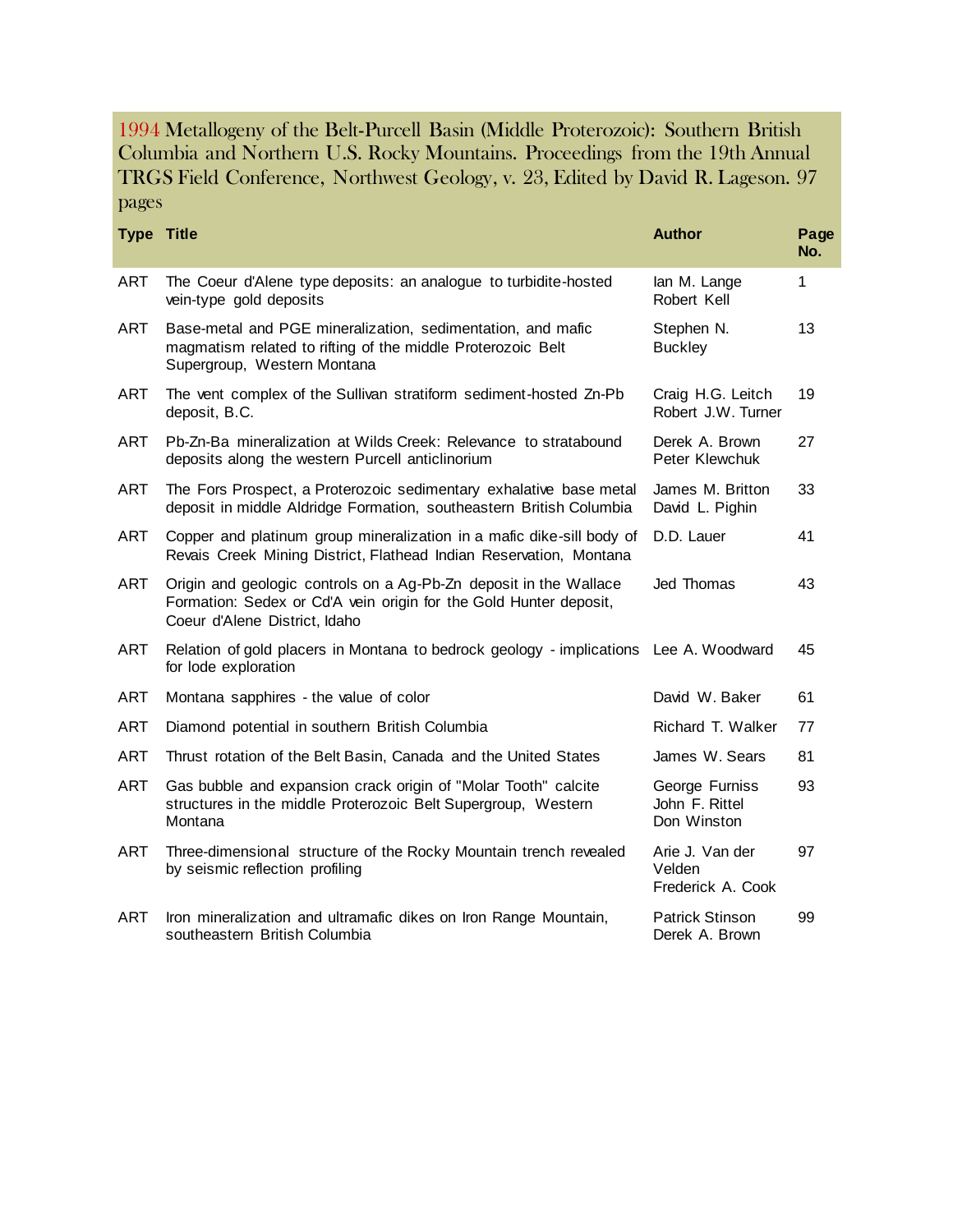#### 1995 Geologic History of the Dillon Area, Southwestern Montana, Proceedings volume from the 20th Annual Field Conference of the TRGS: Northwest Geology, v. 25, 93 pages

| <b>Type Title</b> |                                                                                                                              | <b>Author</b>                        | Page<br>No. |
|-------------------|------------------------------------------------------------------------------------------------------------------------------|--------------------------------------|-------------|
| <b>RL</b>         | Zeolitic tuffs in the Grasshopper creek area: Field Trip Guide                                                               | B.E. Cox<br>E. Brenner-<br>Younggren | 1           |
| <b>RL</b>         | Tertiary extensional history of southwestern Montana: Field Guide<br>for the Sweetwater and Upper Ruby Valleys, Montana      | Robert C. Thomas<br><b>Others</b>    | 5           |
| <b>RL</b>         | Compressional tectonics of the Soap Gulch area, southwestern<br>Montana: Field Trip Guide                                    | Hugh Dresser                         | 27          |
| <b>ART</b>        | The geologic setting of prehistoric lithic procurement sites in the<br>Gravelly Range of southwest Montana: Field Trip Guide | Ben S. Munger                        | 33          |
| ART               | Riparian management on the Beaverhead National Forest,<br>southwestern Montana                                               | Peter Bengeyfield                    | 41          |
| ART               | Middle Miocene rift system in southwest Montana: Implications for<br>the initial outbreak of the Yellowstone Hotspot         | James W. Sears                       | 43          |
| ART               | Tertiary carbonates in the Upper Ruby and Jefferson River Valleys,<br>Montana                                                | Anneliese A.<br>Ripley               | 47          |
| ART               | Geological curiosities of southwestern Montana                                                                               | Jeffrey S. Loen                      | 79          |
| ART               | Regional geophysical setting of Beaverhead County, Montana and<br>adjacent areas                                             | M. Dean Kleinkopf                    | 91          |
| ART               | Hot springs gold in southwestern Montana                                                                                     | Edward T. Ruppel                     | 93          |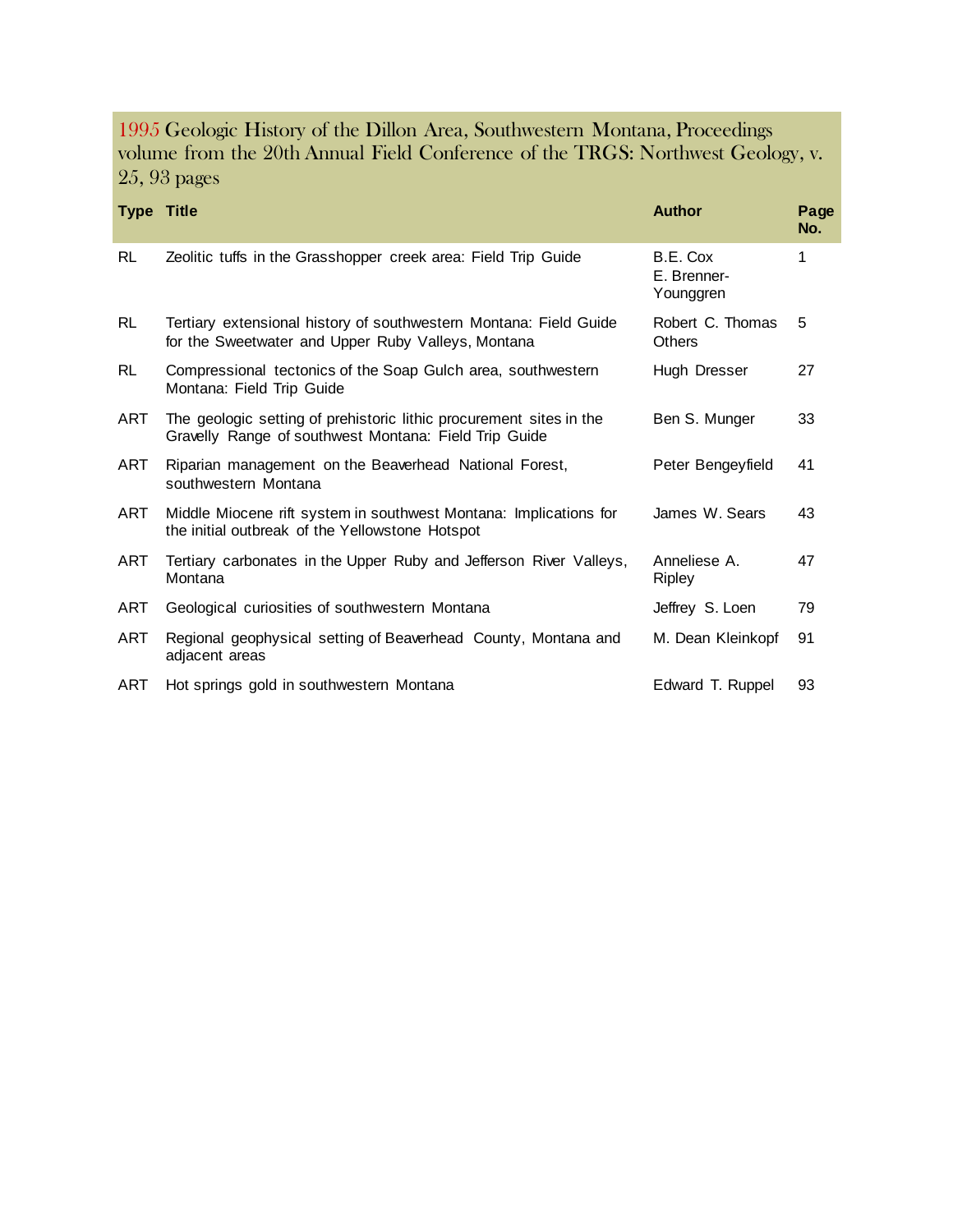1996 Geology of the Crook and Snake River Plain, Twin Falls and Vicinity, Idaho. Proceedings Volume from the 21st Annual TRGS Field Conference. College of Southern Idaho, Twin Falls, ID. Edited by Scott S. Hughes and Robert C. Thomas. 123 pages

| <b>Type Title</b> |                                                                                                                                                                                                 | <b>Author</b>                                                    | Page<br>No. |
|-------------------|-------------------------------------------------------------------------------------------------------------------------------------------------------------------------------------------------|------------------------------------------------------------------|-------------|
| ART               | Pre-Bonneville-Level, Catastrophic overflow of Plio-Pleistocene<br>Lake Bonneville, south of Rockland, Idaho                                                                                    | H. Thomas Ore<br>Ted V. Reid<br>Paul Karl Link                   | 1           |
| ART               | An Overview of the Geology and Paleontology of the Pliocene<br>Glenns Ferry Formation, Hagerman Fossil Beds National<br>Monument                                                                | Gregory McDonald<br>Paul Karl Link<br>Dana E. Lee                | 16          |
| ART               | The Tuana Gravel: Early Pleistocene Response to Longitudinal<br>Drainage of a Late Stage Rift Basin, Western Snake River Plain,<br>Idaho                                                        | Jeremy L. Sadler<br>Paul Karl Link                               | 46          |
| ART               | Geochemical Evidence for a Magmatic Transition along the<br>Yellowstone Hotspot Track                                                                                                           | Scott S. Hughes<br>and others                                    | 63          |
| ART               | Preliminary Volcanological Constraints for Sources of High-Grade<br>Rheomorphic Ignimbrites of the Cassia Mountains, Idaho:<br>Implications for the Evolution of the Twin Falls Volcanic Center | Michael McCurry<br>and others                                    | 81          |
| ART               | Preliminary Report on the Stratigraphy and Geochemistry of the<br>Tuff of Steer Basin, Cassia Mountains, Idaho                                                                                  | Jennifer L. Parker<br>Scott S. Hughes<br>Mike McCurry            | 92          |
| <b>ART</b>        | Morphological Analysis of the Halfway Gulch Fault Scarp, an active<br>Holocene Fault, Western Snake River Plain, Idaho                                                                          | Gregg S.<br>Beukelman<br>Charles J. Waag<br>James E. Zollweg     | 121         |
| ART               | Tertiary paleogeographic and tectonic evolution of the Upper Horse<br>Prairie Basin, southwest Montana                                                                                          | Colby J.<br>Vandenburg<br>Susanne U.<br>Janecke<br>Ralph Nichols | 122         |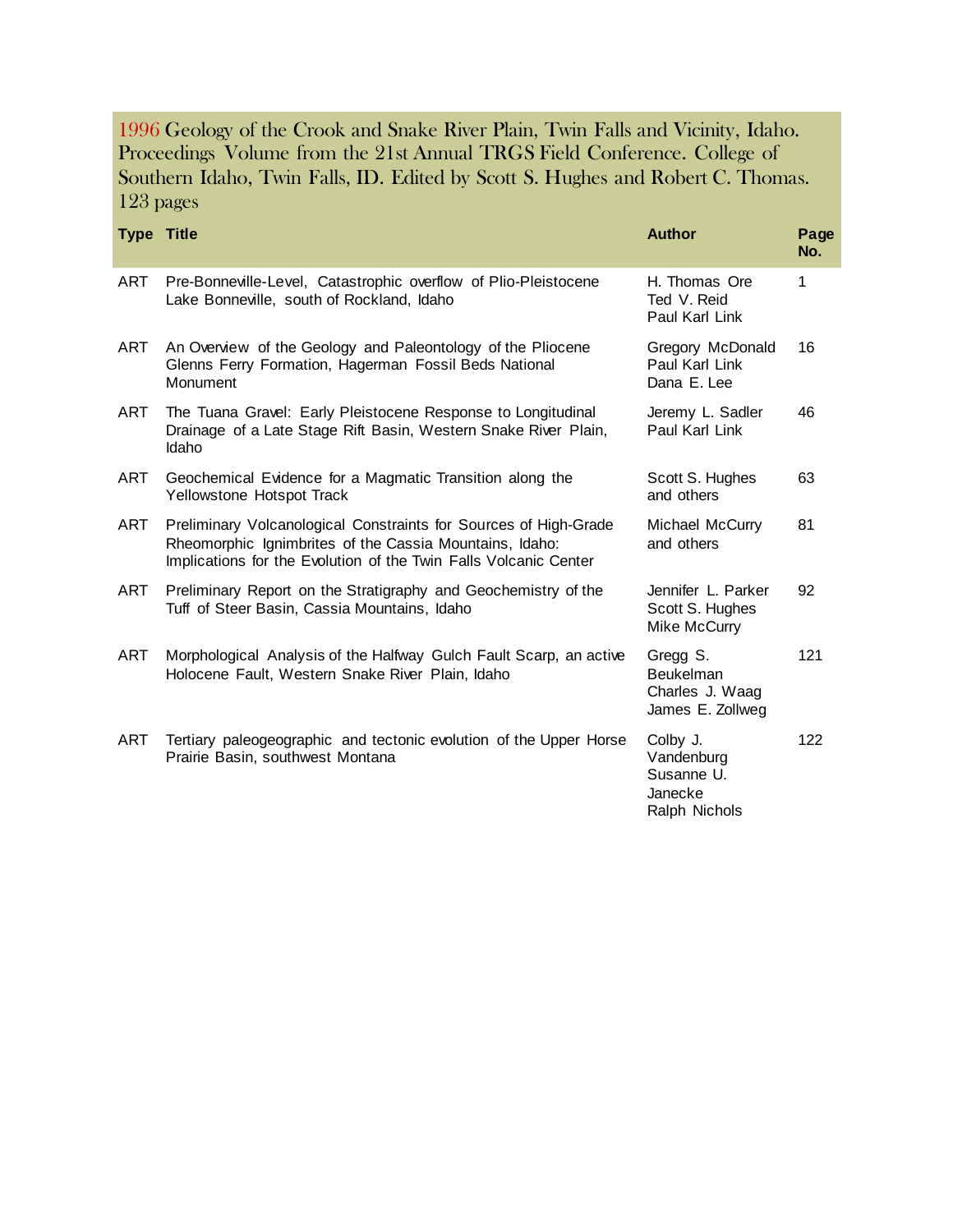1997 The Edges of the Crazies: Geology Where the Mountains Meet the Prairie. Proceedings from the 22nd Annual TRGS Field Conference with the Montana Geological Society. Livingston, MT. Northwest Geology, v. 27, 77+ pages. Second edition, 2013.

| <b>Type Title</b> |                                                                                                                                                                        | <b>Author</b>                                                          | Page<br>No. |
|-------------------|------------------------------------------------------------------------------------------------------------------------------------------------------------------------|------------------------------------------------------------------------|-------------|
| <b>ART</b>        | Stratigraphic distribution of fossil vertebrates in the Judith River<br>Formation (Upper Cretaceous) of Wheatland and Golden Valley<br>counties, south-central Montana | Anthony R.<br>Fiorillo                                                 | 1           |
| ART               | Potential for catastrophic landslide failure of northwest flank of Jumbo<br>Mountain, Spanish Peaks Wilderness, Montana                                                | David R. Lageson<br>Karl S. Kellogg<br>J.M. O'Neill                    | 13          |
| ART               | An update on geological curiosities and monuments                                                                                                                      | Jeffrey S. Loen                                                        | 19          |
| ART               | Character and occurrences of gold nuggets, western Montana                                                                                                             | Jeffrey S. Loen                                                        | 21          |
| <b>RL</b>         | Field trip guide: Neotectonic evolution of the Upper Madison Valley,<br>southwest Montana                                                                              | J. Michael O'Neill                                                     | 31          |
| ART               | Geology of the Snowcrest Range, southwest Montana                                                                                                                      | Edward T. Ruppel                                                       | 35          |
| ART               | Kinematic test of thrust rotation for the Lewis-Hoadley-Eldorado Plate<br>near Wolf Creek, Montana                                                                     | J.W. Sears and<br>others                                               | 39          |
| <b>ART</b>        | Update on MBMG's geologic mapping program and new coal<br>research                                                                                                     | Edith M. Wilde<br>Karen W. Porter                                      | 47          |
| ART               | Tectonic evolution and geophysics of central Montana                                                                                                                   | Lee A. Woodward<br>M. Dean<br>Kleinkopf<br>Harvey R.<br><b>DuChene</b> | 51          |
| <b>RL</b>         | Geologic Float Log to the Middle Yellowstone River                                                                                                                     | W.W. Locke, R.B.<br>Berg,<br>and J.D. Lonn                             | -79         |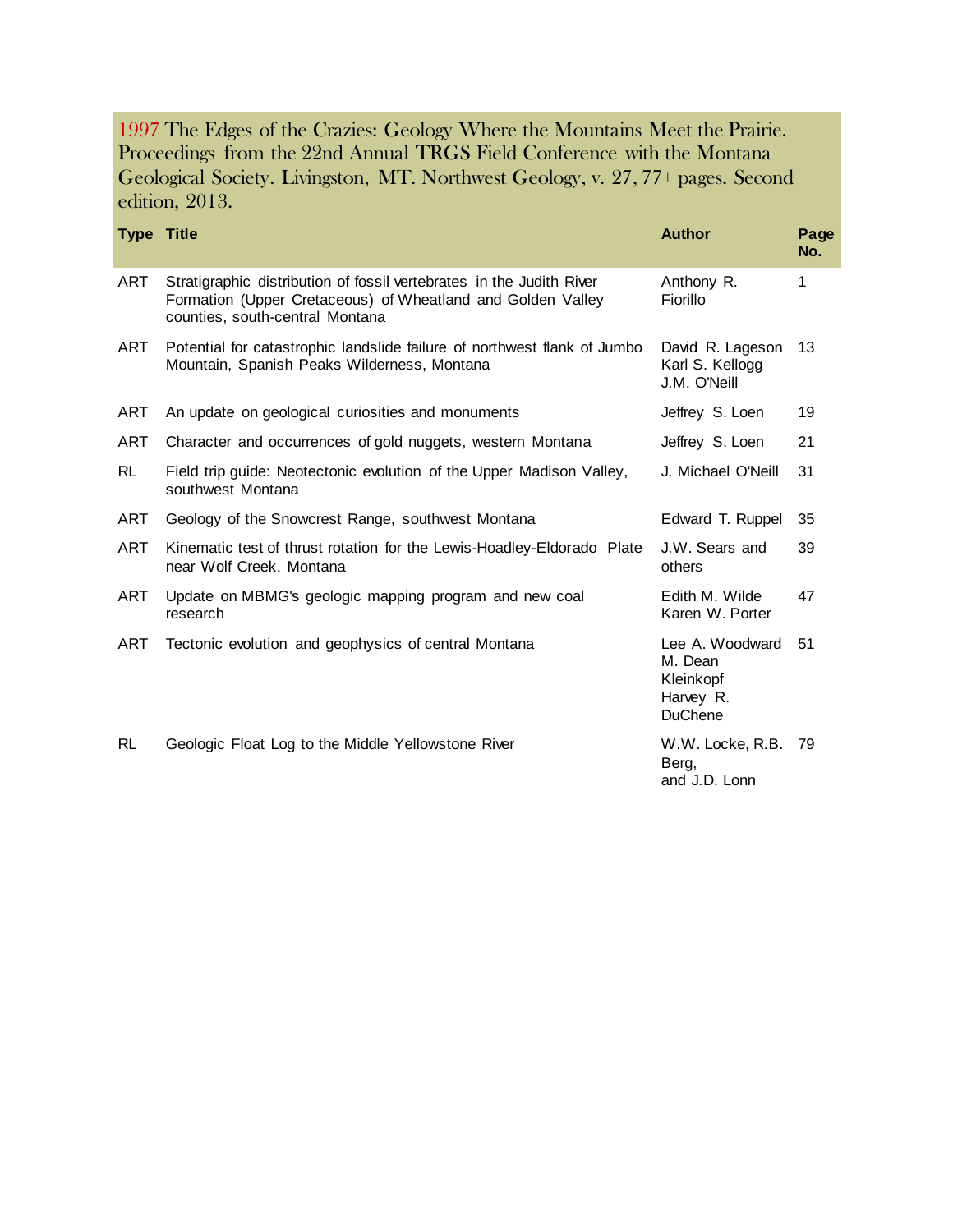#### 1998 Hard Rocking in Montana: Mining - Past...Present...Future. Special issue dedicated to the 23rd Annual Field Conference. Lincoln, MT. Northwest Geology, v. 28, 117 pages.

| <b>Type Title</b> |                                                                                                                                                 | <b>Author</b>                                      | Page<br>No. |
|-------------------|-------------------------------------------------------------------------------------------------------------------------------------------------|----------------------------------------------------|-------------|
| ART               | Stratigraphy and structure of the Lower Missoula Group in the Butte<br>1 x 2 and Missoula West 30' x 60' quadrangles                            | Reed S. Lewis                                      | 1           |
| ART               | Notes on the Half Moon Canyon section of the Beartooth Butte<br>Formation (Lower Devonian), Big Snowy Mountains, Central<br>Montana             | Anthony R. Fiorillo                                | 15          |
| ART               | Holocene ferricrete of Paymaster Creek reveals natural acid<br>drainage history, Heddleston mining district, Lewis and Clark<br>County, Montana | George Furniss                                     | 21          |
| ART               | The geology of the McDonald gold deposit, Lewis and Clark County,<br>Montana                                                                    | Mark Bartlett and<br>others                        | 27          |
| ART               | Geotechnical case study 7-Up Pete Joint Venture - McDonald Gold<br>Project                                                                      | Ray Womack and<br>others                           | 53          |
| ART               | The Heddleston porphyry copper-molybdenum deposit - an update                                                                                   | Michael McClave                                    | 91          |
| RL                | Economic geology in the western portion of the Blackfoot River<br>region: discussion and Field Trip guide                                       | <b>Bruce Cox</b><br>Tom Gignoux<br>Robin McCulloch | 101         |
| <b>RL</b>         | Economic geology of the eastern portion of the Blackfoot River<br>region: discussion and Field Trip guide, Day 2                                | Doug Parker<br>Larry Johnson and<br>others         | 111         |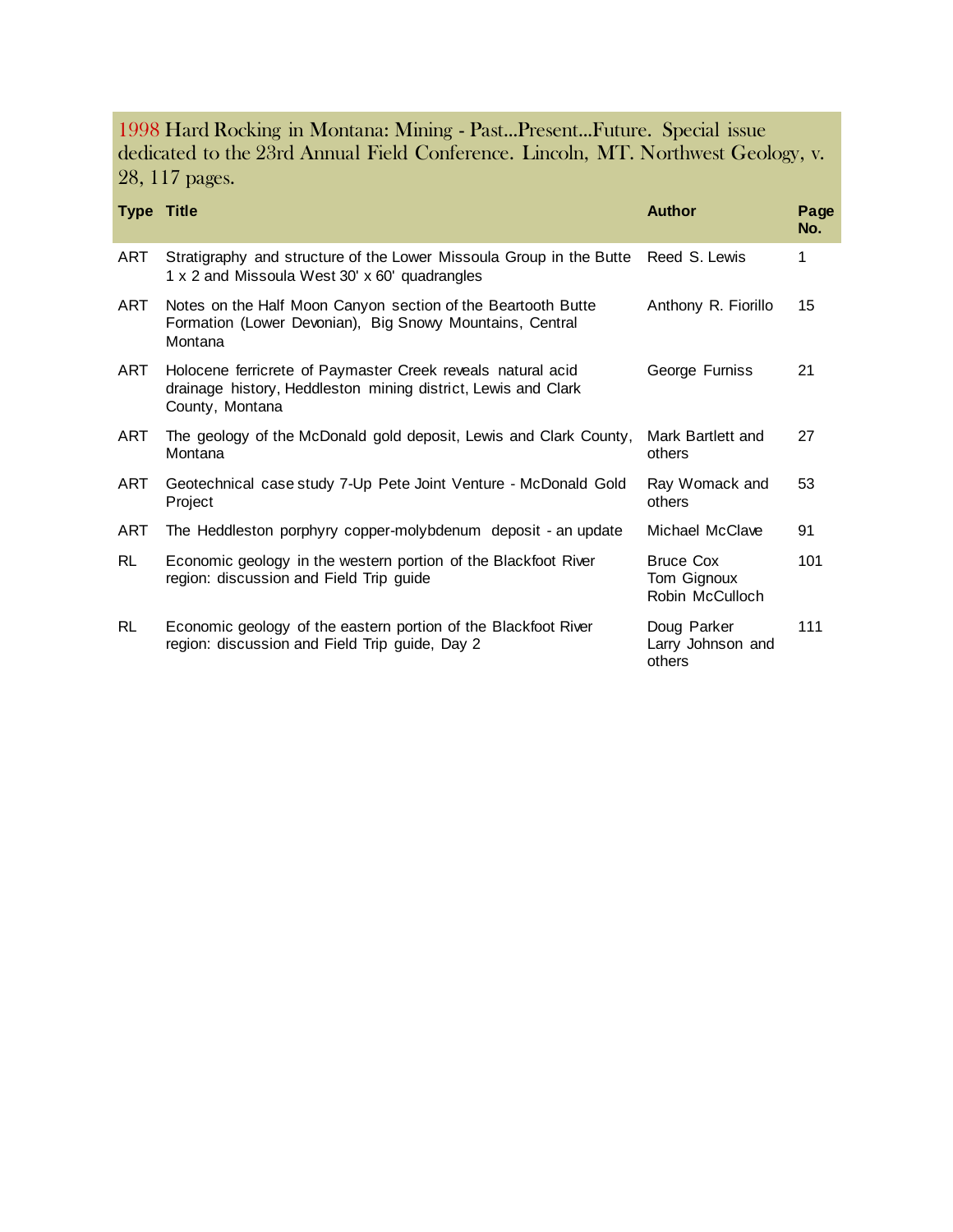1999 Central Montana Rocks: Geology of the Judith Mountains. Proceedings from the 24th Annual TRGS Field Conference. Lewistown, MT. 50 pages.

| <b>Type Title</b> |                                                                                                                                            | <b>Author</b>                                        | Page<br>No. |
|-------------------|--------------------------------------------------------------------------------------------------------------------------------------------|------------------------------------------------------|-------------|
| ART               | Road Log through the Judith Mountains, Central Montana                                                                                     | Lee A. Woodward<br>and Karen W.<br>Porter            |             |
| ART               | Laccoliths of the Judith Mountains, Central Montana                                                                                        | Lee A. Woodward                                      | 23          |
| ART               | The Nicholson Deposit: An Intrusion-Hosted Gold- Silver Bearing<br>Quartz Vein System in Southwestern Montana [Tobacco Root]<br>Mountains] | lan M. Lange, John<br>D. Forrester, and<br>Don Tripp | 39          |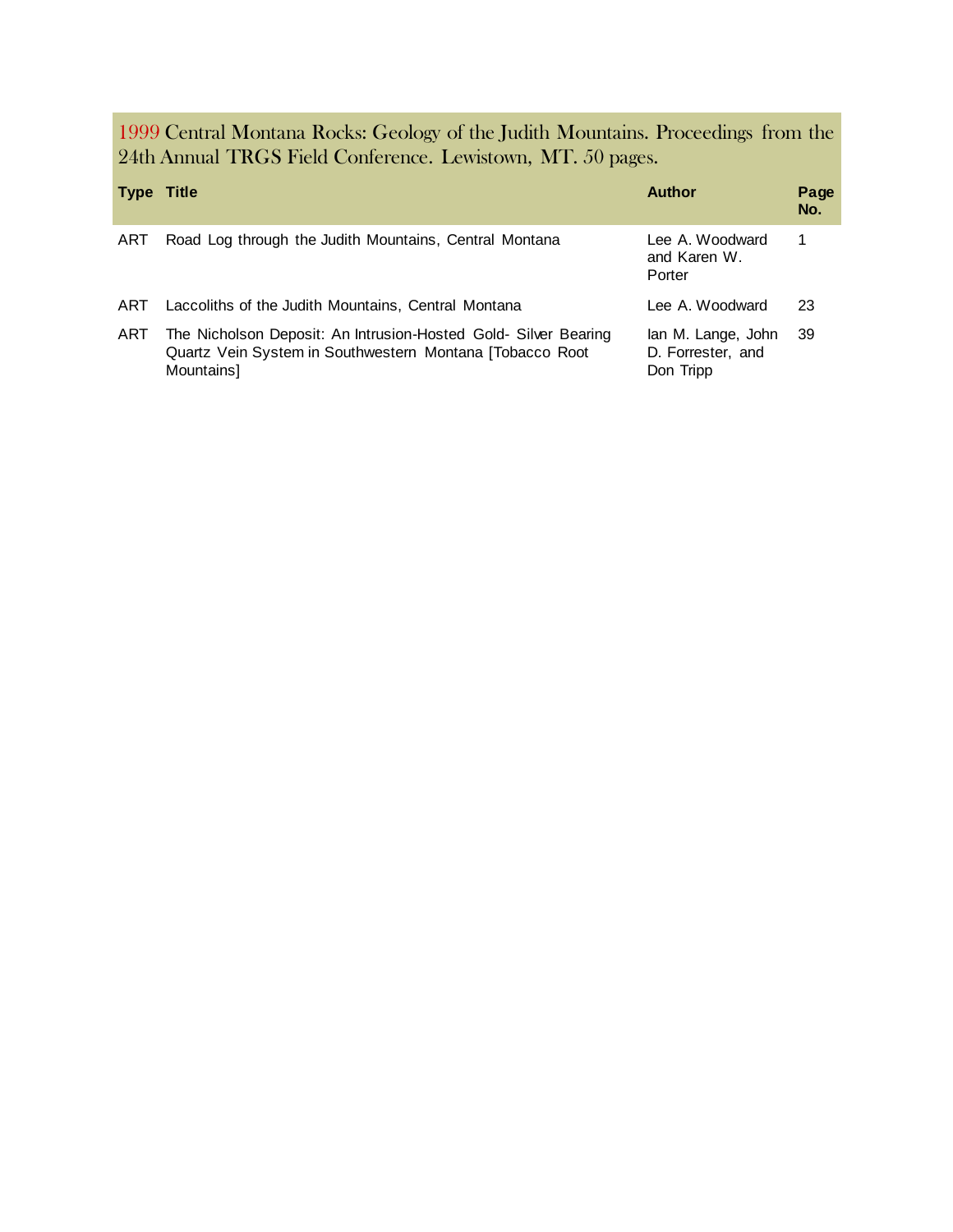#### 2000 Butte 2000: New Views on the District. Mining Geology, History, and Future. Proceedings from the 25th Annual TRGS Field Conference, Butte, MT. 65 pages

| <b>Type Title</b> |                                                                                                                                                                                                                     | <b>Author</b>                                        | Page<br>No.    |
|-------------------|---------------------------------------------------------------------------------------------------------------------------------------------------------------------------------------------------------------------|------------------------------------------------------|----------------|
| <b>ART</b>        | Timing and duration of the Butte porphyry system                                                                                                                                                                    | Mark W. Martin<br>John H. Dilles                     | 1              |
| <b>ART</b>        | Relationship between hydrothermal alteration types and fluid<br>inclusion characteristics in pre-Main Stage veins, Butte, MT                                                                                        | <b>Brian Rusk</b><br>Mark Reed<br>John Dilles        | $\overline{2}$ |
| <b>ART</b>        | A history of hard rock mining at Butte, MT                                                                                                                                                                          | Grace Winer                                          | 5              |
| <b>ART</b>        | Structural revelations along the Lewis and Clark line: a progress<br>report                                                                                                                                         | Jeff Lonn                                            | 12             |
| <b>ART</b>        | Homestead kimberlite: new discovery in central Montana                                                                                                                                                              | Peter Ellsworth                                      | 14             |
| <b>ART</b>        | Water level and water quality of the flooding underground mines<br>and Berkeley Pit, Butte, MT.                                                                                                                     | John Metesh<br>Ted Duaime<br>James Madison           | 22             |
| <b>ART</b>        | Historical background chapter reprinted from "Historic Properties<br>Management Plan for the Butte Mining District": sponsored by<br>Montana Department of State Lands - Abandoned Mine<br>Reclamation Bureau, 1990 | <b>GCM Services</b>                                  | 27             |
| <b>RL</b>         | Field Trips 1 & 3 - Big Butte rhyolites; walking tour of Big Butte and<br><b>Whiskey Gulch</b>                                                                                                                      | Hugh Dresser                                         | 0              |
| RL                | Field Trip 2 - Reclamation activities in Butte Superfund sites                                                                                                                                                      | John Metesh                                          | 21             |
| <b>RL</b>         | Field Trip 4 - Rockin' and rollin' in Flume Gulch: a Lowland Creek<br>volcanic event                                                                                                                                | Phyllis Hargrave<br>Hugh Dresser                     | 0              |
| <b>RL</b>         | Field Trip 5 - History of mining and mining technology on the Butte<br>hill, a walking tour of mines and mine yards                                                                                                 | John Koerth<br>Mark Reavis<br><b>B</b> ill Weatherly | 25             |
| <b>RL</b>         | Field Trip 6 - The Butte District, Montana: new field data and<br>reassessment of post-mineral structural tilting                                                                                                   | Robert Houston                                       | 48             |
| <b>RL</b>         | Field Trip 7 - An intact cupola revealed by alpine glaciation at the<br>historic Hecla mines area, Beaverhead County, Montana                                                                                       | Tom Gignoux                                          | 53             |
| <b>RL</b>         | Field Trip 8 - Porphyry copper-molybdenum mineralization below<br>Butte, MT: a field trip to the core shed                                                                                                          | <b>Brian Rusk</b><br>Mark Reed<br>John Dilles        | 60             |
| <b>RL</b>         | Field Trip 9 - The Continental orebody - Montana Resources, Butte,<br>Montana                                                                                                                                       | S. Czehura<br>G. Zeihen                              | 63             |
| <b>RL</b>         | Field Trip - Stereo picture guidebook to Big Butte volcanics                                                                                                                                                        | H. Dresser                                           | v. 2           |
| <b>RL</b>         | Field Trip - Stereo picture guidebook to intrusive tuff at "The Rocks"                                                                                                                                              | Phyllis Hargrave<br>Hugh Dresser                     | v. 3           |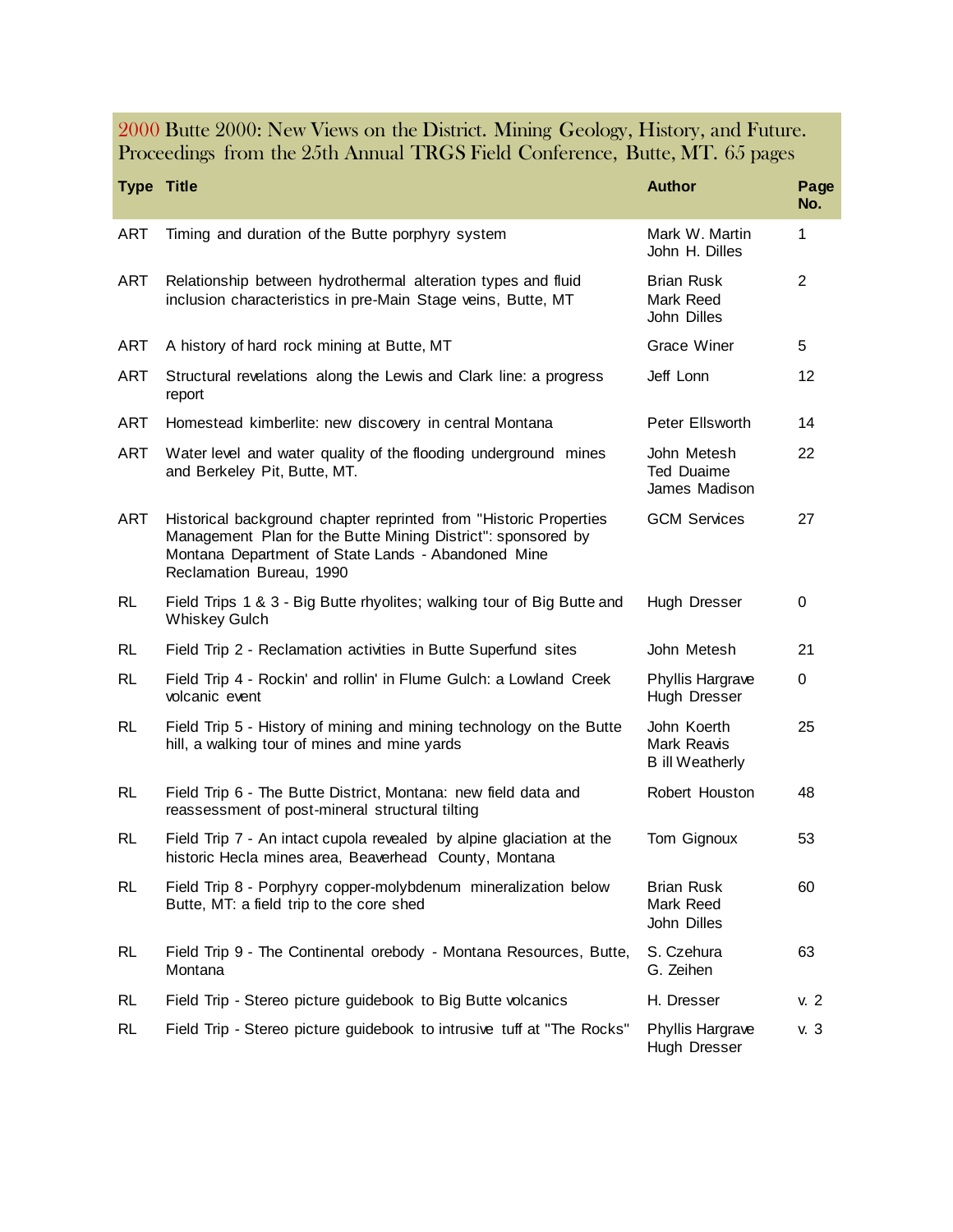2001 Out of the Flood and into the Panhandle: Northern Idaho Geology: Northwest Geology v. 30, 81 pages

| <b>Type Title</b> |                                                                                                                                                 | <b>Author</b>                                                                            | Page<br>No. |
|-------------------|-------------------------------------------------------------------------------------------------------------------------------------------------|------------------------------------------------------------------------------------------|-------------|
| <b>ART</b>        | Overview of the geology of the Coeur d'Alene area, northern Idaho                                                                               | Reed S. Lewis                                                                            | 1           |
| <b>ART</b>        | The history of the fabulous Coeur d'Alene mining district                                                                                       | Earl H. Bennett                                                                          | 3           |
| <b>ART</b>        | Analysis of digital geologic and mineral resource data of the Revett<br>Formation in the western Montana copper belt, Idaho and Montana         | David E. Boleneus<br>Larry M. Applegate                                                  | 4           |
| ART               | Seismotectonics of northwest Montana and the northern Basin and<br>Range                                                                        | David R. Lageson<br>Michael C. Stickney                                                  | 7           |
| ART               | Dispersal of metals in surface environments in and downstream of<br>the Coeur d'Alene mining district, Idaho                                    | Steven E. Box<br>Arthur A.<br><b>Bookstrom</b><br>Laurie S. Balistrieri<br>Keith R. Long | 9           |
| <b>ART</b>        | Emplacement chronology of the Paradise Pluton: implications for<br>the development of the bitterroot metamorphic core complex,<br>Montana/Idaho | Samuel J. Coyner<br>David A. Foster<br>Mark C. Fanning                                   | 10          |
| ART               | Petrography and mineralogical investigations of the Picket Pin PGE<br>deposit, Stillwater Complex, Montana: preliminary results                 | J.T. Corkery                                                                             | 21          |
| <b>RL</b>         | Dispersal of metals in surface environments within and downstream<br>from the Coeur d'Alene mining district, Idaho: a field trip guide          | Arthur A.<br><b>Bookstrom</b><br>Stephen E. Box                                          | 32          |
| RL.               | A geological and economic overview of the Gold Hunter Mine                                                                                      | Jon Carlson                                                                              | 49          |
| RL                | Floater's guide to the Belt rocks of the Alberton Gorge, western<br>Montana                                                                     | Jeff Lonn                                                                                | 51          |
| RL.               | Field trip guide: Glacial Lake Missoula flood deposits and related<br>features of the Rathdrum Prairie, Idaho                                   | Roy M.<br>Breckenridge<br>Kurt L. Othberg                                                | 62          |
| <b>RL</b>         | Road log to the Belt Supergroup along the North Fork of the Coeur<br>d'Alene river, northern Idaho                                              | Mark D. McFaddan<br>Reed S. Lewis<br>Russell F.<br><b>Burmester</b>                      | 67          |
| <b>RL</b>         | Guide to a tour of remedial efforts and approaches in the Coeur<br>d'Alene Basin of northern Idaho                                              | Doug Parker<br>Geoff Harvey                                                              | 79          |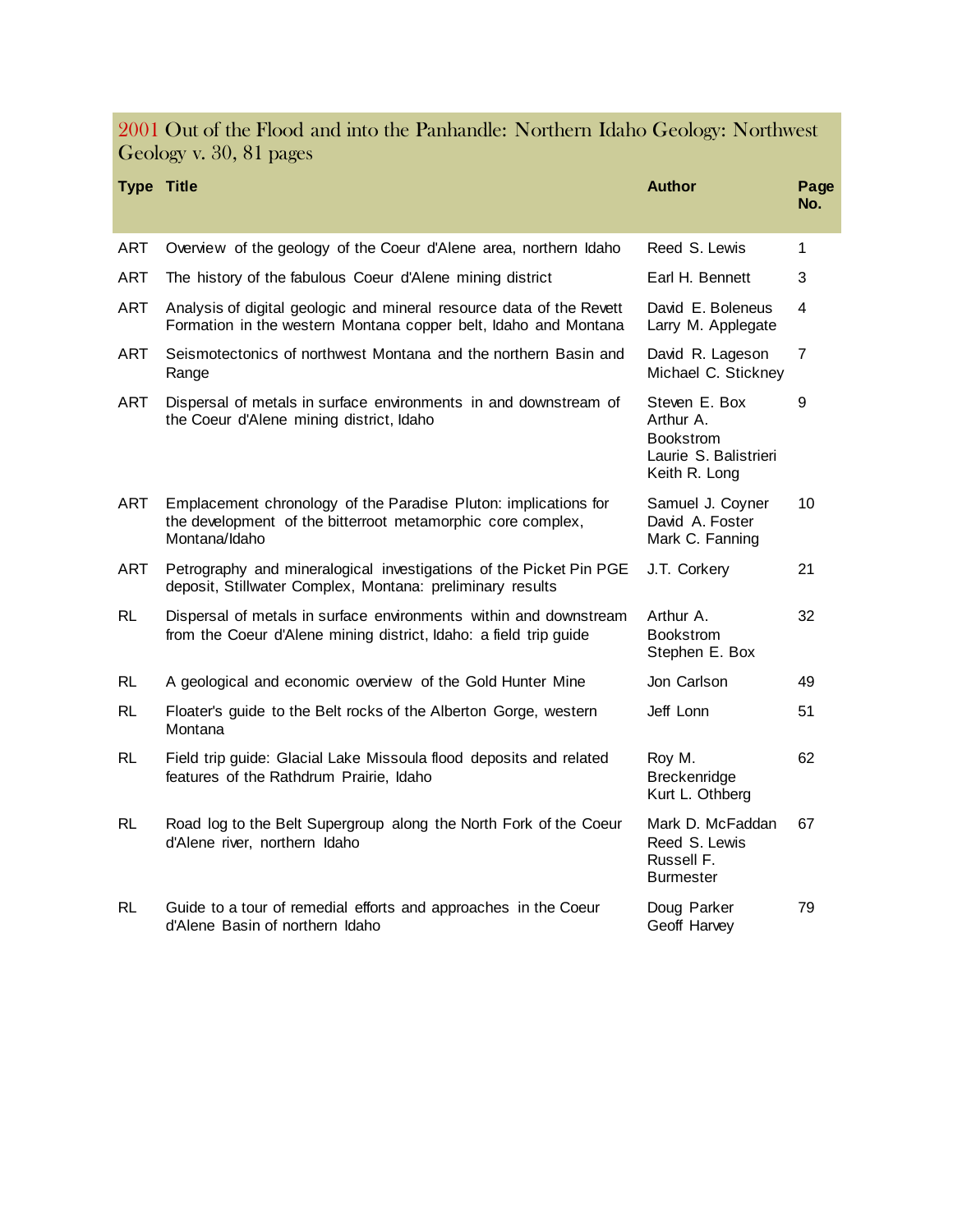| <b>Type Title</b> |                                                                                                                                                                      | <b>Author</b>                                                                                                                 | Page<br>No. |
|-------------------|----------------------------------------------------------------------------------------------------------------------------------------------------------------------|-------------------------------------------------------------------------------------------------------------------------------|-------------|
| ART               | U-Pb Zircon Geochronology of the Eastern Pioneer Ingenous<br>Complex, SW Montana: Magmatism in the Foreland of the<br>Cordilleran Fold and Thrust Belt               | Julia G. Murphy<br>D.A. Foster<br>T.J. Kalakay<br>B.E. John<br>M. Hamilton                                                    | 1           |
| ART               | Gold-Bearing Quarts Veins in the Virginia City Mining District,<br>Madison County, MT                                                                                | Jane Hammerstrom<br>B.S. Van Gosen<br>M.J. Kunk<br>J.R. Herring                                                               | 12          |
| ART               | Using Fluid Inclusions to Help Unravel the Origin of Hydrothermal<br>Talc Deposits in Southwest Montana                                                              | Christopher<br>Gammons<br>D.O. Matt                                                                                           | 44          |
| ART               | Response of Douglas Firs Along the Fault Scarp of the 1959<br>Hebgen Lake Earthquake, Southwestern Montana                                                           | Paul Carrara                                                                                                                  | 54          |
| RL                | Geology of the Yellowstone Talc Mine                                                                                                                                 | Mike Cerino                                                                                                                   | 66          |
| <b>RL</b>         | Laramide Contraction and Basin-and-Range Extension - Classic<br>Examples from the Northwestern Madison Range and the Madison<br>Valley, Montana                      | Karl Kellogg<br>D.R. Lageson<br>C.A. Ruleman                                                                                  | 74          |
| ABS.              | Digital Maps of Igneous and Tectonic Features, USGS Headwaters<br>Project Area, Northern Rocky Mountains of Idaho, Western<br>Montana, and Eastern Washington        | Arthur Bookstrom<br>D. Cleveland<br>R.S. Lewis<br>M.L. Zientek                                                                | 84          |
| <b>ABS</b>        | Digital Geologic Map Data Model v 4.3 Implementation, USGS<br>Headwaters Project Area, Northern Rocky Mountains of Idaho,<br>Western Montana, and Eastern Washington | Douglas Causey<br>M.L. Zientek<br>A.A.Bookstrom<br>T.P. Frost<br>D.E. Boleneus<br>B.S. Van Gosen<br>A.B. Wilson<br>K.V. Evans | 85          |
| ABS               | GEOLOGIC MAPS FOR MONTANA: Montana Bureau of Mines and<br>Geology's Geologic Mapping Program                                                                         | Karen Porter<br>E.G. Deal<br>P.J. Kennelly                                                                                    | 86          |
| <b>ABS</b>        | The October 28 1998, Waterloo, Montana Earthquake                                                                                                                    | Michael Stickney                                                                                                              | 87          |

# 2002 Virginia City, Here We Come!: Northwest Geology v. 31, 88 pages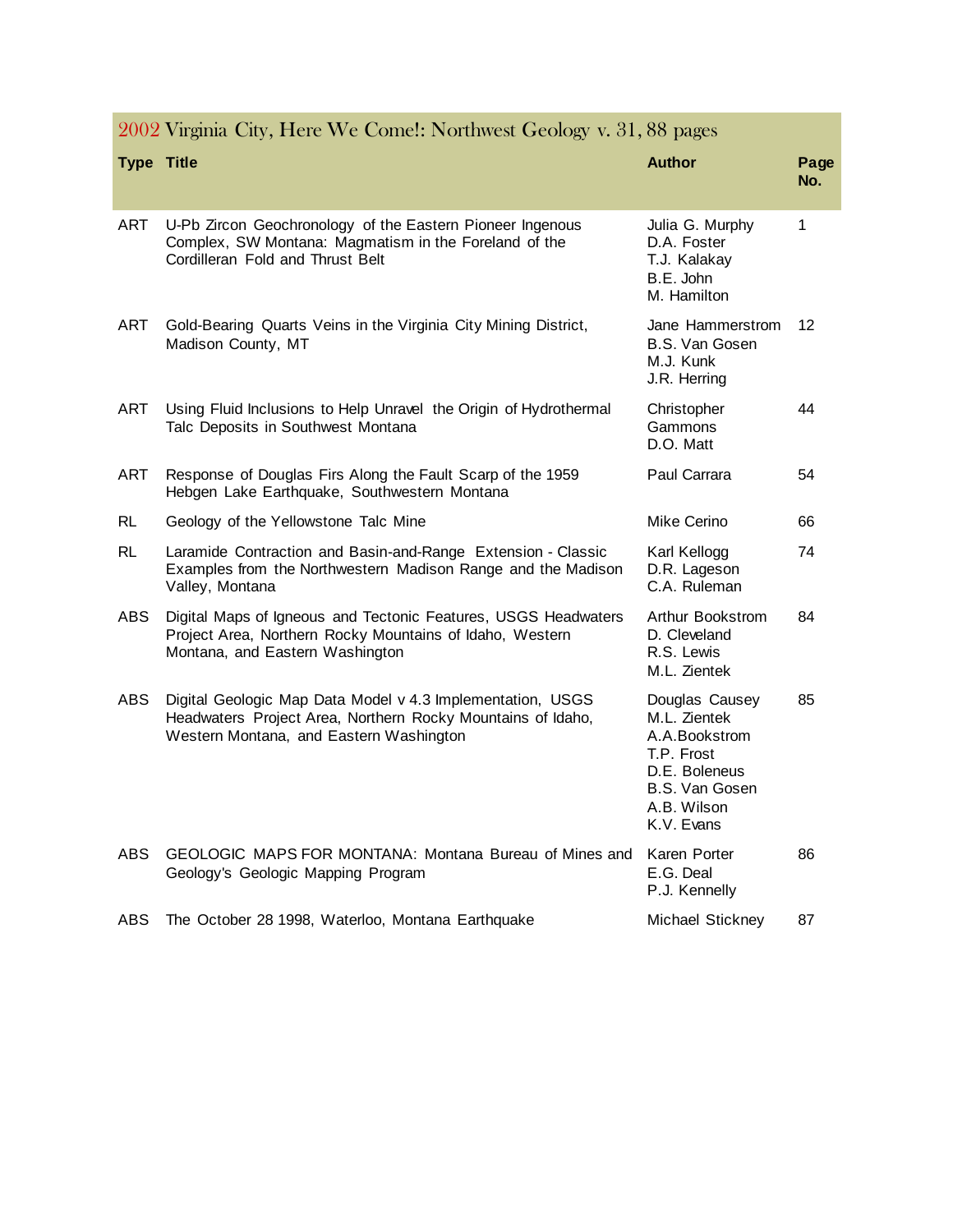|                   | 2005 Bell Symposium IV. Northwest Geology V. 32, 233 pages                                                                                        |                                                                                      |             |  |
|-------------------|---------------------------------------------------------------------------------------------------------------------------------------------------|--------------------------------------------------------------------------------------|-------------|--|
| <b>Type Title</b> |                                                                                                                                                   | <b>Author</b>                                                                        | Page<br>No. |  |
| <b>RL</b>         | Trip #1 Belt Symposium IV: Missoula-Ravalli-Perma-St. Regis-<br>Alberton-Missoula.                                                                | Don Winston<br>James Sears<br>Jeff D. Lonn                                           | 1           |  |
| RL                | Trip #2 Belt Structure and STratigraphy on the Sapphire Block,<br>Western Montana.                                                                | Jeff Lonn<br>Reed S. Lewis<br>Don Winston                                            | 17          |  |
| <b>RL</b>         | Trip #3 West to East Geologic Road LogL Paloegene Anaconda<br>Metamorphic Core Complex: Georgetown Lake Dam - Anaconda-<br><b>Big Hole Valley</b> | J. Michael O'Neill<br>David R. Lageson                                               | 29          |  |
| <b>RL</b>         | Trip #4 Idaho Cobalt Project Tour, Blackbird Mining District, Lemhi<br>County, Idaho                                                              | <b>Bill Scales</b><br>George King                                                    | 47          |  |
| <b>RL</b>         | Trip #5 Extensional Folds Associated with Paleogene Detachment<br>Faults in SE Part of the Salmon Basin                                           | Susanne U.<br>Janecke<br>James J.<br>Blankeneau                                      | 51          |  |
| <b>RL</b>         | Trip #6 Geology of the Brushy Gulch Fault and Its Hangingwall and<br>Footwall Rocks, Eastern Idaho                                                | K. Lund<br>K.V. Evans<br>P.T. Doughty<br>K.R. Chamberlain<br>P.K. Link<br>D. Winston | 74          |  |
| <b>RL</b>         | Trip #7 On the Way to Beartrack (Parts I-IV)                                                                                                      | Robert V. Perry<br>John F. Childs                                                    | 86          |  |
| <b>RL</b>         | Trip #8 Stratigraphy of the Mesoproterozoic Belt Supergroup,<br>Salmon River Mountians, Lemhi County, Idaho                                       | Paul K. Link<br>Don Winston<br>Diana Boyack                                          | 107         |  |
| <b>RL</b>         | Trip #9 Geometry and Timing of the Deformatino in the Anaconda<br>Extensional Terrane, West-central Montana                                       | Thomas J. Kalakay<br>David A Foster<br>Robert C. Thomas                              | 124         |  |
| <b>RL</b>         | Trip #10 Stratigraphy, Structure and Mineral Deposits of the Lemhi<br>Pass Area, Central Beaverhead Mountains, Eastern Idaho                      | Virginia Gillerman<br>Karen Lund<br>Karl V. Evans                                    | 134         |  |
| ART               | Counterclockwise Rotation of the Packsaddle Syncline is Consistent<br>with Regional Sinistral Transpression Across North-Central Idaho            | Russell F.<br><b>Burmester</b><br>Reed S. Lewis                                      | 147         |  |
| <b>ART</b>        | Progress in Mapping the Belt Supergroup in Idaho, 1997-2003                                                                                       | Reed S. Lewis<br>Russell F.<br><b>Bermester</b><br>Mark D. McFaddan                  | 160         |  |
| ART               | The Udzha Hypothesis: Siberian Spillway to the Belt Purcell Basin                                                                                 | James W. Sears                                                                       | 167         |  |

# 2003 Belt Symposium IV: Northwest Geology v. 32, 233 pages

Raymond A. Price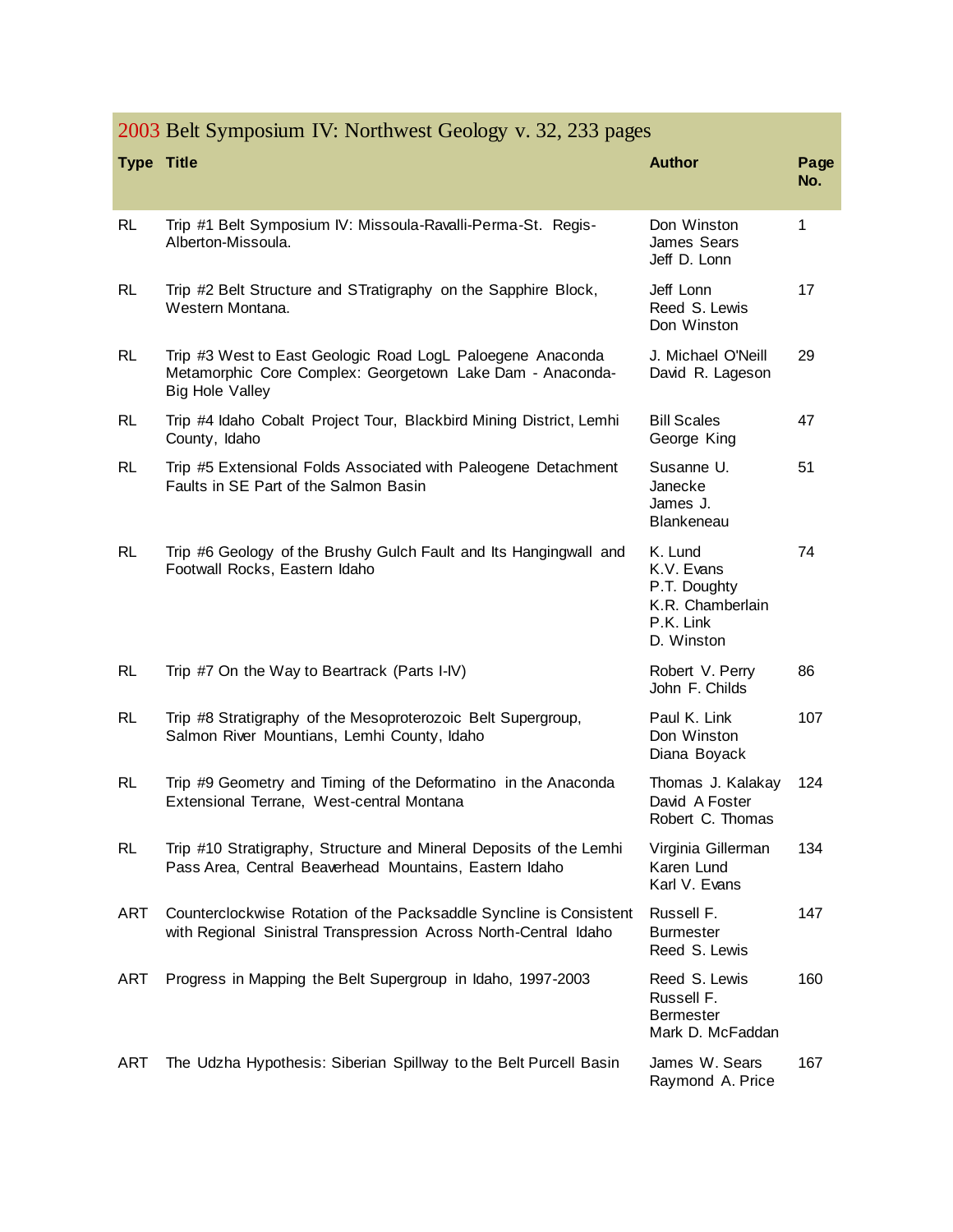| ART        | Proposed Revision of the Helena and Wallace Formations, Mid-<br>Proterozoic Belt Supergroup, Montana and Idaho                                                                                                              | Don Winston                                                                                          | 172 |
|------------|-----------------------------------------------------------------------------------------------------------------------------------------------------------------------------------------------------------------------------|------------------------------------------------------------------------------------------------------|-----|
| ABS        | Preliminary Approach to the Study of Belt Supergroup Limestones of<br>the Chamberlain Carbonate, Newland Limestone, and Helena and<br>Wallace Formations, Middle Proterozoic, Montana                                       | Rachele B.<br>Ambrose                                                                                | 179 |
| ABS        | Palinplastically Restored Isopach Maps of Selected Units of the<br>Prichard/Adridge, Helena/Wallace and Revett Formations of the<br>Belt-Purcell Supergroup, Western Montana, Northern Idaho and<br><b>British Columbia</b> | Rachele Ambrose<br><b>Beau Pallister</b><br>Matt Zunker                                              | 180 |
| ABS        | Windermere Sill and Dike Complex in Northwestern Montana:<br>Implications for the Belt-Purcell Basin                                                                                                                        | Erik W. Burtis<br>James W. Sears<br>Kevin R.<br>Chamberlain                                          | 186 |
| <b>ABS</b> | The Case for Episodic Rifting, Subsidence, and Deposition in the<br>Belt-Purcell Basin, 1470-1370 MA                                                                                                                        | Kevin R.<br>Chamberlain<br>James W. Sears<br>P. T. Doughty                                           | 190 |
| <b>ABS</b> | Sequence Stratigraphy of the Windermere Group in the Tricorner of<br>Washington, British Columbia and Idaho                                                                                                                 | E. S. Cheney                                                                                         | 192 |
| <b>ABS</b> | Geologigc Map of the Salmon Natinoal Forest and Vicinity, East-<br>Central Idaho: The Map Lewis and Clark Wished They Had                                                                                                   | Karl V. Evans<br>Karen Lund<br>Russell G. Tysdal<br>Gary R. Winkler<br>Gregory N. Green              | 194 |
| <b>ABS</b> | Basement Provinces Beneath the Belt Basin and Implications for<br>Proterozoic Continental Reconstructions                                                                                                                   | David A Foster<br>Paul A Mueller<br>Joseph Meert<br>James Vogl<br>Ann Heatherington<br>Joseph Wooden | 195 |
| ABS        | Strain Analysis and Kinematic History of the Lewis and Clark Line,<br>St. Regis, Montana                                                                                                                                    | <b>Emily Garaghty</b><br>Ryan Portner                                                                | 196 |
| ABS        | The Missing Part of the Belt Basin: Re-Evaluating Paleomagnetic<br>and Geologic Evidences of Different Paleogeographic<br>Reconstructions                                                                                   | Michael H<br>Hofmann<br>John Mocko<br>Nick Yalon                                                     | 199 |
| ABS        | Isotopic Data from the Precambrian of the Siberian Craton: An<br>Overview and Implications for Paleocontinental Reconstructions                                                                                             | A. K. Khudoley<br>A. P. Kropachev<br>A. G. Rublev<br>O. Yu Lyahnitskaya<br>V. N. Podkovyrov          | 203 |
| ABS        | Magentic and Gravity Anomolies of the Salmon National Forest,<br>Idaho                                                                                                                                                      | Dean Kleinkopf                                                                                       | 205 |
| ABS        | Detrital Zircon Ages from the Yellowjacket, Apple Creek and<br>Gunsight Formations, Blackbird Mining District, Salmon River<br>Mountains, Central Idaho                                                                     | Paul K Link<br>C. Mark Fanning                                                                       | 206 |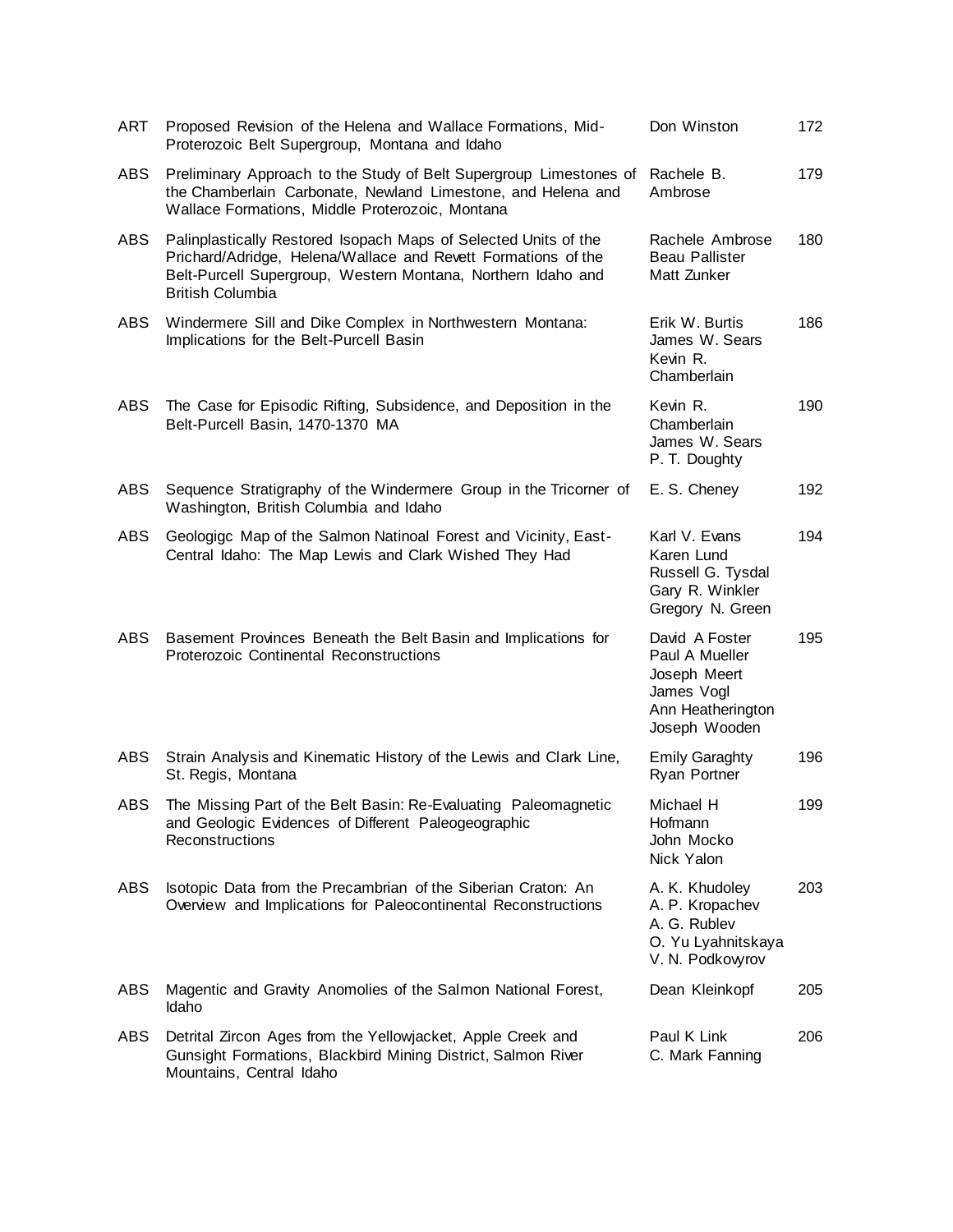| <b>ABS</b> | Complex Structural Geology of the Philipsburg 30'x60' Quadrangle,<br>Western Montana                                                                                                                          | Jeff Lonn<br>Reed S. Lewis<br>Thomas J Kalakay<br>Catherine<br>McDonald                                      | 208 |
|------------|---------------------------------------------------------------------------------------------------------------------------------------------------------------------------------------------------------------|--------------------------------------------------------------------------------------------------------------|-----|
| ABS.       | Low Sulfate Concentrations in the Mesoproterozoic Ocean as<br>Recorded in Carbonates and Pyritic Shales of the Belt Supergroup<br>and the Possible Role of Methane in the Formation of Molar-Tooth<br>Calcite | Timothy W. Lyons<br>Anne M Gellatly<br>Tracy D Frank<br>Linda C Kah<br>Michael A Arthur<br>Matthew T Hurtgen | 209 |
| <b>ABS</b> | Proterozoic Strata of the Payette National Forest, West Central<br>Idaho                                                                                                                                      | Karen Lund                                                                                                   | 211 |
| <b>ABS</b> | Influence of the Proterozoic Belt-Purcell Basin on the Late<br>Cretaceous Magmatism in the Fold-Thrust Belt of Western Montana                                                                                | Layaka Mann<br>Matt Affolter                                                                                 | 212 |
| ABS        | Facies Analysis of the LaHood Formation, a Middle Proterozoic Fan-<br>Delta Deposit                                                                                                                           | Mike S. McTeague<br>James G. Schmitt                                                                         | 214 |
| <b>ABS</b> | Archean and Proterozoic Sources for Basal Quartzites from the<br>Eastern and Western Margins of the Belt Basin                                                                                                | Paul Mueller<br>David Foster<br>Joseph Wooden<br>David Mogk<br>Reed Lewis                                    | 215 |
| <b>ABS</b> | A Petrographic Test of the Gas Expansion Hypothesis - Implications<br>for the Genesis and Temporal Distribution of Molar-Tooth Structures                                                                     | Mark D Pollock<br>Linda C. Kah<br>Julie K Bartley                                                            | 217 |
| <b>ABS</b> | The Latest Precambrian ('Snowball Earth II') and Permo-<br>Carboniferous Glaciations                                                                                                                          | Alan Gilbert Smith<br>Kevin Thomas<br>Pickering                                                              | 219 |
| ABS        | Early Tertiary Detachment Faulting in Southwest Montana and East-<br>Central Idaho                                                                                                                            | <b>Edward T Ruppel</b><br>J. Michael O'Neill                                                                 | 222 |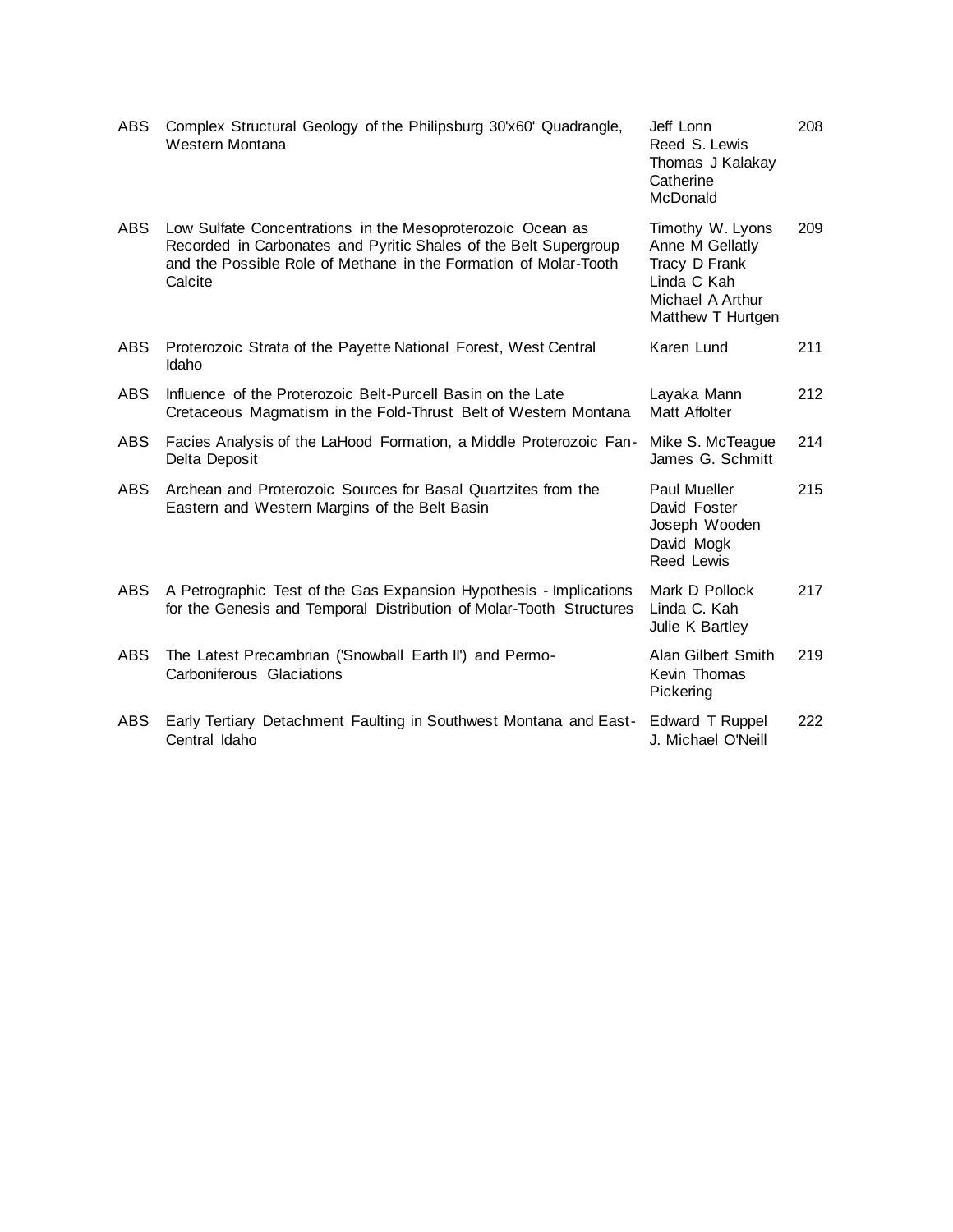Geology v. 33, 110 pages **Type Title Author Page No.** ART Field work and fossils in southwestern Montana: The 1898 field season of C.D. Walcott Ellis L. Yochelson and G. Zieg 1 ART Lithology and age of pre-Belt Precambrian basement in the Little Belt Mountains, Montana: implications for the role of the Great Falls Tectonic Zone in the Paleoproterozoic assembly of North America James J. Vogl, David A. Foster, Paul A. Mueller, Joseph L. Wooden, and David W. Mogk 15 ART The contact metamorphic aureole of the Late Cretaceous Garnet Stock, Garnet-Coloma area, Montana Layaka S. Mann and James W. Sears 33 ART Upper Cretaceous Maudlow and Sedan Formations of the Livingston Group and their regional significance, west-central Montana Betty Skipp 49 ART Geology of the Little Bear Creek copper skarn, Troy, Idaho Michael C. Rowe and Lawrence D. Meinert 59 ART Molar tooth structures in Proterozoic carbonate rocks: A proposed bio-geochemical model for generating calcite filled gas voids and dolomite by successional syntrophic microbes mediating gas formation and carbonate precipitation John F. Rittel, Don Winston, and George Furniss 71 ABS Cretaceous syncontractional extension in the Sevier hinterland, southwestern Montana Jeff Lonn and Katie McDonald 75 ABS Tightly folded thrusts, tectonically thinned stratigraphy, the invisible great unconformity, and other mapping complications in southwestern Montana **Catherine** McDonald and Jeff Lonn 77 RL A field tour of the Castle mining district and its geologic setting G.A. Zieg 80 RL A field tour through the Little Birch Creek section of the Middle Proterozoic upper Newland Formation G.A. Zieg 90 RL A field tour through the Proterozoic rocks of the southern Little Belt Mountains G.A. Zieg, D.L. Feeback, J.J. Vogl, D.A. Foster, P.A. 100

2004 White Sulphur Springs, Montana, 29th annual field conference: Northwest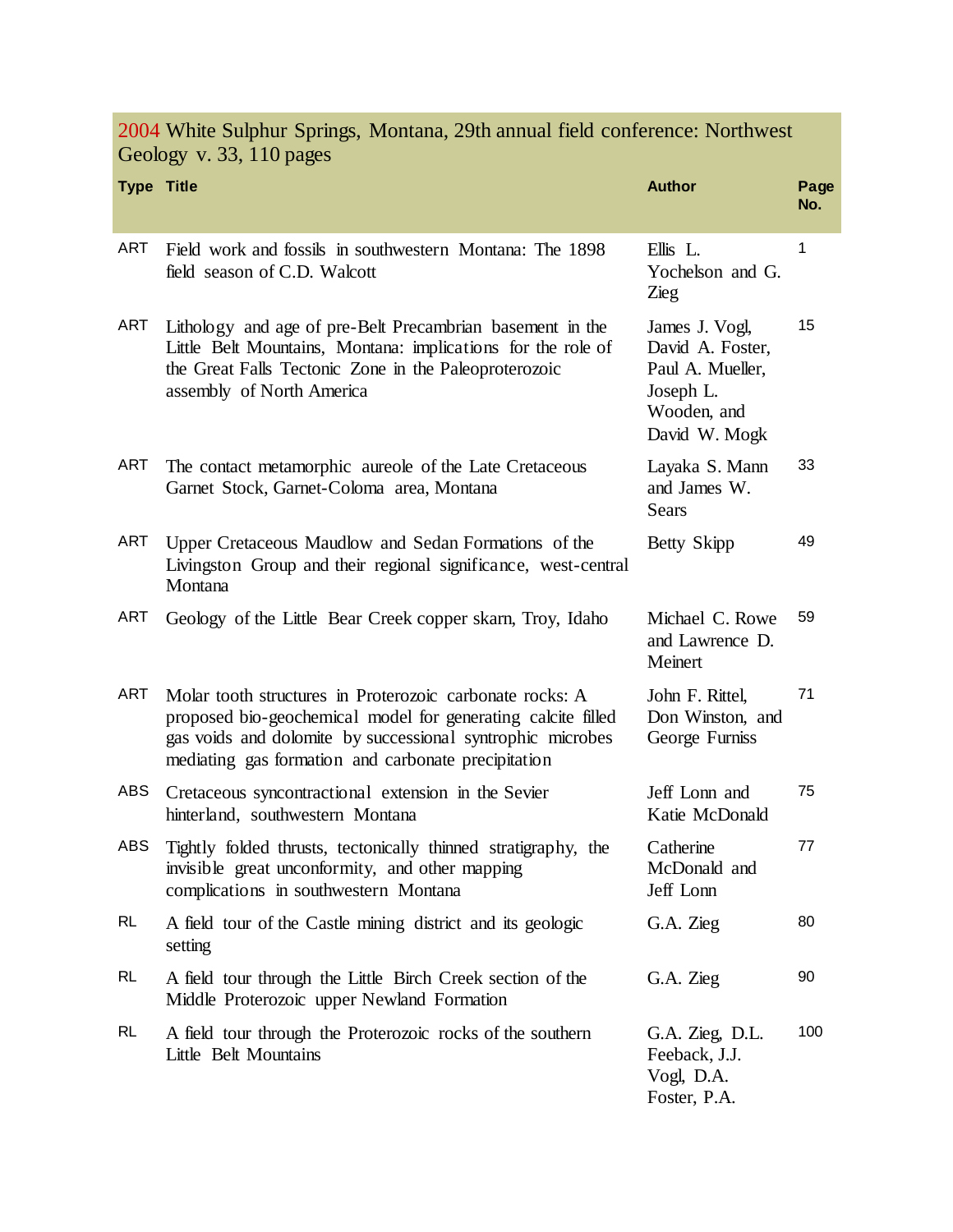Mueller, and D.W. Mogk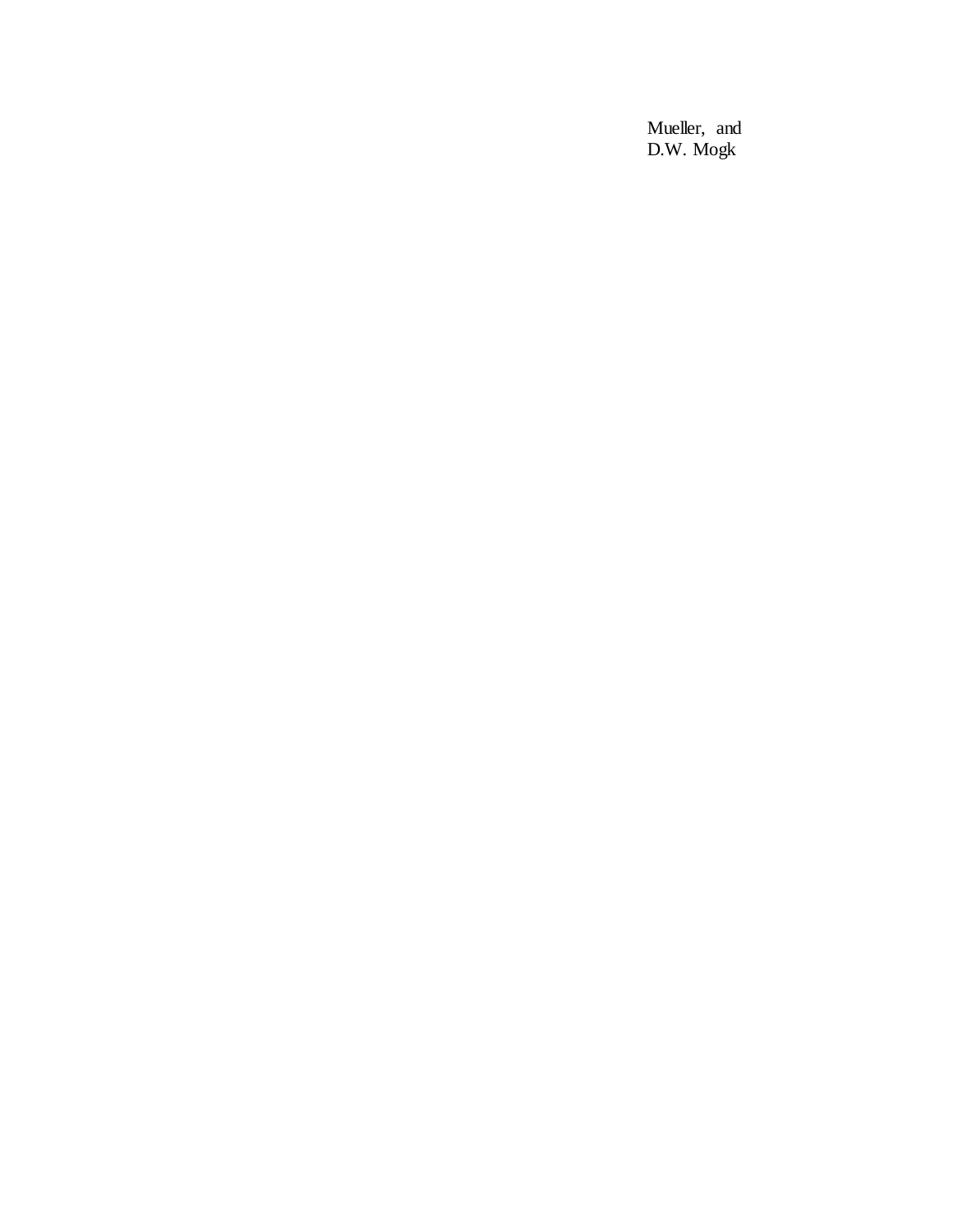2005 Sun River-Choteau, Montana, 30th annual field conference: Northwest Geology v. 34, 138 pages

| <b>Type Title</b> |                                                                                                                                                                                                   | <b>Author</b>                                                                                                                                                                      | Page<br>No.    |
|-------------------|---------------------------------------------------------------------------------------------------------------------------------------------------------------------------------------------------|------------------------------------------------------------------------------------------------------------------------------------------------------------------------------------|----------------|
| ART               | A summary of the geology of the Sun River Canyon area                                                                                                                                             | Melville R.<br>Mudge                                                                                                                                                               | 1              |
| <b>ART</b>        | Reactivation of bedding-planes within carbonate thrust sheets,<br>Sun River Canyon, Sawtooth Range, northwestern Montana                                                                          | Emily M.<br>Geraghty and A.<br>John Watkinson                                                                                                                                      | $\overline{7}$ |
| <b>ART</b>        | The Garnet Stock: Magma generation by shear heating and<br>emplacement as a dike                                                                                                                  | Tim Ruff                                                                                                                                                                           | 28             |
| ABS               | Mechanics of the overthrust belt from Augusta to Glacier<br>National Park: Sequential thrusting of progressively older<br>strata and vital role of transcurrent displacements during<br>thrusting | Brian White                                                                                                                                                                        | 39             |
| ABS               | Exhumation and cooling of the Eocene Anaconda<br>metamorphic core complex, western Montana                                                                                                        | Warren C. Grice,<br>Jr., David A.<br>Foster, and<br>Thomas J.<br>Kalakay                                                                                                           | 43             |
| <b>RL</b>         | Rocky Mountain Foothills Triangle Zone, Sun River,<br>Northwest Montana                                                                                                                           | James W. Sears,<br>Jason Braden,<br>Jason Edwards,<br>Emily Geraghty,<br>Frank<br>Janiszewski,<br>Michael<br>McInenly, John<br>McLean, Karin<br>Riley, and<br><b>Edward Salmon</b> | 45             |
| <b>RL</b>         | Revisiting the Structure and Stratigraphy of the Sun River<br>Canyon, Sawtooth Range, Montana: Road Log — Augusta to<br>Sun River Canyon                                                          | Emily M.<br>Geraghty and<br>Melville R.<br>Mudge                                                                                                                                   | 71             |
| ART               | A balanced cross-section of the footwall duplex below the<br>Diversion Thrust, Sun River, central Sawtooth Mountains,<br>Montana                                                                  | Diane Johnson<br>and John<br>Watkinson                                                                                                                                             | 82             |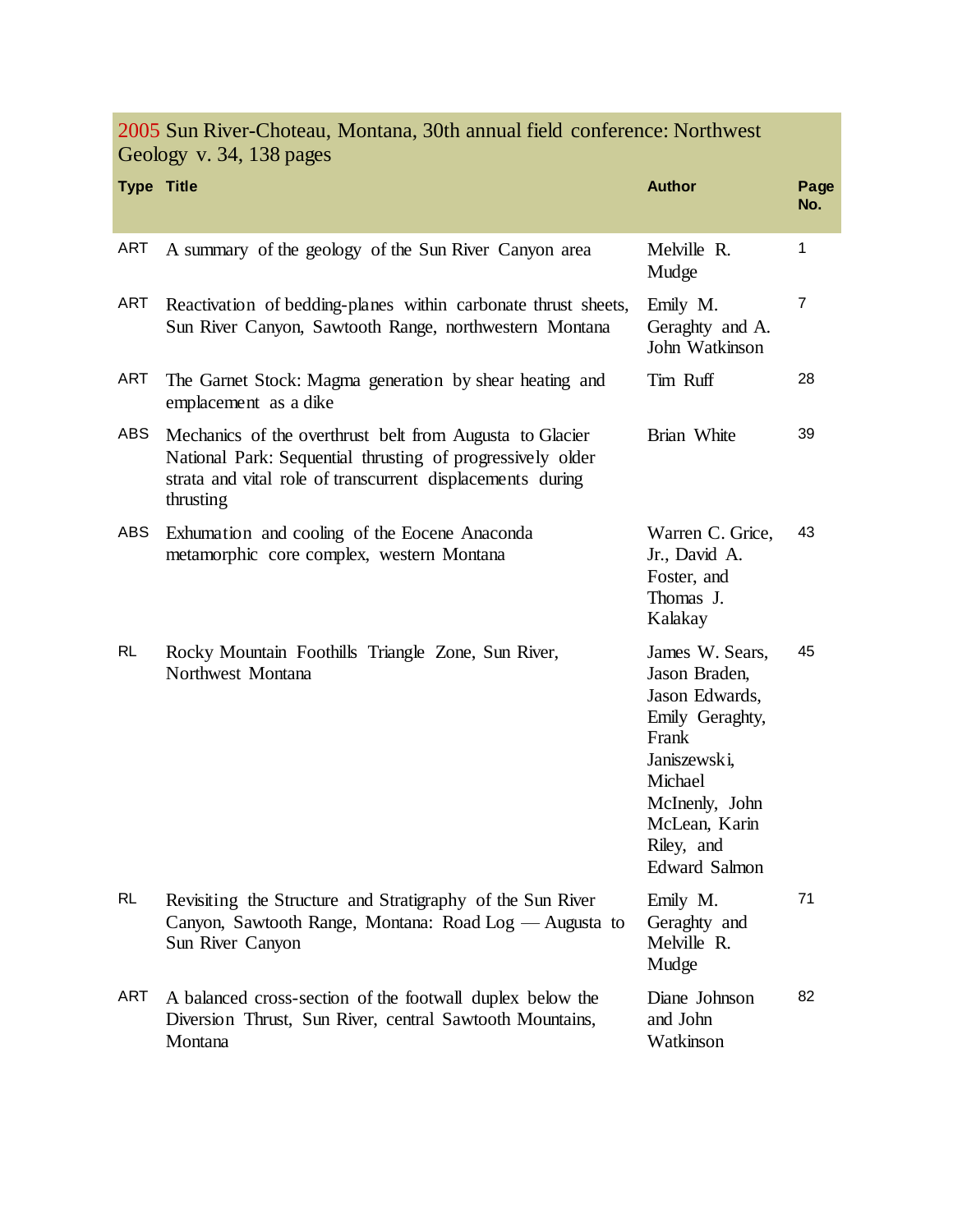| Jurassic-aged fractures and grikes in Mississippian carbonate,<br>Montana Thrust Belt: Road Log — Choteau to Swift<br>Reservoir                      | Emily M.<br>Geraghty                | 93  |
|------------------------------------------------------------------------------------------------------------------------------------------------------|-------------------------------------|-----|
| Two Medicine Volcanics near Augusta, Montana: Discussion<br>and Field Trip Guide                                                                     | Bruce E. Cox and<br>Richard B. Berg | 102 |
| Road Log: Stratigraphy and structural history of the eastern<br>edge of the Helena Salient, Montana                                                  | Mitchell W.<br>Reynolds             | 109 |
| Road Log: Structural termination of the Montana Disturbed<br>Belt and its interaction with major structures of the continental<br>autochthon         | Mitchell W.<br>Reynolds             | 119 |
| Road Log: Laccoliths of the southwest part of the Little Belt<br>Mountains — their relation to ancestral structures of the<br>Central Montana Uplift | Mitchell W.<br>Reynolds             | 131 |
|                                                                                                                                                      |                                     |     |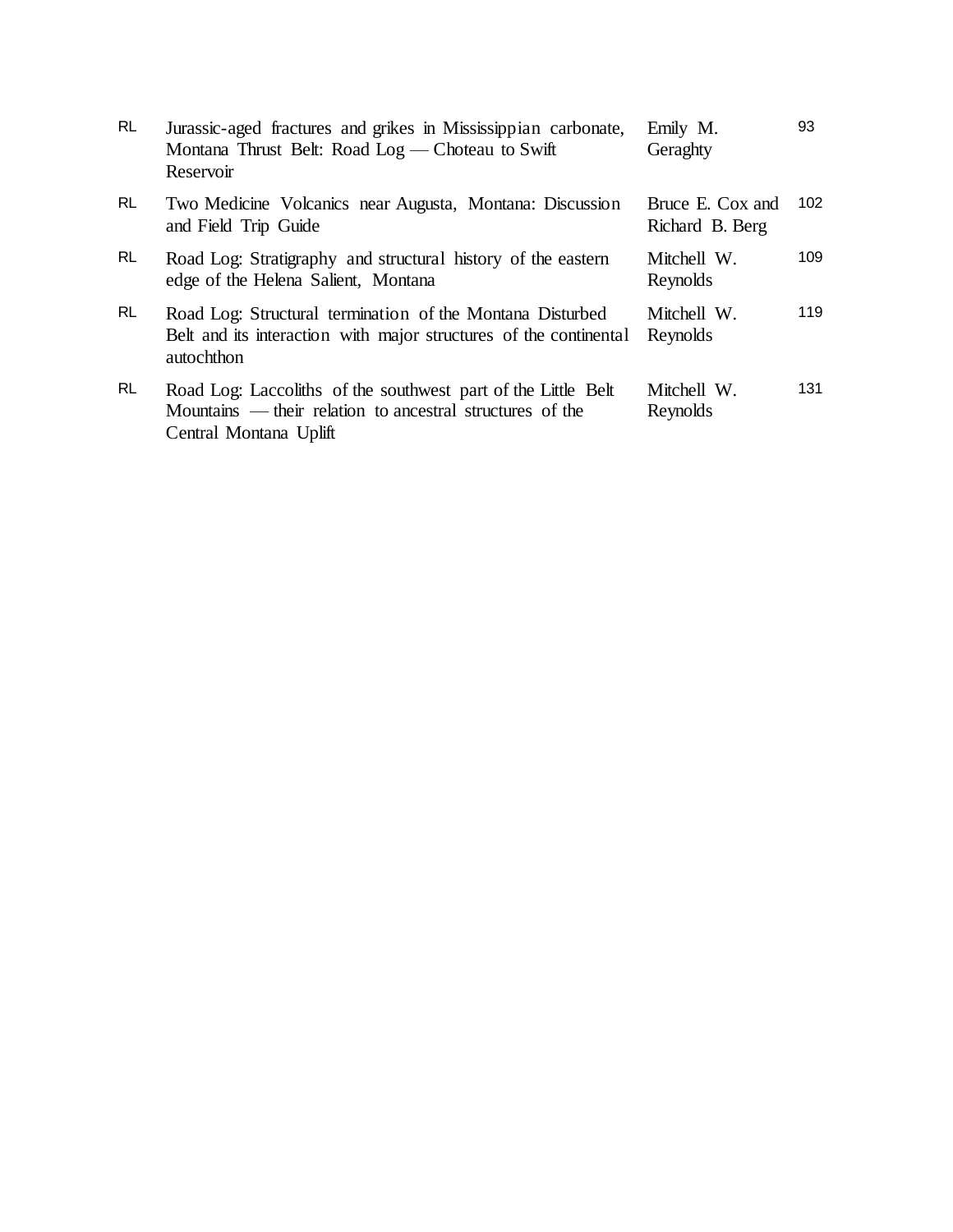2006 Libby, Montana, 31st Annual Field Conference: Northwest Geology v. 35, 123 pages

| <b>Type</b> | <b>Title</b>                                                                                                                                               | <b>Author</b>                                                                                                          | Page<br>No. |
|-------------|------------------------------------------------------------------------------------------------------------------------------------------------------------|------------------------------------------------------------------------------------------------------------------------|-------------|
| ART         | Libby District Historical Mine Narrative                                                                                                                   | Montana DEQ                                                                                                            | 1           |
| <b>ART</b>  | The Rainy Creek alkaline ultramafic igneous complex near Libby,<br>МT                                                                                      | Art Montana                                                                                                            | 11          |
| <b>ART</b>  | Rainy Creek Historical Mine Narrative                                                                                                                      | Montana DEQ                                                                                                            | 17          |
| <b>ART</b>  | Troy Mine Overview, Lincoln County, MT                                                                                                                     | Derek L. Feeback                                                                                                       | 23          |
| <b>ART</b>  | Troy District Historical Mine Narrative                                                                                                                    | Montana DEQ                                                                                                            | 24          |
| <b>ART</b>  | Geology and ore of the Montanore Project, Northwest Montana                                                                                                | Eric Klepfer                                                                                                           | 31          |
| <b>ART</b>  | Libby Project, Lincoln County, Montana                                                                                                                     | Richard W. Galster                                                                                                     | 35          |
| <b>RL</b>   | Geologic Road Log, MSH 37, Libby to US 93, Lincoln Co., MT                                                                                                 | Richard W. Galster                                                                                                     | 39          |
| <b>ART</b>  | Collection and concentration of strabound metals during<br>progressive reduction of oxidized Revett strata: A 180° variation of<br>the redbed source model | <b>Brian White</b>                                                                                                     | 49          |
| <b>ART</b>  | Stratigraphic control of copper-silver deposits in the<br>Mesoproterozoic Revett Formation, Idaho and Montana                                              | David Boleneus<br>Larry M. Applegate<br>Michael L. Zientek<br>Mary H. Carlson<br>Kenneth C. Assmus<br>Derrick W. Chase | 57          |
| <b>ART</b>  | Diamond drill core geologic logs of mineralized intervals in<br>Proterozoic Revett Formation strata, northwestern Montana and<br>northern Idaho            | Bruce E. Cox                                                                                                           | 61          |
| <b>RL</b>   | Shepard, Mount Shields, and Bonner Formations of the Middle<br>Proterozoic Missoula Group in Libby Syncline, Kootenai Falls, NW<br>Montana                 | Don Winston<br>Tim Wheeler                                                                                             | 63          |
| ART         | Belt Basin: a triskele rift junction, Rocky Mountains, Canada and<br><b>USA</b>                                                                            | <b>Jim Sears</b>                                                                                                       | 77          |
| ART         | Pleistocene glacial deposits in the Libby and Lake River Valley<br>areas, Lincoln County, Montana                                                          | Larry N. Smith                                                                                                         | 87          |
| <b>RL</b>   | The trip to Leigh Lake: Belt rocks, big faults, and small mines in<br>the high Cabinets, northwest Montana                                                 | Phyllis Hargrave<br><b>Bruce Cox</b><br>Jeff Lonn                                                                      | 91          |
| <b>ART</b>  | <b>Cabinet District Historical Mine Narrative</b>                                                                                                          | Montana DEQ                                                                                                            | 97          |
| <b>ART</b>  | Deep crustal structure revealed by magnetiotelluric transect<br>between the Selkirk Crest, Idaho, and the Whitefish Range,<br>Montana                      | Stephen E. Box<br>Paul A. Bedrosian<br>Louise Pellerin                                                                 | 103         |
| <b>ART</b>  | Selections from Geophysical interpretations of the Libby Thrust<br>Belt, northwestern Montana                                                              | M. Dean Kleinkopf                                                                                                      | 105         |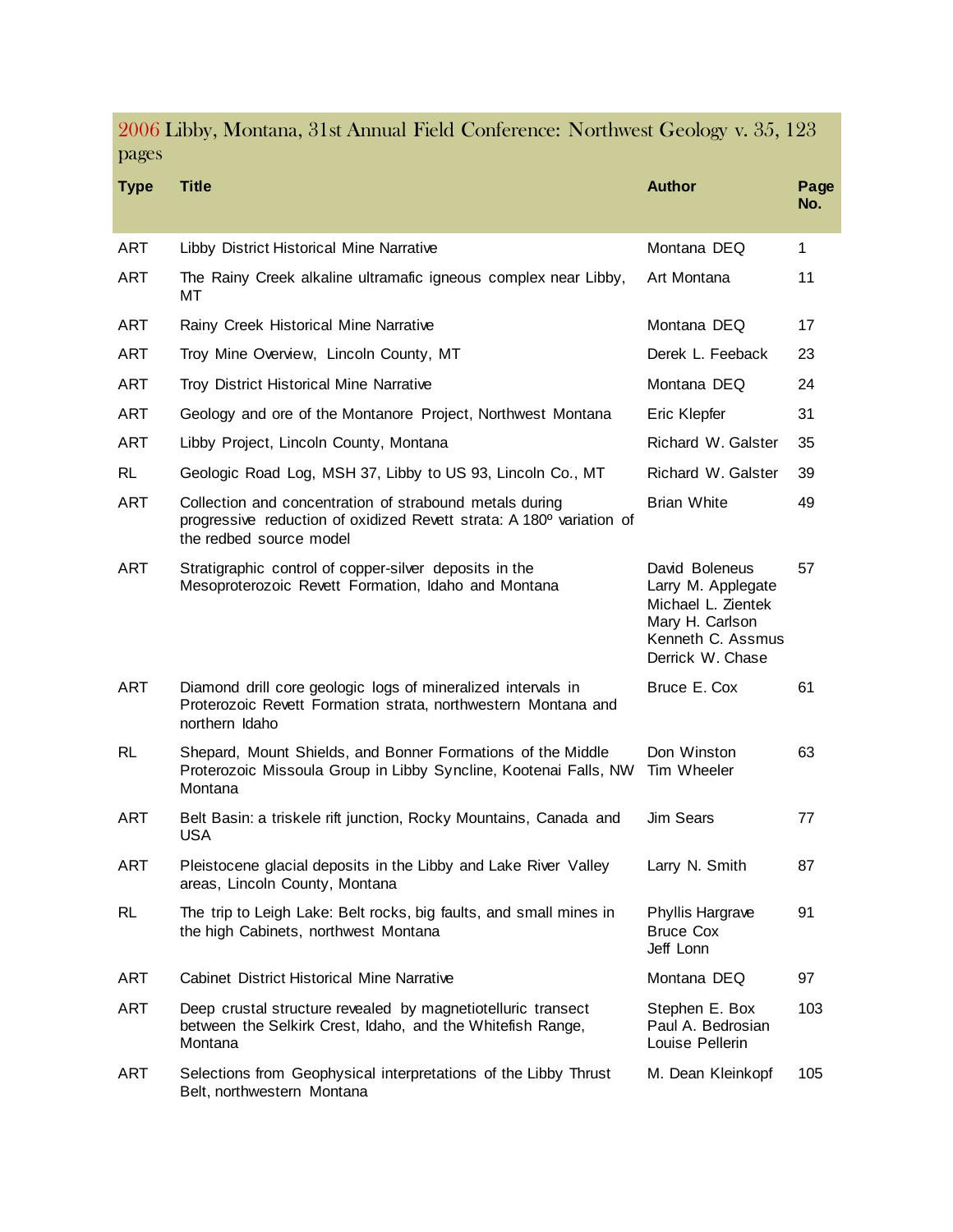Reprint Optical, compositional, morphological, and X-ray data on eleven particles of amphibole from Libby, Montana, USA

Bryan R. Brandli et 110al.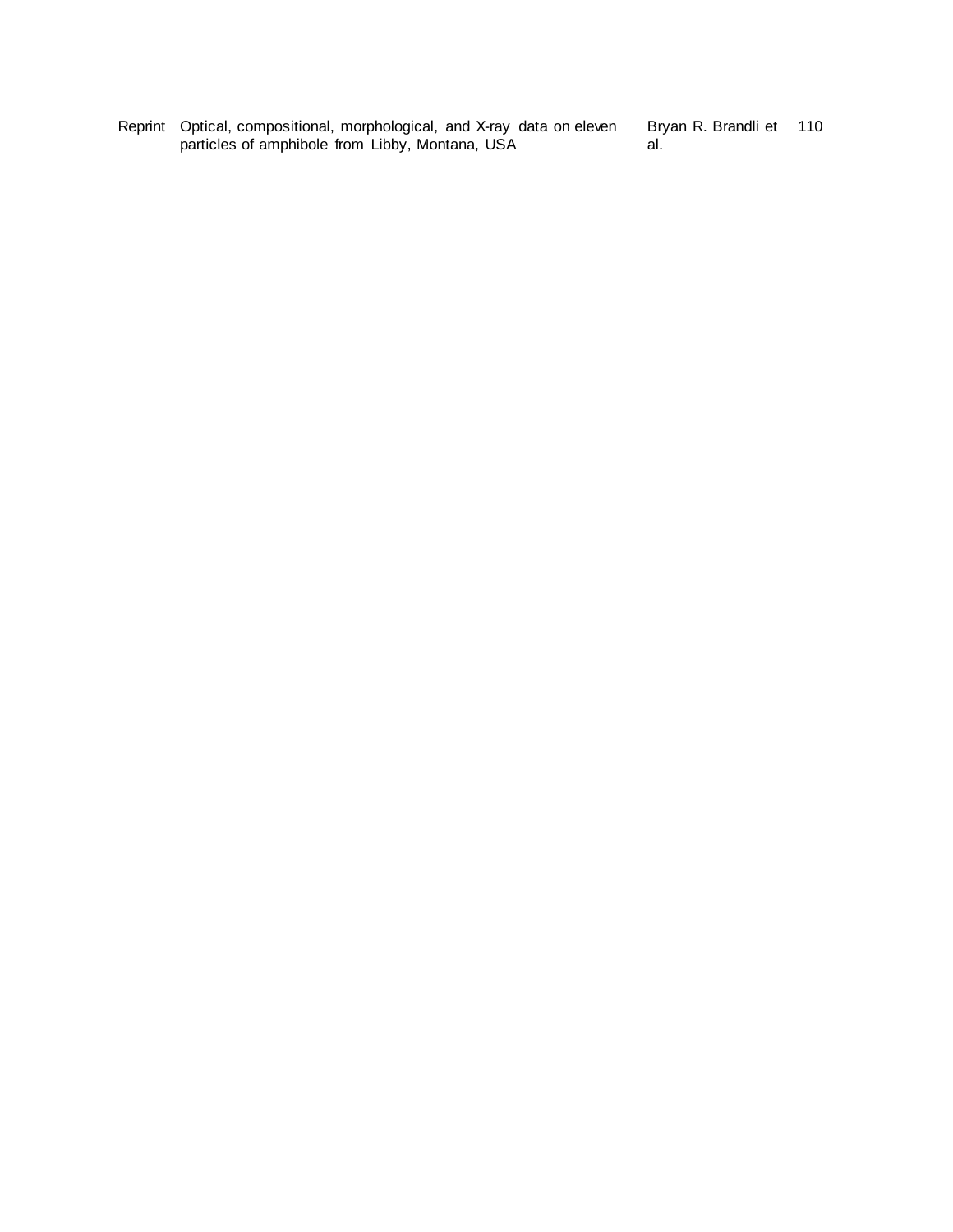| <b>Type Title</b> |                                                                                                                        | <b>Author</b>                                                                      | Page<br>No.    |
|-------------------|------------------------------------------------------------------------------------------------------------------------|------------------------------------------------------------------------------------|----------------|
| <b>ART</b>        | An Overview of Archean and Proterozoic Crystalline<br>Basement Rocks in the western Ruby Range near Dillon,<br>Montana | Virginia B. Sisson                                                                 | $\overline{1}$ |
| <b>ART</b>        | Talc in southwestern Montana                                                                                           | Michael T.<br>Cerino, John F.<br>Childs, and<br>Richard B. Berg                    | 9              |
| ART               | Proterozoic rocks of the Dillon area                                                                                   | Paul Karl Link                                                                     | 23             |
| <b>ART</b>        | A summary of the stratigraphy and depositional setting of<br>Paleozoic rocks in the Dillon area                        | Robert C. Thomas<br>& Sheila Roberts                                               | 35             |
| <b>ART</b>        | Mesozoic Sedimentation in Southwest Montana                                                                            | Richard I. Gibson                                                                  | 57             |
| ART               | An overview of thin-skinned crustal shortening in the vicinity<br>of Dillon, Montana, USA                              | Thomas J.<br>Kalakay                                                               | 67             |
| ART               | Late Cretaceous Granitic Plutons in Southwestern Montana                                                               | David A. Foster,<br>Thomas J.<br>Kalakay, Paul A.<br>Mueller, Ann<br>Heatherington | 73             |
| ART               | Cenozoic volcanic rocks of southwestern Montana                                                                        | William J. Fritz,<br>James W. Sears,<br>Robin John<br>McDowell, J.M.<br>Wampler    | 91             |
| ART               | Cenozoic extensional processes and tectonics in the northern<br>Rocky Mountains: southwest Montana and eastern Idaho   | Susanne U.<br>Janecke                                                              | 111            |
| ART               | Extraordinary Middle Miocene crustal disturbance in<br>southwest Montana: Birth record of the Yellowstone hot spot?    | James W. Sears &<br>Robert C. Thomas                                               | 133            |
| ART               | Quaternary geology of the Dillon area, Beaverhead County,<br>Montana                                                   | Larry N. Smith                                                                     | 143            |
| <b>ART</b>        | Pleistocene mammals in the Greater Yellowstone Ecosystem                                                               | Christopher L.<br>Hill                                                             | 151            |
| <b>ART</b>        | Historic Earthquakes and Seismicity in Southwestern Montana Michael Stickney                                           |                                                                                    | 167            |

2007 Dillon, Montana: Introduction to the Geology of the Dillon Area: Northwest Geology v. 36, 272 p.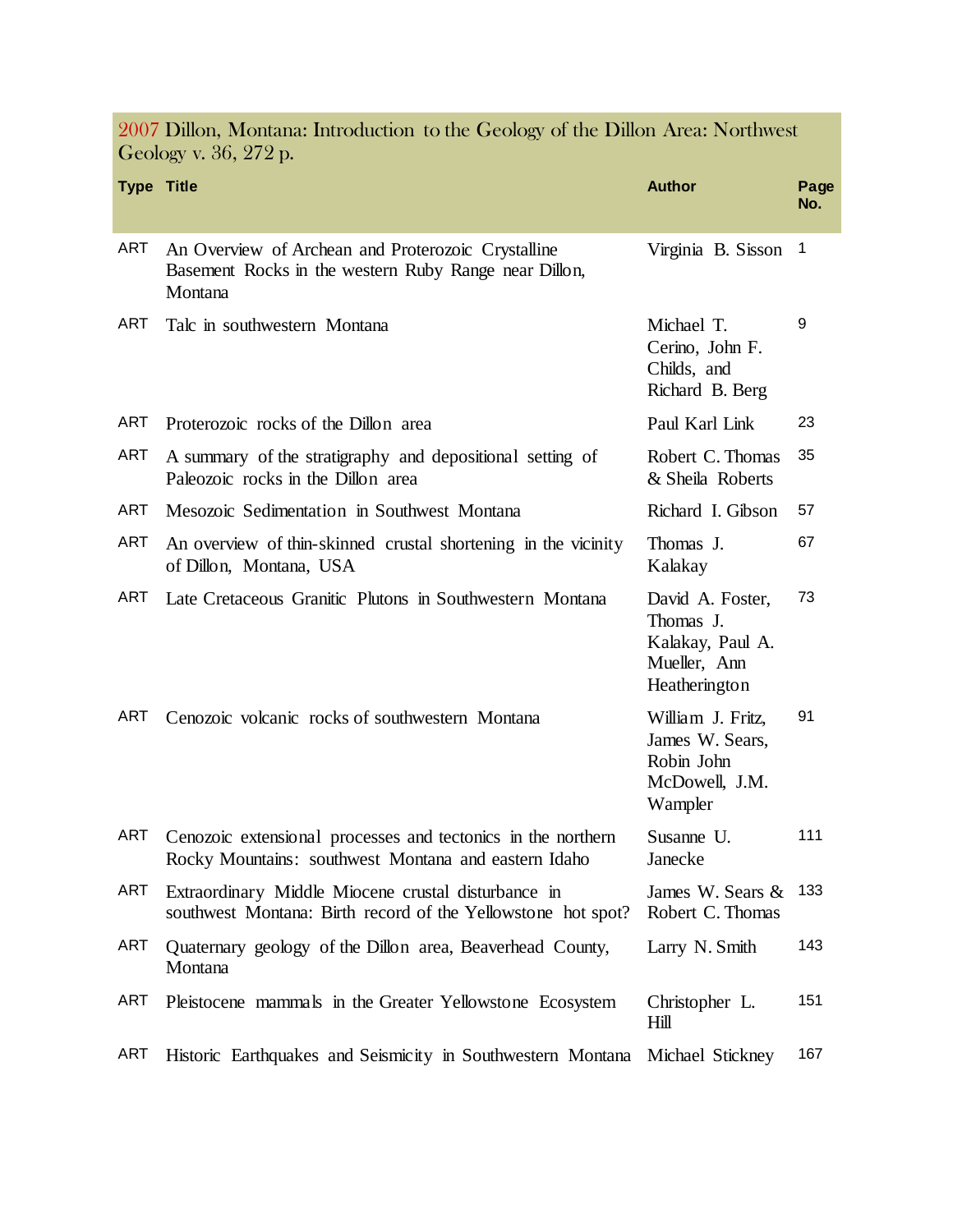| ART       | Mining districts, Dillon area, Montana                                                                                                           | MT Dept. of<br>Environmental<br>Quality                       | 187 |
|-----------|--------------------------------------------------------------------------------------------------------------------------------------------------|---------------------------------------------------------------|-----|
| <b>RL</b> | A field guide to the Elk Gulch vermiculite deposit near Dillon,<br>Montana                                                                       | Michael R.<br>Garverich                                       | 213 |
| <b>RL</b> | A field guide to the Quartzite of Argenta: Neihart Quartzite<br>equivalent?                                                                      | James W. Sears &<br>Paul Karl Link                            | 221 |
| <b>RL</b> | A field guide to the Cambrian section at Camp Creek,<br>southwest MT                                                                             | Robert C. Thomas                                              | 231 |
| <b>RL</b> | A field guide to the stratigraphy, structure and mining history<br>of the Bannack area, Montana                                                  | Larry M. Johnson                                              | 245 |
| <b>RL</b> | A field guide to Middle Miocene karstified erosional surface<br>& debris flows & neotectonic faults near Clark Canyon<br>Reservoir, southwest MT | James W. Sears                                                | 251 |
| RL        | A field guide to the glacial geology of the Birch Creek and<br>Rattlesnake Creek areas, Beaverhead County, Montana                               | Robert C.<br>Thomas, Larry N.<br>Smith, and Shelia<br>Roberts | 261 |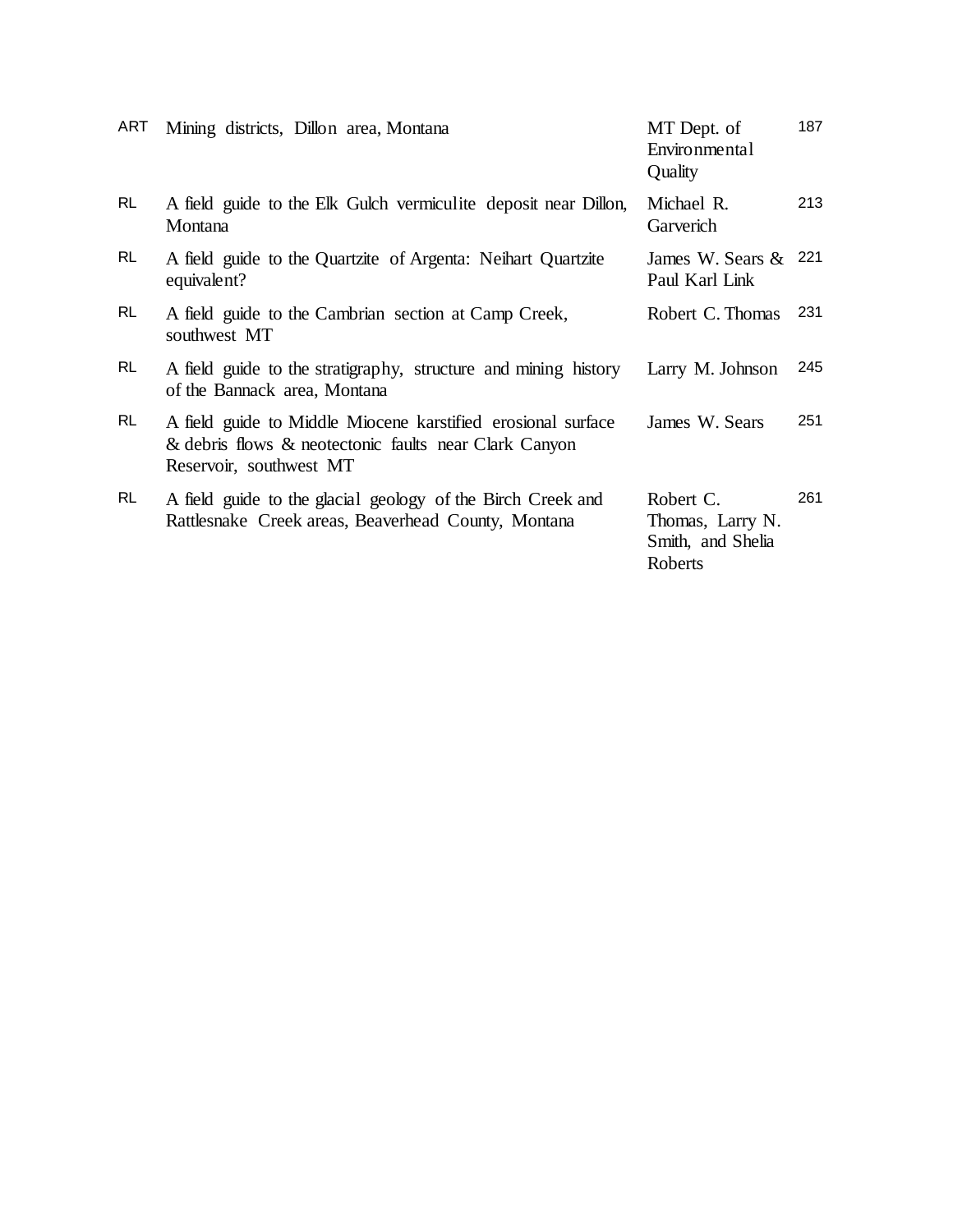|                   | 2008 The Ked Lodge Area and other papers: Northwest Geology v. 37, 172 p.                                                                                           |                                                                                                    |             |
|-------------------|---------------------------------------------------------------------------------------------------------------------------------------------------------------------|----------------------------------------------------------------------------------------------------|-------------|
| <b>Type Title</b> |                                                                                                                                                                     | <b>Author</b>                                                                                      | Page<br>No. |
| <b>ART</b>        | A brief history of the Yellowstone-Bighorn Research<br>Association (YBRA) geologic field camp, Red Lodge,<br>Montana                                                | Mary Kauffman                                                                                      | 1           |
| <b>ART</b>        | Geologic Evolution of the Beartooth Mountains: Insights from<br>Petrology and Geochemistry                                                                          | Paul A. Mueller,<br>David W. Mogk,<br>Darrell J. Henry,<br>Joseph L.<br>Wooden, David<br>A. Foster | 5           |
| ART               | Recent contributions to the understanding of the Heart<br>Mountain Detachment, Wyoming                                                                              | David H. Malone,<br>John P. Craddock                                                               | 21          |
| <b>ART</b>        | Reverse fault duplication of the J-M Pd/Pt Reef-<br>opportunities for enhanced mine production in the Stillwater<br>Complex, Montana                                | Bruce E. Cox,<br>Paul Holick                                                                       | 41          |
| ART               | Geochemistry of Cretaceous and Tertiary plutons of the Great<br>Falls Tectonic Zone: Implications for crustal evolution Table<br>$1,$ Table $2$                     | Kelly R. Probst,<br>Paul A. Mueller,<br>George Kamenov                                             | 45          |
| <b>ART</b>        | Tectonic and stratigraphic implications of detrital zircon suites<br>in Cambrian and Precambrian sandstones from the eastern<br>margin of the Belt Basin            | Paul Mueller,<br>David Foster,<br>Jennifer Gifford,<br>Joseph Wooden,<br>David Mogk                | 61          |
| <b>ART</b>        | Provenance of Late Miocene fluvial strata of the Sixmile<br>Creek Formation, southwest Montana: Evidence from detrital<br>zircon                                    | Caleb N. Stroup,<br>Paul K. Link,<br>C. Mark Fanning                                               | 69          |
| <b>ART</b>        | The Butcher Creek conglomerate: an enigmatic Paleogene<br>deposit from the northern Gravelly Range of southwestern<br>Montana                                       | Kevin Lielke                                                                                       | 85          |
| <b>ART</b>        | Nanodiamonds at the Indian Creek archaeological site near<br>Townsend, Montana: Evidence of an extra-terrestrial impact<br>event                                    | David W. Baker,<br>Katelyn E. Gibbs,<br>Allen West                                                 | 97          |
| <b>ART</b>        | Utilizing U-Pb geochronology of inherited zircon in the<br>Atlanta lobe of the Idaho batholith as a probe of the deep crust<br>in southern Idaho: a progress report | Rich Gaschnig,<br>Jeff Vervoort,<br>Reed S. Lewis,<br>Andy Dufrane                                 | 101         |

2008 The Red Lodge Area and other papers: Northwest Geology v. 37, 172 p.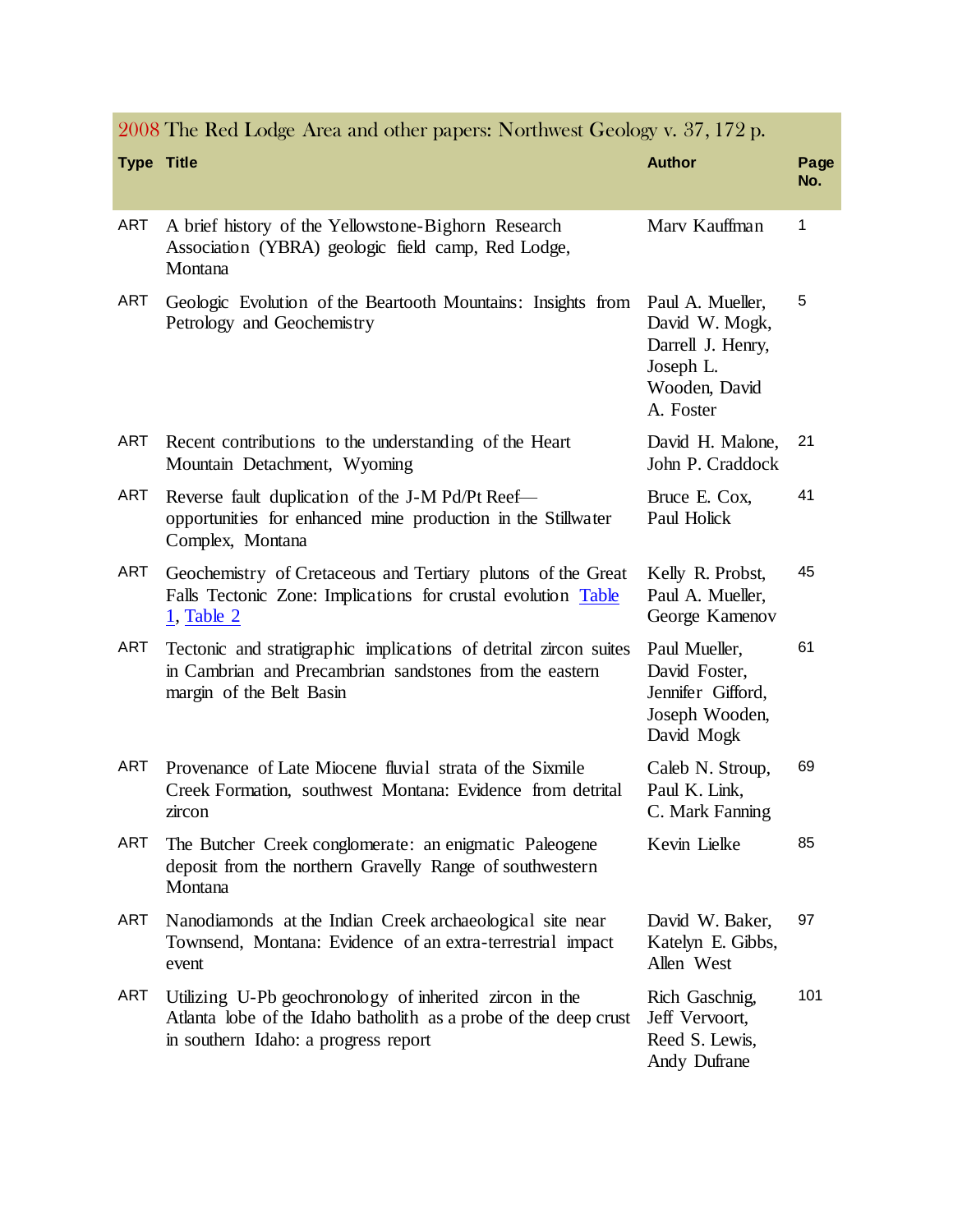| <b>RL</b> | Field guide to the Benbow Area, Beartooth Mountains Front:<br>Dean to the Golf Course, Stillwater County, Montana | Ennis P. Geraghty                                                                                    | 111  |
|-----------|-------------------------------------------------------------------------------------------------------------------|------------------------------------------------------------------------------------------------------|------|
| ART       | General geology and mining practices on the J-M Reef,<br>Stillwater Mine, Nye, MT                                 | Mike Koski, Mike<br>Pasecznyk, Matt<br>Knight, Ennis<br>Geraghty                                     | 123. |
| <b>RL</b> | Paleoseismites: Indicators of Laramide tectonism and other<br>events near the Bighorn Basin, Montana and Wyoming  | Mervin J.<br>Bartholomew,<br>Kevin G. Stewart,<br>Donald U. Wise,<br>Heather A.<br><b>Ballantyne</b> | 135  |
| <b>RL</b> | A field guide to the Cambrian section at Beartooth Butte,<br>northwestern Wyoming                                 | Robert C. Thomas                                                                                     | 159  |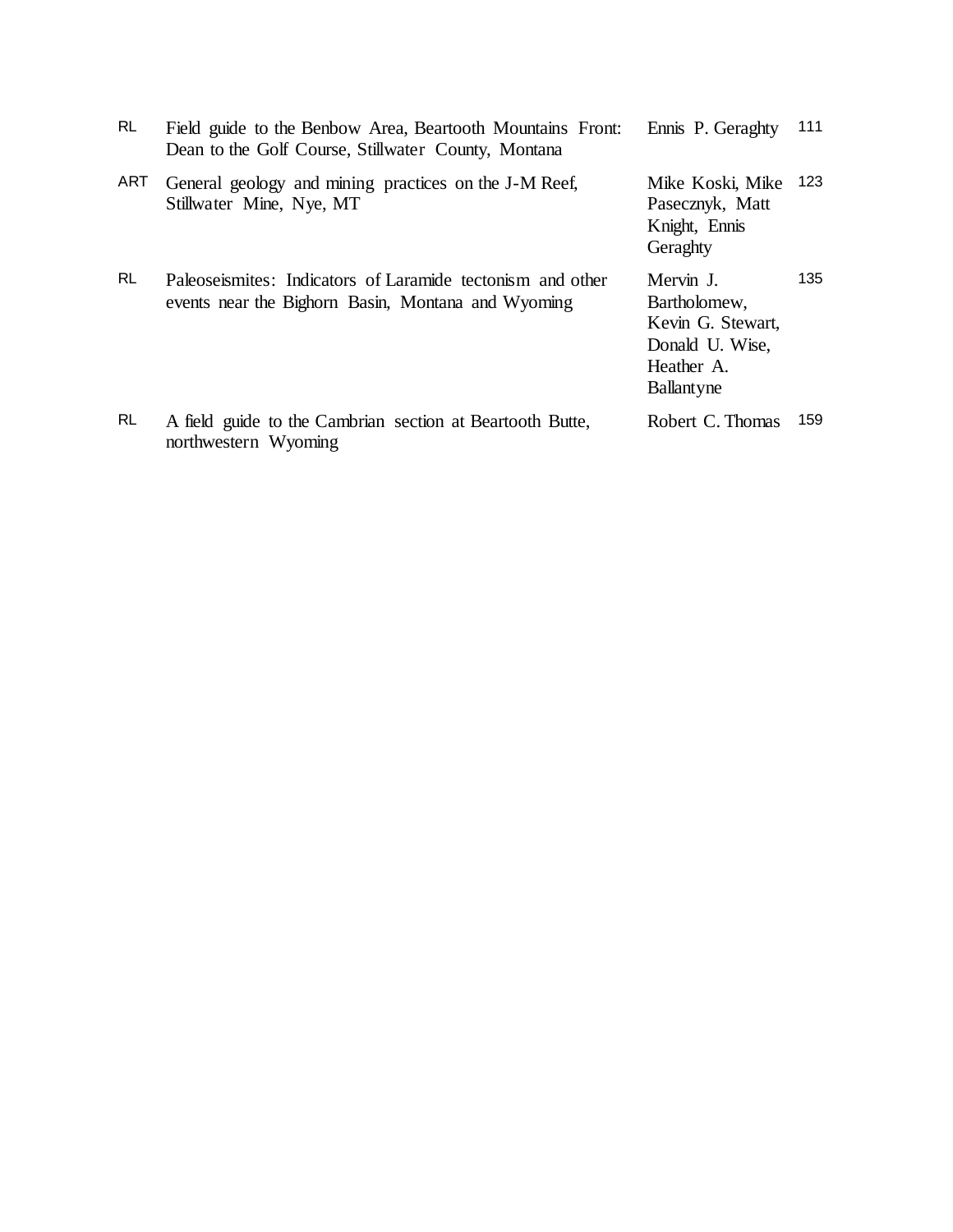|                   | 2009 The Philipsburg Area and other papers: Northwest Geology v. 38, 158 p.                                                                                    |                                                                                                      |             |
|-------------------|----------------------------------------------------------------------------------------------------------------------------------------------------------------|------------------------------------------------------------------------------------------------------|-------------|
| <b>Type Title</b> |                                                                                                                                                                | <b>Author</b>                                                                                        | Page<br>No. |
|                   |                                                                                                                                                                |                                                                                                      |             |
| <b>ART</b>        | An appreciation of geologic investigations in the Philipsburg<br>area, western Montana                                                                         | Bruce E. Cox                                                                                         | 1           |
| <b>ART</b>        | Montana sapphires - past, present, and future                                                                                                                  | Richard B. Berg                                                                                      | 7           |
| <b>ART</b>        | Historic mine narrative, Philipsburg Mining District, Montana                                                                                                  | Montana DEQ                                                                                          | 19          |
| <b>ART</b>        | A geologic review of the Black Pine Mine, Granite County,<br>Montana                                                                                           | Michael A.<br>McClave                                                                                | 27          |
| <b>ART</b>        | Straths as tectonic timelines and baselines: Example from<br>southwest Montana                                                                                 | James W. Sears                                                                                       | 35          |
| <b>ART</b>        | Alluvial fans: Sensitive tectonic indicators of fault-<br>segmentation and tectonic regime partitioning along the Red<br>Rock Fault, southwestern Montana, USA | Mervin J.<br>Bartholomew,<br>Renee A.<br>Greenwell, Thad<br>A. Wasklewicz,<br>Michael C.<br>Stickney | 41          |
| <b>ART</b>        | Impact geology: Fundamentals of impact crater formation                                                                                                        | L.B. Lundberg                                                                                        | 67          |
| <b>ART</b>        | A thermal infrared survey of the Sleeping Child Hot Springs<br>and the Sapphire Mountains of western Montana                                                   | Dan Vice                                                                                             | 89          |
| <b>ART</b>        | Structural features of the Gold Hunter Deposit, Coeur d'Alene<br>District, Idaho                                                                               | Sadae Lortz, Tim<br>Ruff, Bruce Cox,<br>Josh Pritts, Nick<br>Furlin, Art<br>Campo, Terry<br>DeVoe    | 95          |
| <b>RL</b>         | Road Log, Philipsburg Mining District                                                                                                                          | Ted Antonioli                                                                                        | 99          |
| <b>RL</b>         | The Cambrian Flathead and Silver Hill Formations in the<br>northern Flint Creek Range near Maxville, Montana                                                   | Catherine<br>McDonald, Jeff<br>Lonn                                                                  | 111         |
| <b>RL</b>         | Road Log: Lower Willow Creek grouting project                                                                                                                  | Michael R.<br>Garverich, Darryl<br>Baker, Alton<br>Albin                                             | 121         |
| <b>RL</b>         | Geology of the southwestern part of the Rock Creek sapphire<br>district, Granite County, Montana                                                               | Richard B. Berg                                                                                      | 127         |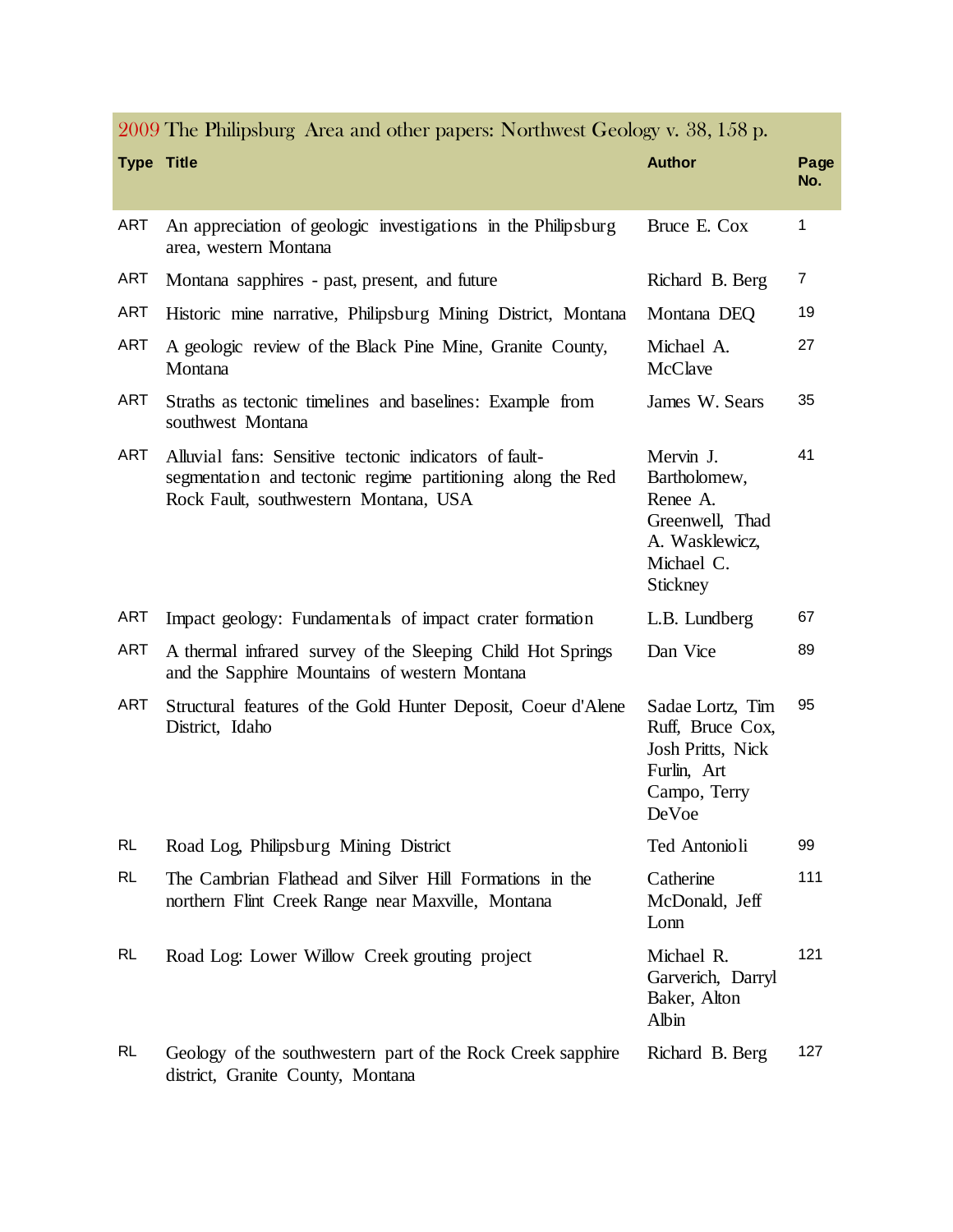| RL. | Late Cretaceous extension and its relation to the thin<br>stratigraphic section in the Philipsburg region: a field trip to<br>Carpp Ridge | Jeff Lonn, Reed<br>Lewis | 141 |
|-----|-------------------------------------------------------------------------------------------------------------------------------------------|--------------------------|-----|
| RL. | Laccoliths along Lewis and Clark Line, Garrison, Montana                                                                                  | James W. Sears           | 153 |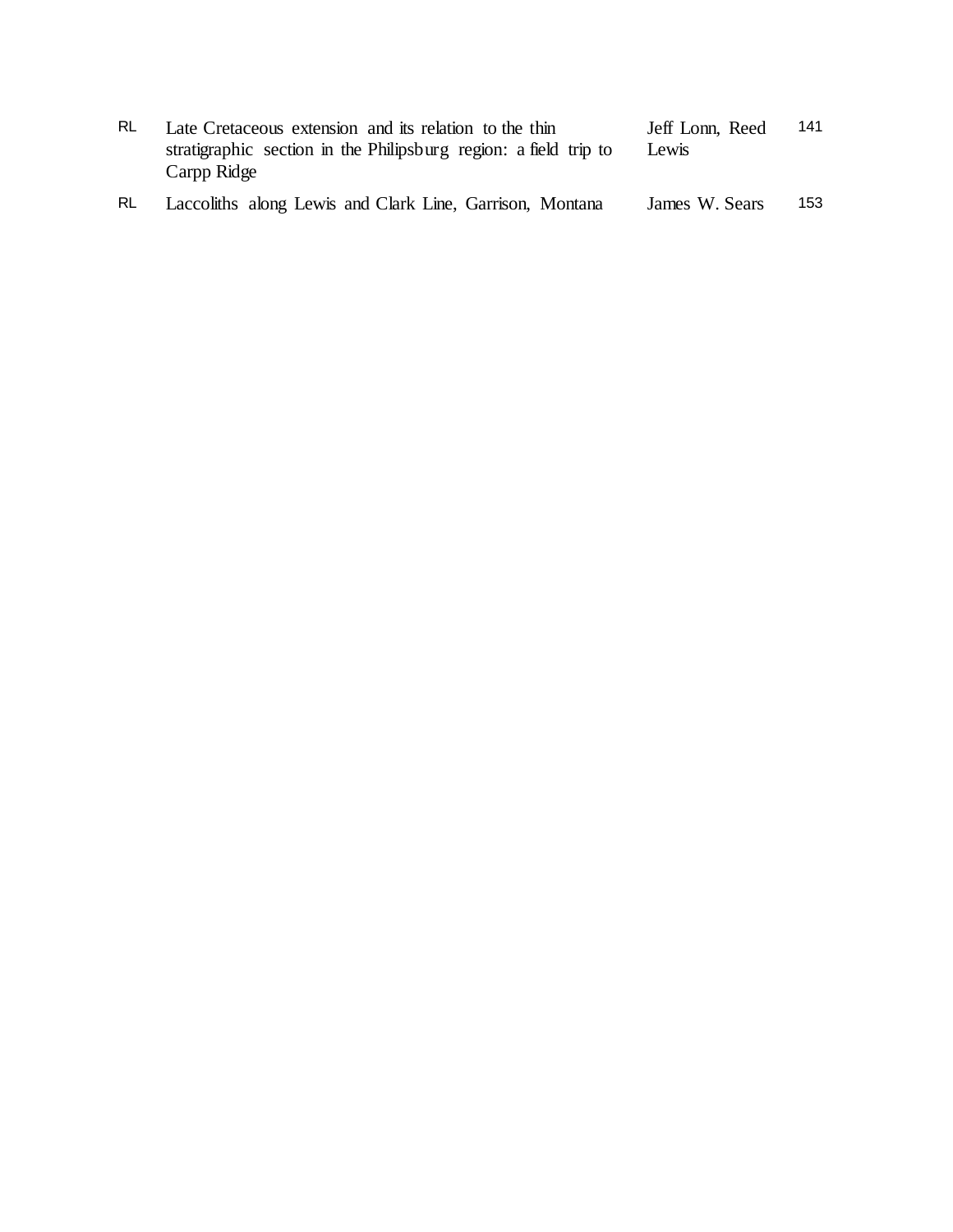|                   | 2010 The Anaconda Area and other papers: Northwest Geology v. 39, 122 p.                                                                                     |                                                                                                                                          |             |
|-------------------|--------------------------------------------------------------------------------------------------------------------------------------------------------------|------------------------------------------------------------------------------------------------------------------------------------------|-------------|
| <b>Type Title</b> |                                                                                                                                                              | <b>Author</b>                                                                                                                            | Page<br>No. |
| <b>ART</b>        | Quaternary mapping and glaciation of the northern Anaconda<br>Range and the southern Flint Creek Range, Deer Lodge,<br>Granite, and Powell Counties, Montana | Smith, L.N.,<br>Smith, M.G.A.,<br>Croft, T.O.,<br>Dutton, A.D.,<br>Sunwall, D.A.,<br>Gordon, L.M.,<br>Wright, J.R., and<br>Dresser, H.W. | 1           |
| <b>ART</b>        | Secondary Enrichment of Copper at the Madison Gold Skarn<br>Deposit, Silver Star District, Montana                                                           | Christopher H.<br>Gammons, Jill<br>Sotendahl, and<br>Dan Everett                                                                         | 15          |
| <b>ART</b>        | Late Holocene rock fall on a mountain bison in the Anaconda<br>Range, Montana                                                                                | Chris Shaw                                                                                                                               | 25          |
| <b>ART</b>        | Microstructural analysis of Belt Supergroup metapelites in<br>the Clarkia area of northern Idaho: Implications of 1.0-1.1 Ga<br>garnet                       | Timothy O.<br>Nesheim, Jane A.<br>Gilotti, William<br>C. McClelland,<br>Helen M. Lang,<br>C.T. Foster Jr.,<br>and Jeff D.<br>Vervoort    | 31          |
| <b>ART</b>        | Quartzite of Argenta, Beaverhead County, Montana,<br>revisited: Definitive evidence of Precambrian age indicates<br>edge of Belt basin                       | James W. Sears,<br>Paul K. Link,<br>Elizabeth A.<br>Balgord, and J.<br>Brian Mahoney                                                     | 41          |
| <b>RL</b>         | French Gulch placers and Anaconda Hot Springs, Deer Lodge<br>County, Montana                                                                                 | Robin<br>McCulloch, Katie<br>McDonald, and<br>Ted Antonioli                                                                              | 49          |
| <b>RL</b>         | Cretaceous structures and mineralization in the footwall of<br>the Eocene Anaconda Detachment Fault, Montana: A field<br>trip along Warm Springs Creek       | Jeff Lonn and<br>Larry Johnson                                                                                                           | 57          |
| <b>RL</b>         | Geology and Mineral Deposits in the Northern Highland<br>Mountains, Montana: a field trip crossing the Great Divide<br>(twice)                               | Christopher H.<br>Gammons, Jill M.<br>Sotendahl, and<br>Bruce E. Cox                                                                     | 69          |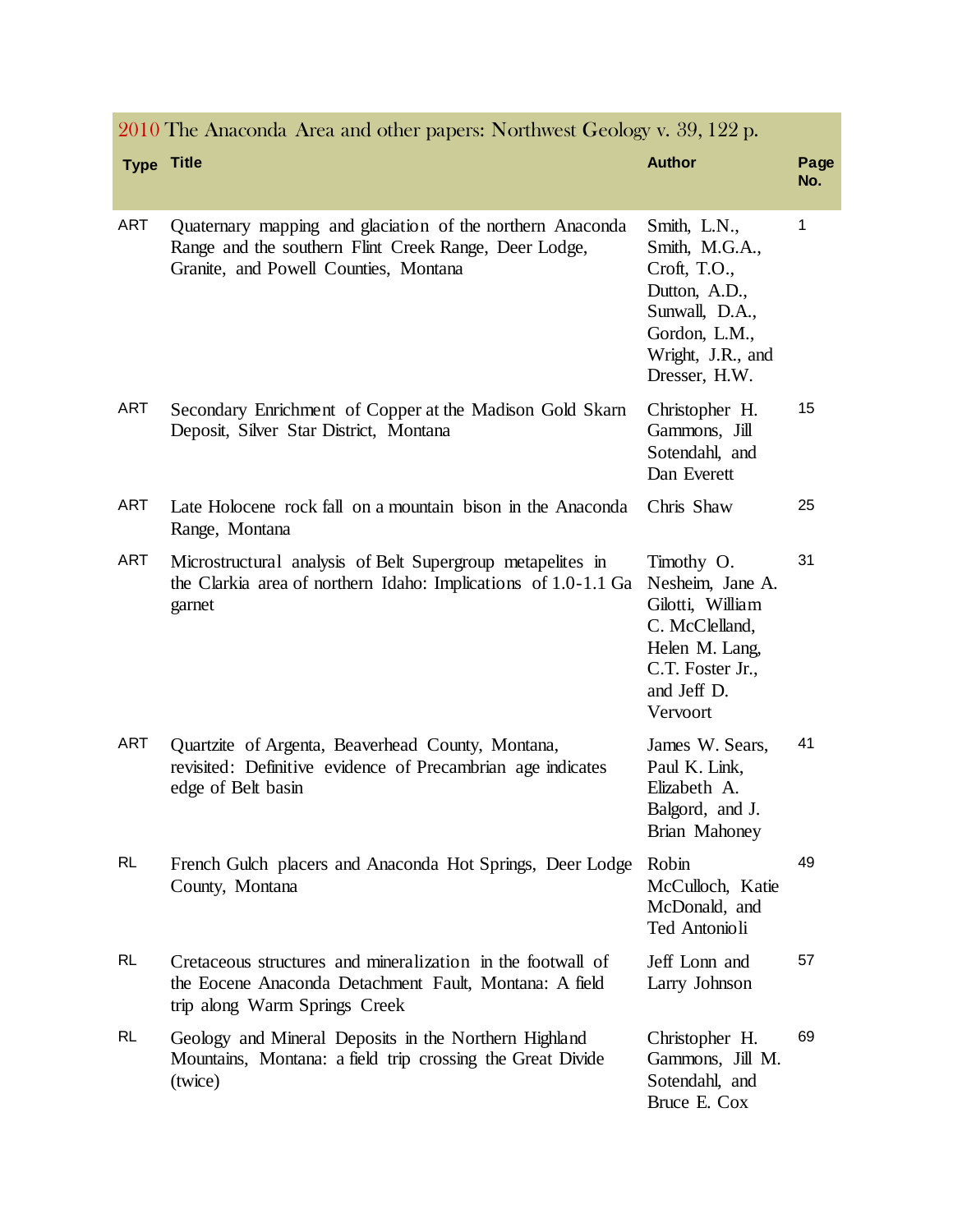| <b>RL</b> | A walking tour of the Eocene Anaconda detachment fault on<br>Stucky Ridge near Anaconda, Montana                       | Jeff Lonn and<br>Colleen Elliott                       | 81  |
|-----------|------------------------------------------------------------------------------------------------------------------------|--------------------------------------------------------|-----|
| <b>RL</b> | Cable Mountain Mining District, Montana: a road log for<br>upper Warm Springs Creek, Hidden Lake and Cable<br>Mountain | Skip Yates, Henry 91<br>Follman, and Ted<br>Antonio li |     |
| <b>RL</b> | Field Guide to Tertiary outcrops of the Big Hole Valley –<br>Anaconda to Big Hole Pass                                 | Warren Roe                                             | 101 |
| <b>RL</b> | Lost lakes and re-arranged rivers: Neotectonic disruption of<br>the Middle Miocene Big Hole River Basin, SW Montana    | James W. Sears                                         | 113 |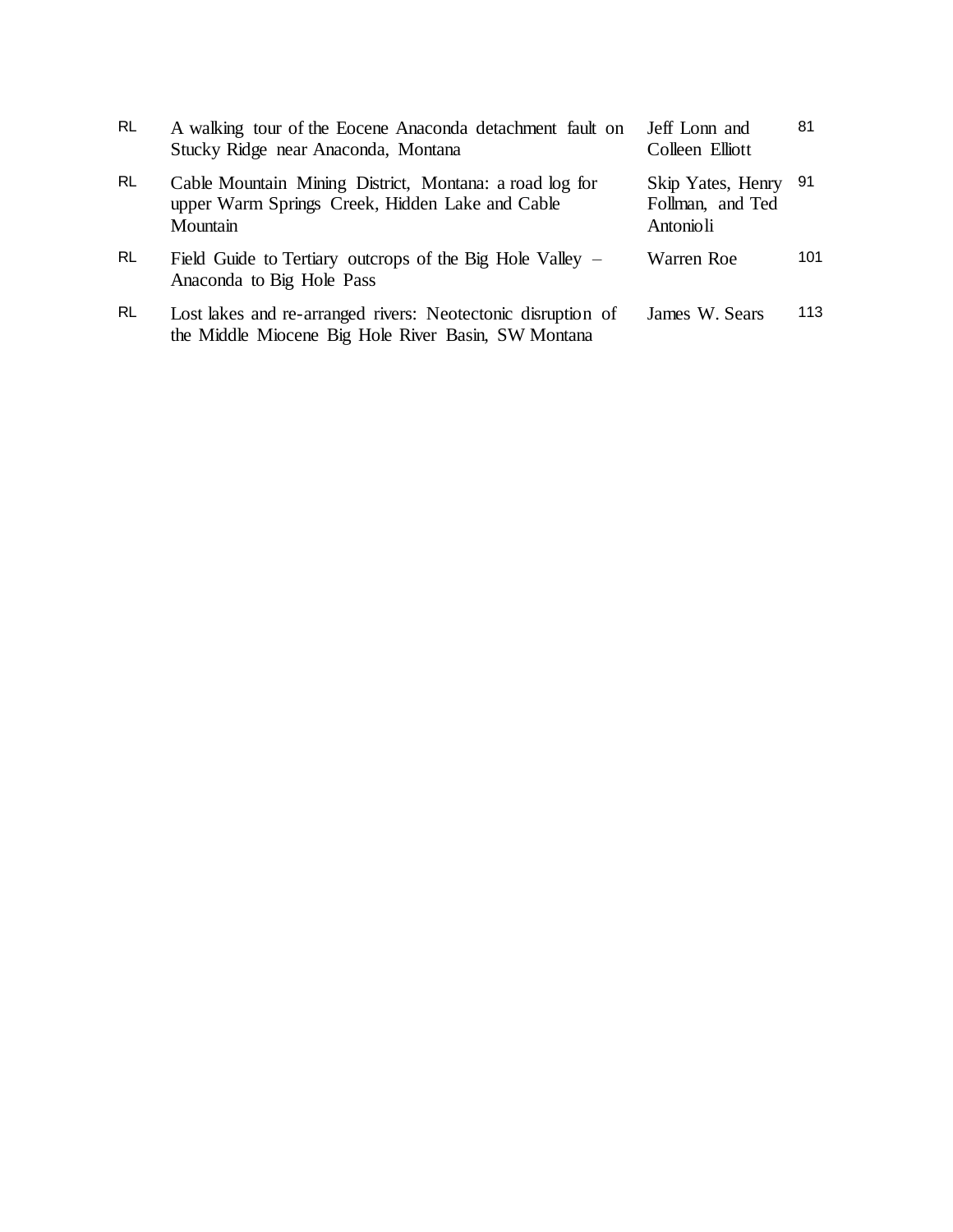2011 Superior, Montana, 36th Annual Field Conference: Northwest Geology v. 40, 162 pages

| <b>Type Title</b> |                                                                                                                                                           | <b>Author</b>                                                                  | Page<br>No. |
|-------------------|-----------------------------------------------------------------------------------------------------------------------------------------------------------|--------------------------------------------------------------------------------|-------------|
| ART               | 2450 Ma Metamorphism Recorded in 3250 Ma Gneisses, Gallatin<br>Range, Montana                                                                             | Paul A. Mueller,<br>Joseph L. Wooden,<br>David W. Mogk                         | 1           |
| ART               | An introduction to the Gold Placers and Lode Sources of the<br>Quartz-Cedar Mining District, Mineral County, Montana                                      | Robin McCulloch                                                                | 9           |
| <b>ART</b>        | Implications of Refolded Folds in the Madison Limestone in Trout<br>Creek Canyon, Big Belt Mountains, Montana                                             | Matthew J. Rhoads                                                              | 15          |
| ART               | A Study of the Structure in the Northwestern Montana Overthrust<br>Belt Using Side-Looking Airborne Radar Imagery                                         | D. H. Vice                                                                     | 17          |
| <b>ART</b>        | A case for post-100 Ma fault block tilting of a Cretaceous laccolith,<br>Bonner County, Idaho                                                             | Russell F.<br>Burmester, Reed<br>S. Lewis                                      | 27          |
| <b>ART</b>        | Results from High Resolution Gravity Surveys near Flathead Lake,<br>Montana                                                                               | Jason R. Braden,<br>Michael H.<br>Hofmann                                      | 37          |
| <b>ART</b>        | New Display of the 1970 Flathead Lake Seismic Data                                                                                                        | Robert W.<br>Lankston                                                          | 55          |
| <b>ART</b>        | Stream terraces along the Clark Fork River from Ninemile to the<br>Flathead River, Montana                                                                | Larry N. Smith,<br>Shannon Wilson,<br>Shawn Christensen                        | 63          |
| <b>ART</b>        | The Alberton-Frenchtown Seismic Zone                                                                                                                      | Michael Stickney                                                               | 71          |
| <b>RL</b>         | Alberton Breccia and Landslide: A Field Trip to Examine Enigmatic<br>Landforms in the Clark Fork River Corridor                                           | Bruce E. Cox                                                                   | 79          |
| RL                | Wallace Formation breccias exposed along Trout Creek, Mineral<br>County, Montana                                                                          | Dave Godlewski                                                                 | 87          |
| RL                | Bedrock structure of the Lewis and Clark Line and Miocene<br>diversion of the Clark Fork River: Field guide from Superior to<br>Paradise, western Montana | J.W. Sears                                                                     | 93          |
| RL.               | Belt rocks and structures of the Lewis and Clark Line in Alberton<br>Gorge, western Montana: A river log                                                  | Jeff Lonn                                                                      | 105         |
| RL.               | Sedimentary record of Glacial Lake Missoula along the Clark Fork<br>River from Ninemile to the Flathead River, Montana                                    | Larry N. Smith                                                                 | 125         |
| RL.               | Precious metals in Cedar and Trout Creeks, Mineral County,<br>Montana                                                                                     | Robin McCulloch                                                                | 137         |
| RL                | Below the Belt: a road log of Archean and Paleoproterozoic rocks<br>in the eastern Clearwater complex, Idaho                                              | Reed S. Lewis,<br>Rachel A. Brewer,<br>Andrew C. Jansen,<br>Victor E. Guevara, | 143         |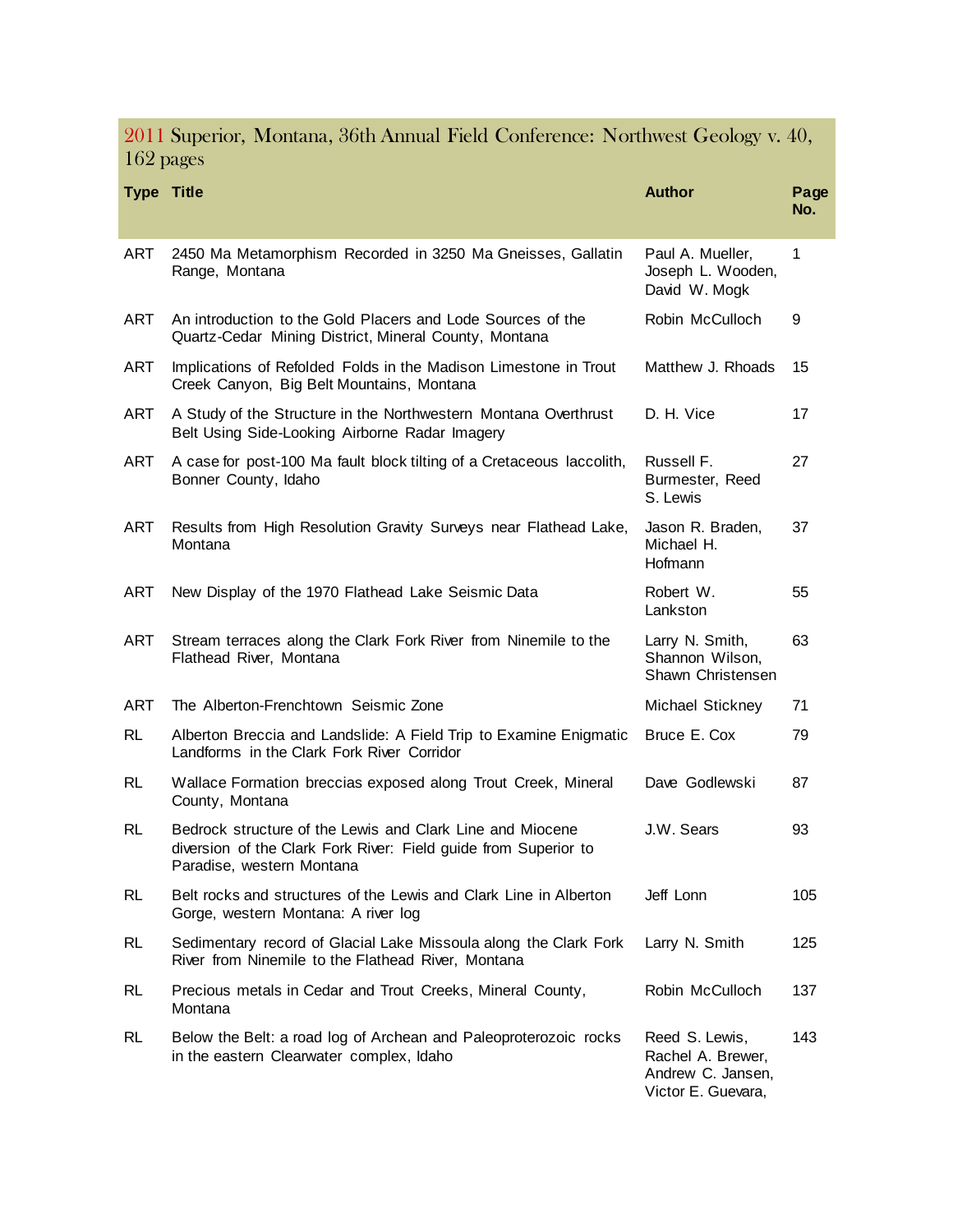|    |         |  |  |                                                                 | Jeffrey D. Vervoort,<br>Julia A. Baldwin |     |
|----|---------|--|--|-----------------------------------------------------------------|------------------------------------------|-----|
| RL | Montana |  |  | Quaternary geology and placers in Quartz Creek, Mineral County, | Robin McCulloch.<br>Larry N. Smith       | 159 |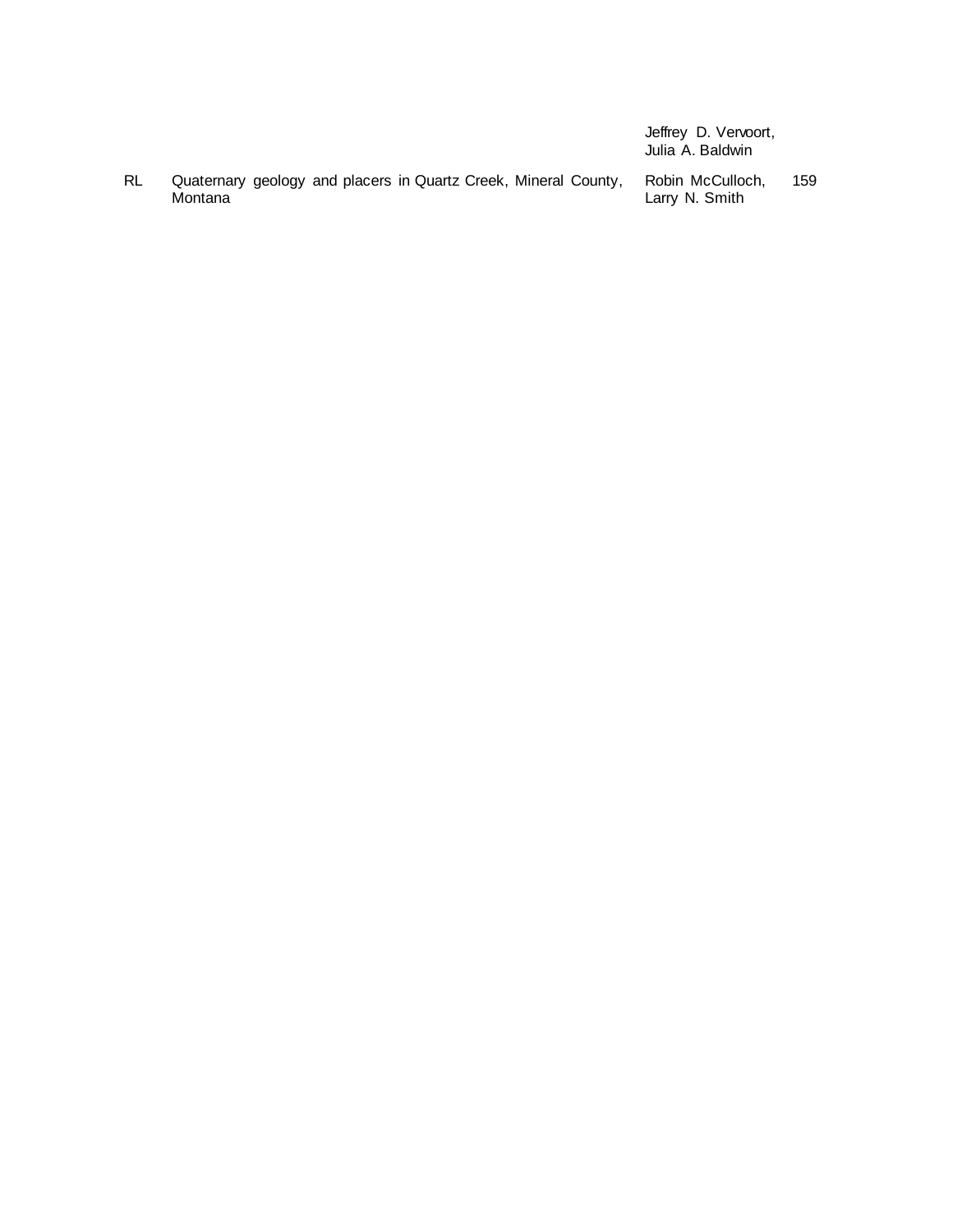### 2012 Yellowstone National Park, 37th Annual Field Conference: Northwest Geology v. 41, 160 pages

| <b>Type Title</b> |                                                                                                                                                                                                                    | <b>Author</b>                                                                                                      | Page<br>No. |
|-------------------|--------------------------------------------------------------------------------------------------------------------------------------------------------------------------------------------------------------------|--------------------------------------------------------------------------------------------------------------------|-------------|
| <b>ART</b>        | Locating the next Yellowstone Caldera                                                                                                                                                                              | E. A. (Skip) Yates<br>and Michael A.<br><b>Ellis</b>                                                               | 1           |
| ART               | Earthquake detective work on the Madison Range Fault, Montana<br>- A retrospective                                                                                                                                 | Elizabeth Lincoln<br>Mathieson                                                                                     | 11          |
| ART               | Radiocarbon age date of a mountain bison and rock fall in the<br>Anaconda Range, Montana                                                                                                                           | Chris Shaw                                                                                                         | 21          |
| ART               | Geothermal activity along a segment of the Lewis and Clark Line                                                                                                                                                    | D. H. Vice, Arnold<br>Doden, and Bridget<br>Lynne                                                                  | 25          |
| ART               | The Wasatch Line (Neogene)/East Pacific Rise Plate Tectonic<br>Model: Viable for multiple working hypothesis evaluation against<br>"Slab Gap"?                                                                     | Joseph H. Baird                                                                                                    | 34          |
| <b>ART</b>        | A Paleoproterozoic sedimentary basin within the Wyoming craton<br>exposed in the Ruby Range, SW Montana: Identified by field<br>relations and geochronology                                                        | J. Alcock and Peter<br>Muller                                                                                      | 47          |
| ART               | Age and composition of crystalline basement in the Armstead<br>Anticline, southwestern Montana                                                                                                                     | Paul Mueller, David<br>Mogk, and Joseph<br>Wooden                                                                  | 63          |
| <b>RL</b>         | Road log for the Hebgen Lake earthquake area                                                                                                                                                                       | Michael Stickney                                                                                                   | 71          |
| <b>RL</b>         | Field guide to the Eocene igneous rocks of the Centennial and<br>Henry's Mountains, Idaho and Montana                                                                                                              | Dan Moore, Chris<br>Sant, Rebecca<br>Wood, Barry Miller,<br>Steve Hansen,<br>Ryan Shurtliffe,<br>and Samuel Grover | 83          |
| RL                | The Yellowstone Volcano caldera margin, Quaternary volcanics,<br>and selected thermal features between Norris Geyser Basin and<br>the Upper Geyser Basin, Yellowstone National Park                                | Marc S. Hendrix                                                                                                    | 95          |
| <b>RL</b>         | Centennial Valley - East to west: A field trip crossing the Great<br>Divide (twice)                                                                                                                                | B.E. Cox and Jo-<br>Ann Sherwin                                                                                    | 109         |
| <b>RL</b>         | Field guide to the sedimentary deposits, tectonic setting,<br>paleoenvironment, and basin evolution of the Paleogene Renova<br>Formation in the Upper Ruby River Basin of southwestern<br>Montana                  | Kevin Lielke and<br>Robert C. Thomas                                                                               | 117         |
| <b>RL</b>         | Field guide to Paleogene volcanics, sedimentary deposits, tectonic<br>setting, paleoenvironment, and basin evolution of the Beaverhead<br>Canyon, Muddy Creek and Sage Creek areas of southwestern<br>Montana, USA | Kevin Lielke and<br>Robert C. Thomas                                                                               | 139         |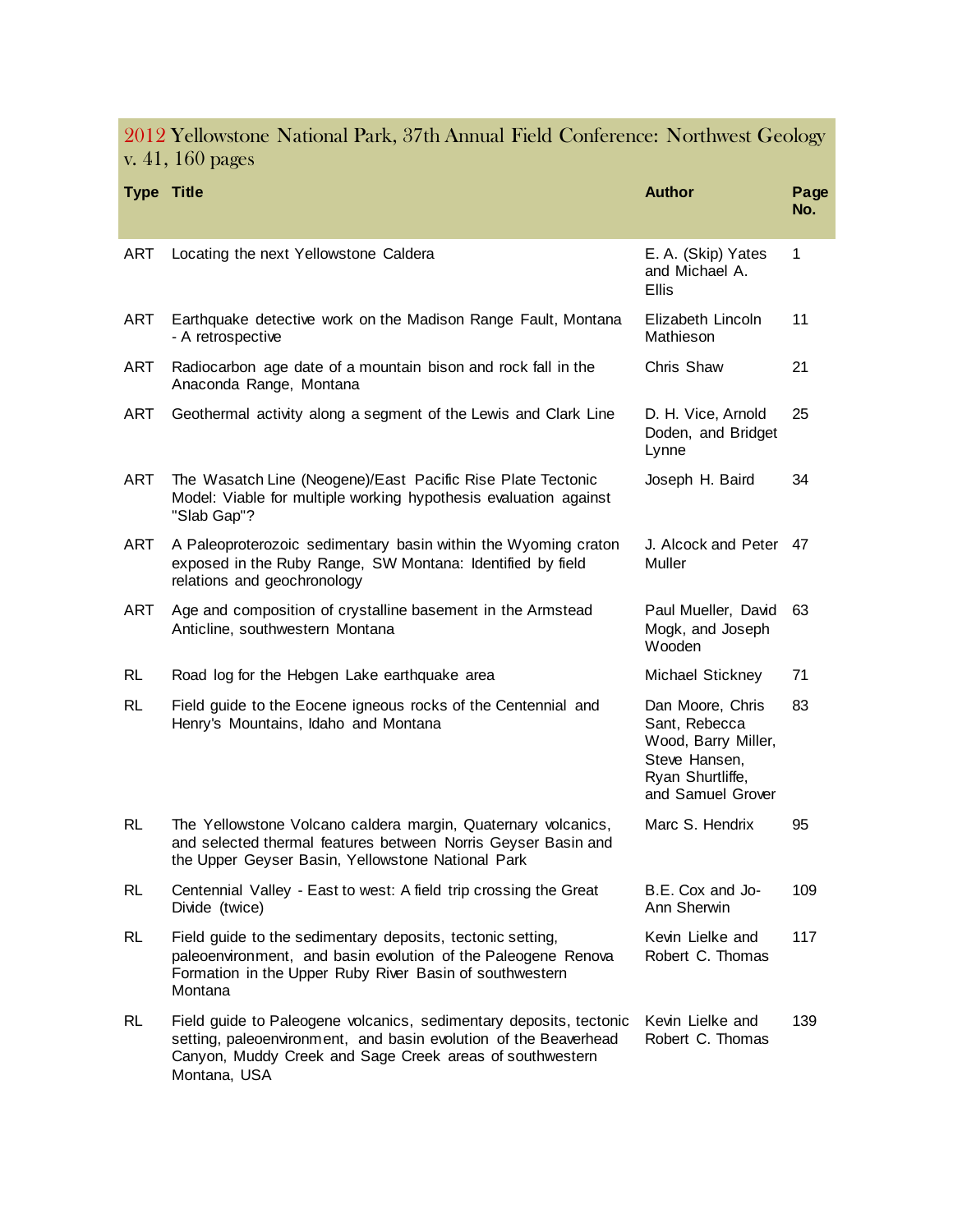2013 Belt Symposium V, 38th Annual Field Conference: Northwest Geology v. 42, 416 pages

| <b>Type Title</b> |                                                                                                                                   | <b>Author</b>                                                                                                                                                                                                                                              | Page<br>No. |
|-------------------|-----------------------------------------------------------------------------------------------------------------------------------|------------------------------------------------------------------------------------------------------------------------------------------------------------------------------------------------------------------------------------------------------------|-------------|
| <b>ART</b>        | Toward a Grand Unified Theory for stratigraphy of the Lemhi<br>Subbasin of the Belt Supergroup                                    | Russell F.<br>Burmester, Jeffrey<br>D. Lonn, Reed S.<br>Lewis, Mark D.<br>McFaddan                                                                                                                                                                         | 1           |
| ART               | A fining and thinning upward sequence in the Helena and Wallace<br>Formations, Mid-Proterozoic Belt Supergroup, Montana and Idaho | D. Jay Johnson                                                                                                                                                                                                                                             | 21          |
| ART               | Detrital zircons in the Mesoproterozoic upper Belt Supergroup in<br>the Beaverhead and Lemhi Ranges, MT and ID                    | Paul K. Link, Travis<br>Steel, Eric S.<br>Stewart, Jo-Ann<br>Sherwin, Lee R.<br>Hess, Catherine<br>McDonald                                                                                                                                                | 39          |
| ART               | New zircon ages and their implications for the western margin of<br>the Belt-Purcell basin of the Purcell anticlinorium           | John W. Lydon,<br>Otto van Breemen                                                                                                                                                                                                                         | 45          |
| ART               | Mesoproterozoic strata in the Shewag Lake quadrangle, Idaho and<br>Montana                                                        | Travis D. Steel,<br>Paul K. Link                                                                                                                                                                                                                           | 57          |
| ART               | Analysis of sheetflood fluvial systems in the Middle Proterozoic<br>Belt Supergroup, northern Idaho and northwestern Montana      | Don Winston                                                                                                                                                                                                                                                | 71          |
| ART               | Balanced and restored cross-sections of the Belt Basin, Montana<br>and Idaho                                                      | J.W. Sears, C.<br>Casas, H.A. Davis,<br>S.J. Dodd, H.R.<br>Hazelton, K.A.<br>Horlick, S. Klingler,<br>P.W. Moffitt, A.M.<br>Murray, T. Nagase,<br>S.T. Nevins, A.<br>Power, J.J.<br>Subatch, B.<br>Voarino, S.P.<br>Washko, G.C.<br>Woodson, K.N.<br>Zigan | 75          |
| ART               | Contrasts in the provenance of the LaHood Formation and Neihart<br>Quartzite from ages of detrital zircons                        | Paul Mueller, David<br>Mogk, Joseph<br>Wooden                                                                                                                                                                                                              | 79          |
| ART               | Problematic stratigraphic relations at the Belt Supergroup/Flathead<br>Sandstone boundary                                         | J. Brian Mahoney,<br>Paul K. Link,<br>Elizabeth A.<br>Balgord, Samantha<br>S. Taylor                                                                                                                                                                       | 89          |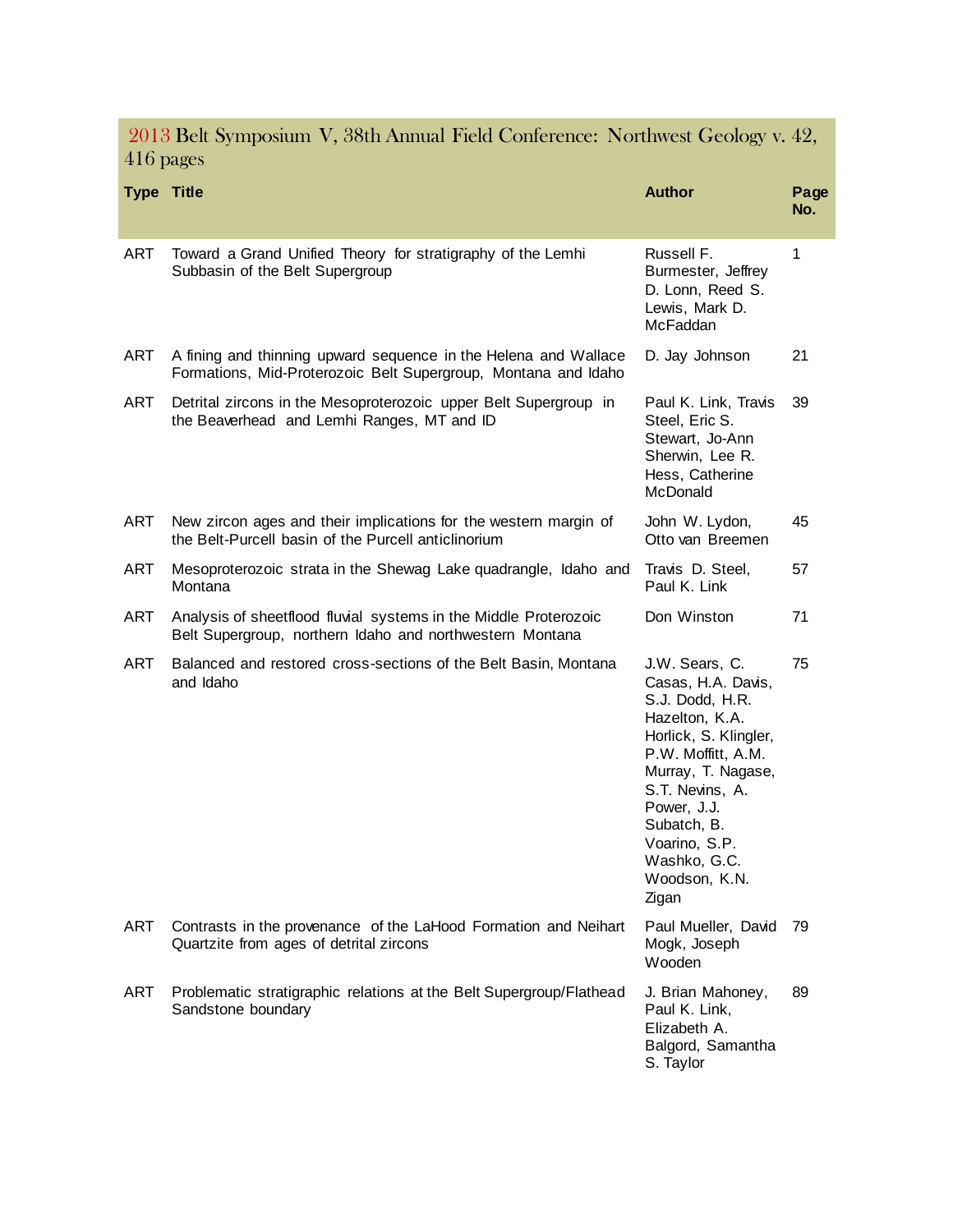| ART        | Revisions of Mesoproterozoic and Cambrian stratigraphy in the<br>Pioneer and Highland Mountains, southwestern Montana, and<br>resulting implications for the paleogeography of the Belt Basin | Catherine<br>McDonald, Jeffrey<br>D. Lonn                                                                | 93  |
|------------|-----------------------------------------------------------------------------------------------------------------------------------------------------------------------------------------------|----------------------------------------------------------------------------------------------------------|-----|
| ART        | Taking the kinks out of the Belt                                                                                                                                                              | Brian G. White                                                                                           | 103 |
| <b>ART</b> | The Little Belt Arc of the Great Falls Tectonic Zone: a key<br>component of the Belt Basin basement                                                                                           | David A. Foster,<br>Paul A. Mueller,<br>James J. Vogl,<br>Jennifer Gifford,<br>David W. Mogk             | 107 |
| ART        | The complex structural geology of the northern Beaverhead<br>mountains, Montana and Idaho                                                                                                     | Jeffrey D. Lonn,<br>Reed S. Lewis,<br>Russell F.<br>Burmester, Mark D.<br>McFaddan                       | 111 |
| <b>ART</b> | Black Butte copper deposits, lower Belt Supergroup, Montana                                                                                                                                   | Jerry Zieg, Vince<br>Scartozzi, Nathan<br>Chutas, Doyle<br>Albers, Kevin<br>Gostomski,<br>Jennifer Jones | 131 |
| <b>ART</b> | The Idaho cobalt belt                                                                                                                                                                         | Arthur A.<br><b>Bookstrom</b>                                                                            | 149 |
| <b>RL</b>  | Field guide to selected sites along the Idaho Cobalt Belt (ICB) and<br>to the Beartrack gold deposit, in the eastern Salmon River<br>Mountains                                                | Arthur Bookstrom,<br>George King,<br>Robert Perry, John<br>Childs                                        | 163 |
| <b>RL</b>  | What's the Swauger Formation doing in the eastern Salmon River<br>Mountains, Idaho?                                                                                                           | Russell F.<br>Burmester, Mark D.<br>McFaddan, Reed<br>S. Lewis, Jeffrey D.<br>Lonn                       | 187 |
| <b>RL</b>  | Geologic field guide to the Freeman Creek area near Salmon,<br>Idaho                                                                                                                          | Jeffrey D. Lonn,<br>Reed S. Lewis,<br>Russell F.<br><b>Burmester</b>                                     | 199 |
| RL         | Geologic field guide to the Trail Gulch area near North Fork, Idaho                                                                                                                           | Jeffrey D. Lonn,<br>Reed S. Lewis,<br>Russell F.<br>Burmester, Mark D.<br>McFaddan                       | 205 |
| RL         | Into the River of No Return corridor: Mesoproterozoic rocks along<br>the Salmon River from North Fork to Corn Creek, east-central<br>Idaho                                                    | Keegan L. Schmidt,<br>Reed S. Lewis, and<br>Russell F.<br><b>Burmester</b>                               | 215 |
| RL         | Field guide to the structure and Mesoproterozoic stratigraphy of<br>the North Fork of the Salmon River and vicinity, Idaho                                                                    | Eric D. Stewart,<br>David E. Stewart,<br>Reed S. Lewis,                                                  | 229 |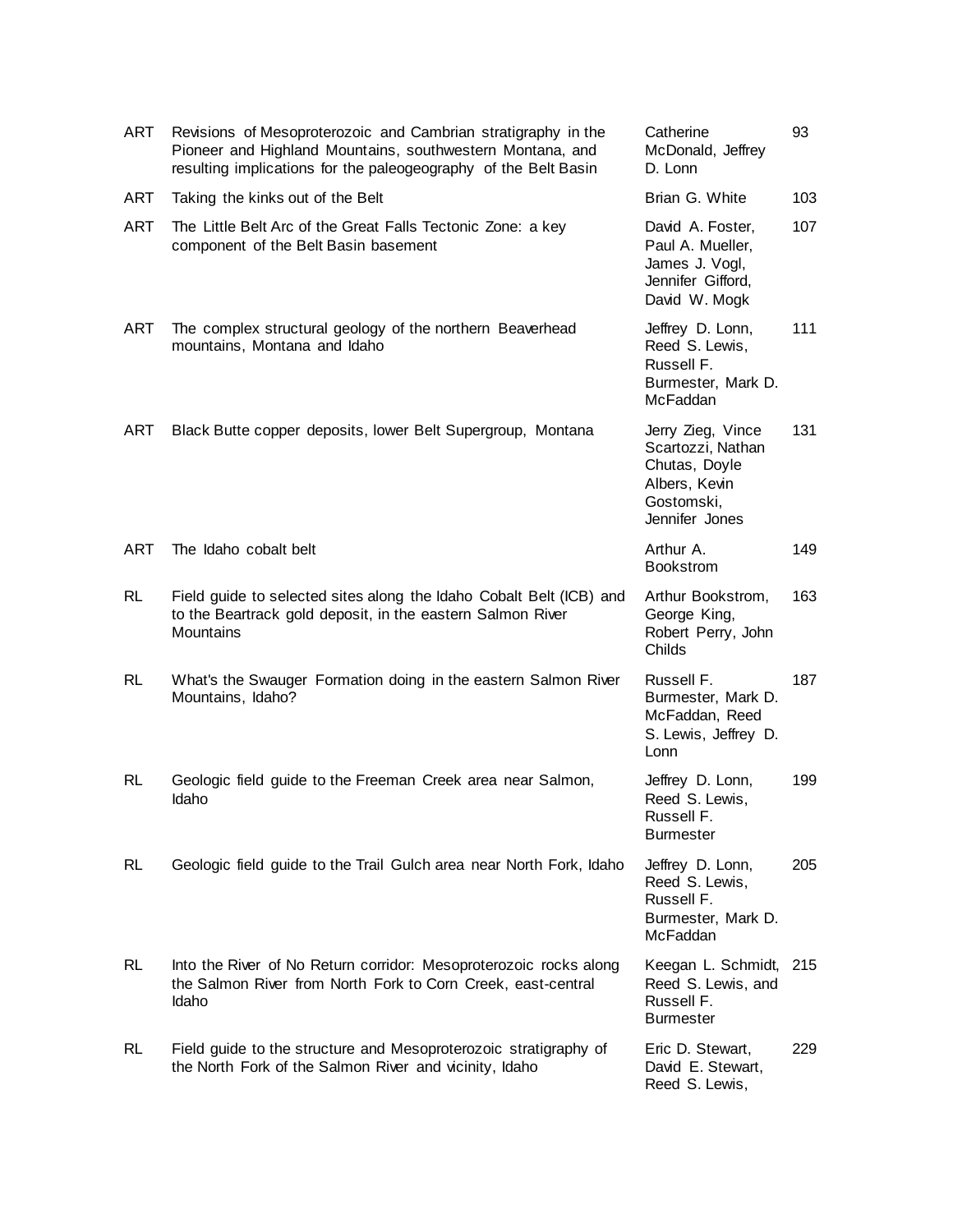|            |                                                                                                                                                                                  | Paul K. Link, Travis<br>D. Steel                                                                          |     |
|------------|----------------------------------------------------------------------------------------------------------------------------------------------------------------------------------|-----------------------------------------------------------------------------------------------------------|-----|
| RL         | Stratigraphy of the Proterozoic Belt Supergroup and structure of<br>the Belt Basin: Glacier National Park and Blackfoot River Canyon,<br>Montana, PART 1: Glacier National Park  | Don Winston,<br>James W. Sears                                                                            | 237 |
| RL         | Stratigraphy of the Proterozoic Belt Supergroup and structure of<br>the Belt Basin: Glacier National Park and Blackfoot River Canyon,<br>Montana. PART 2: Blackfoot River Canyon | Don Winston,<br>James W. Sears                                                                            | 257 |
| ART        | Geochemistry and petrography of the 780 Ma Gunbarrel LIP of<br>western North America                                                                                             | Alana Mackinder,<br>Brian Cousens,<br><b>Richard Ernst</b>                                                | 279 |
| ART        | Sedimentary provenance of the Upper Cambrian Worm Creek<br>Quartzite, Idaho using U-Pb and Lu-Hf isotopic analysis of zircon<br>grains                                           | Mary K. Todt, Paul<br>K. Link                                                                             | 293 |
| ART        | Synextensional emplacement and cooling of the East Fork dike<br>swarm at Lost Trail Pass, southwest Montana                                                                      | Whitney G.<br>Bausch, Julia A.<br>Baldwin, David A.<br>Foster                                             | 299 |
| <b>ART</b> | Using geophysical techniques to map active structures and<br>quantify strain in continental lithosphere, northern Rockies,<br>Montana and Idaho                                  | Dylan Schmeelk                                                                                            | 309 |
| ART        | Paleomagnetism of a Challis andesite in a landslide damming<br>Williams Lake, Idaho, reveals more than meets the eye                                                             | Russell F.<br>Burmester, Kurt L.<br>Othberg                                                               | 311 |
| <b>ART</b> | Great Lost River of the North                                                                                                                                                    | James W. Sears                                                                                            | 323 |
| RL         | A big river ran through it: Reconstructing the Miocene drainage of<br>SE Idaho and SW Montana                                                                                    | James W. Sears                                                                                            | 325 |
| RL         | The Salmon basin detachment fault in the Wimpey Creek area,<br>east-central Idaho                                                                                                | Reed S. Lewis,<br>Russell F.<br><b>Burmester</b>                                                          | 337 |
| RL         | Challis volcanics, younger strata, and landslides in the Williams<br>Lake area near Salmon, Idaho                                                                                | Reed S. Lewis,<br>Kurt L. Othberg,<br>Russell F.<br>Burmester, Loudon<br>R. Stanford, Mark<br>D. McFaddan | 343 |
| RL         | Above the Belt: Road Log of Eocene Challis Volcanic Group-U.S.<br>Route 93 between Salmon and Ellis, Idaho                                                                       | Kirk Schleiffarth,<br>Peter Larson                                                                        | 353 |
| RL.        | Tour of historic mines in the Mackay, Idaho area and nearby<br>geological features                                                                                               | Antonia Hedrick,<br>Victoria E. Mitchell                                                                  | 365 |
| <b>RL</b>  | Gold mineralization at Kenney Creek, Lemhi County, Idaho                                                                                                                         | Brian Brewer,<br>Dennis Krasowski                                                                         | 375 |
| RL         | IMA mine-Patterson, Idaho                                                                                                                                                        | Joe Bardswich                                                                                             | 381 |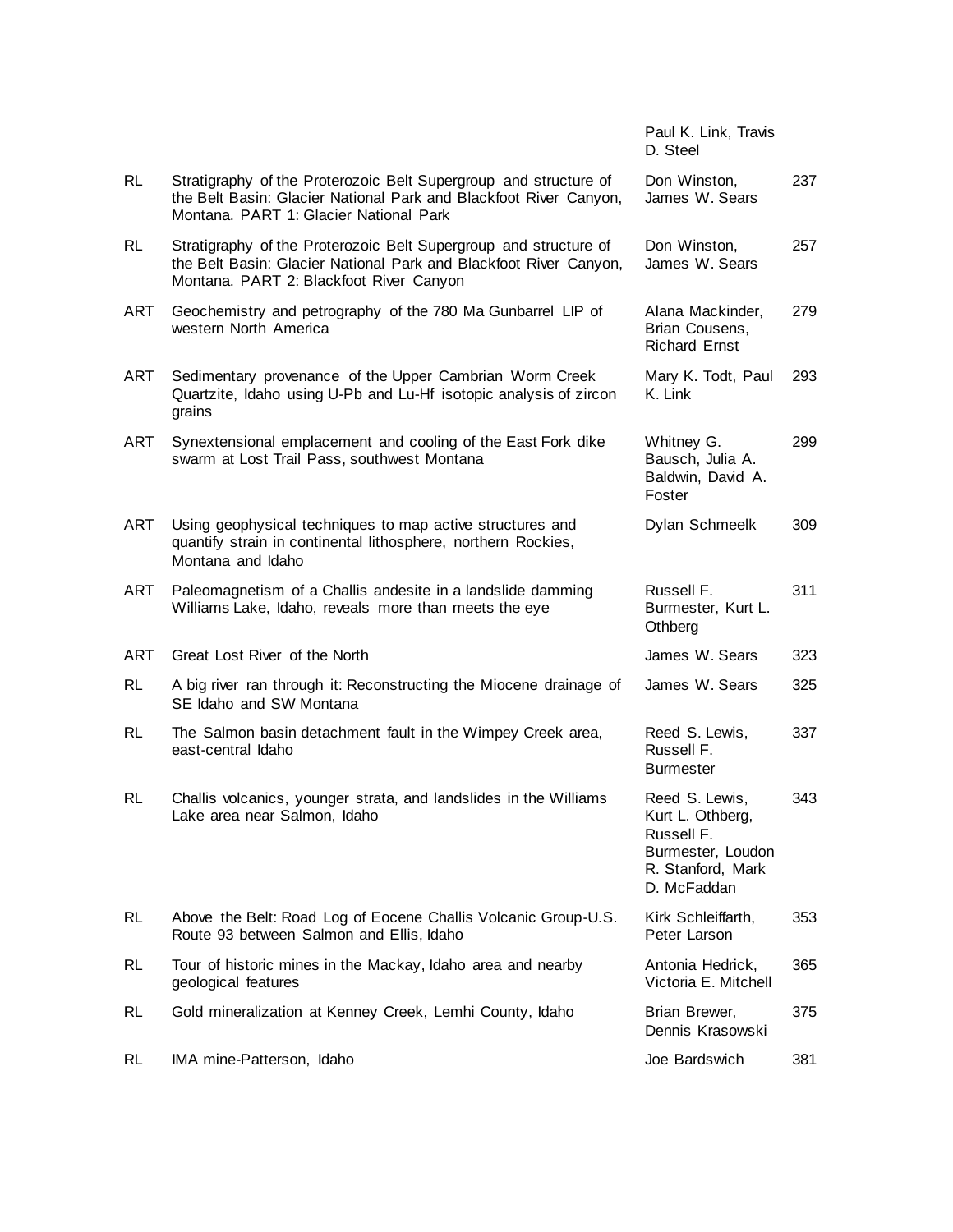| RL | Three Rivers Stone Quarry and Thompson Creek Mine field trip | Ken S. Gardner,<br>Raymond L. Cheff    | 383 |
|----|--------------------------------------------------------------|----------------------------------------|-----|
| RL | Quaternary-Tertiary Sedimentary Deposits, Salmon, Idaho      | Kurt L. Othberg,<br>Loudon R. Stanford | 393 |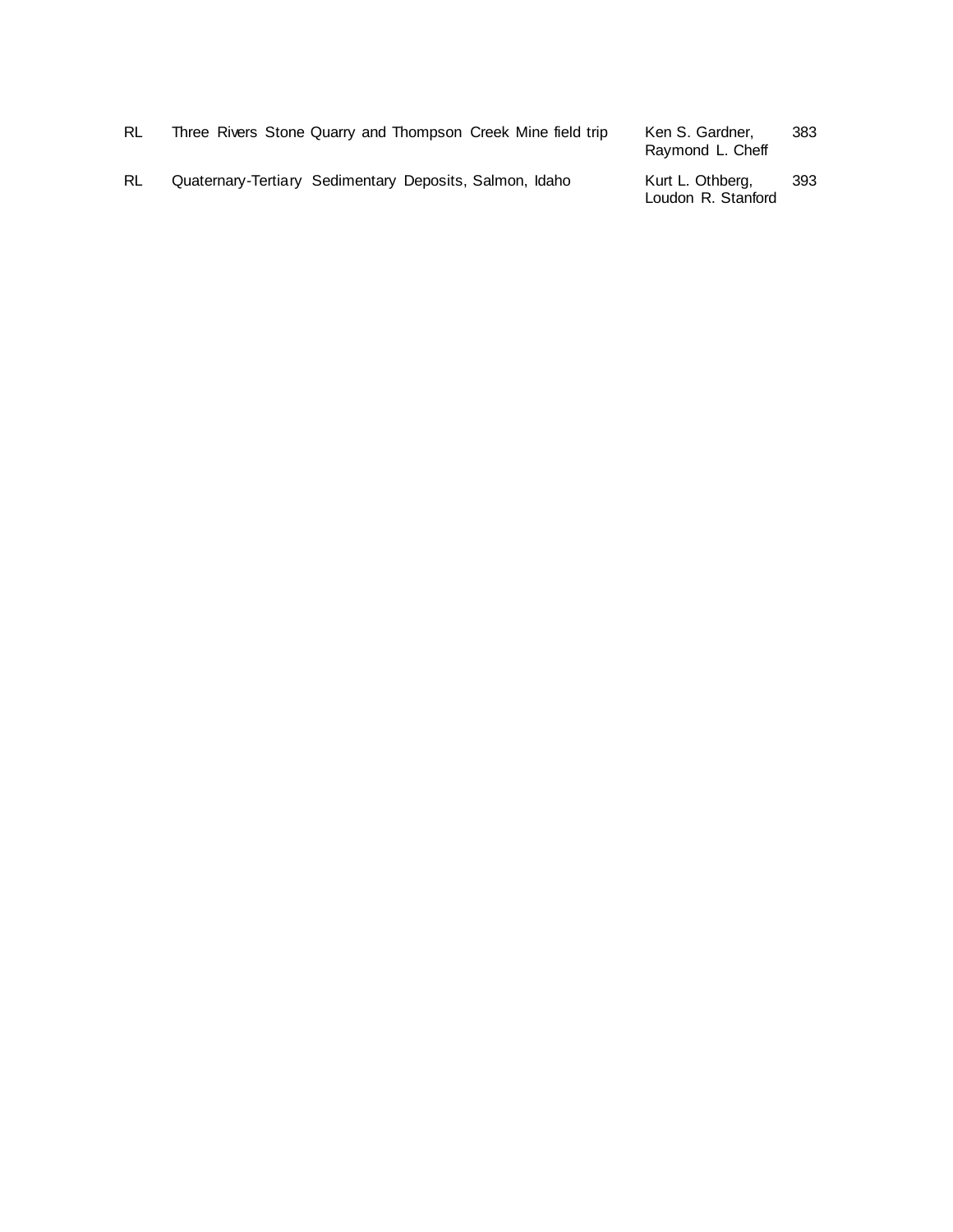2014 Republic, Washington, 39th Annual Field Conference: Northwest Geology v. 43, 196 pages

| <b>Type Title</b> |                                                                                                                                                                                                                                 | <b>Author</b>                                          | Page<br>No. |
|-------------------|---------------------------------------------------------------------------------------------------------------------------------------------------------------------------------------------------------------------------------|--------------------------------------------------------|-------------|
| ART               | Fundamentals of the Geology of North-Central Washington                                                                                                                                                                         | Eric Cheney                                            | 1           |
| ART               | Glacial Hydrology of the Montane Cordilleran Ice Sheet in<br>Southern British Columbia: An Analogue for Interpreting<br>Landforms and Sediments in Northern Washington State and<br>along the Fringe of the Channeled Scabland? | Jerome-Etienne<br>Lesemann                             | 13          |
| ART               | Eocene Magmatism across the Northern Cordillera                                                                                                                                                                                 | Kirk Schleiffarth,<br>Peter Larson                     | 15          |
| ART               | Using Pre-Existing Thermal Infrared and Side-Looking Airborne<br>Radar to Outline the Liberty Mining District                                                                                                                   | D.H. Vice                                              | 21          |
| ART               | Models of Resource Depletion and Ore Price: A Regional Case<br>Study                                                                                                                                                            | D.H. Vice, Harold<br>Aurand, Jr.                       | 31          |
| ART               | Construction of the Cannon Gold Mine Tailings Facility,<br>Wenatchee, Washington                                                                                                                                                | Jack Caldwell                                          | 37          |
| <b>ART</b>        | Mount Tolman Mining History                                                                                                                                                                                                     | Skye Cooley                                            | 41          |
| ART               | The Oblique Convergence of North America                                                                                                                                                                                        | John Whitmer                                           | 53          |
| ART               | Geology-A Blessing                                                                                                                                                                                                              | John Whitmer                                           | 67          |
| ART               | Facies Model and Sequence Stratigraphic Framework of the<br>Devonian-Mississippian Sappington Formation in Southwestern<br>and Central Montana                                                                                  | T. Nagase, M.H.<br>Hofmann, and M.S.<br><b>Hendrix</b> | 69          |
| ART               | Mesoarchean Plutonism in the South Snowy Block (Yellowstone<br>National Park): New Evidence for an Old Arc                                                                                                                      | Paul Mueller et al.                                    | 91          |
| RL                | Itinerary from Seattle to Republic, Washington: Road Log and<br>Selected Geology                                                                                                                                                | John Whitmer                                           | 101         |
| RL                | Outburst Missoula Floods and Glacial Lake Columbia along the<br>Northern Channeled Scabland                                                                                                                                     | <b>Bruce Bjornstad</b>                                 | 117         |
| RL                | Exposures of Large Clastic Dikes in Columbia Basin: A Geologic<br>Traverse through Washington, Oregon, and Idaho                                                                                                                | <b>Skye Cooley</b>                                     | 133         |
| RL                | Road Log: Field Guide to Selected Sites in the Okanogan<br>Highlands                                                                                                                                                            | Ralph L. Dawes                                         | 149         |
| <b>RL</b>         | Vertical Zoning in Epithermal Gold-Silver Deposits, Republic<br>Mining District, Ferry County, Washington                                                                                                                       | Arthur L. Smith                                        | 161         |
| <b>RL</b>         | Kinross' Kettle River Operations and the Buckhorn Mine                                                                                                                                                                          | Peter Cooper                                           | 173         |
| <b>RL</b>         | Stratigraphy, Structure, and Mineralization in the Quesnel Terrane<br>North of Republic, Washington                                                                                                                             | Eric S. Cheney                                         | 177         |
| <b>RL</b>         | Geology of the Pend Oreille Mine, Metaline Falls, WA                                                                                                                                                                            | Geology Dept.,<br>Pend Oreille Mine                    | 189         |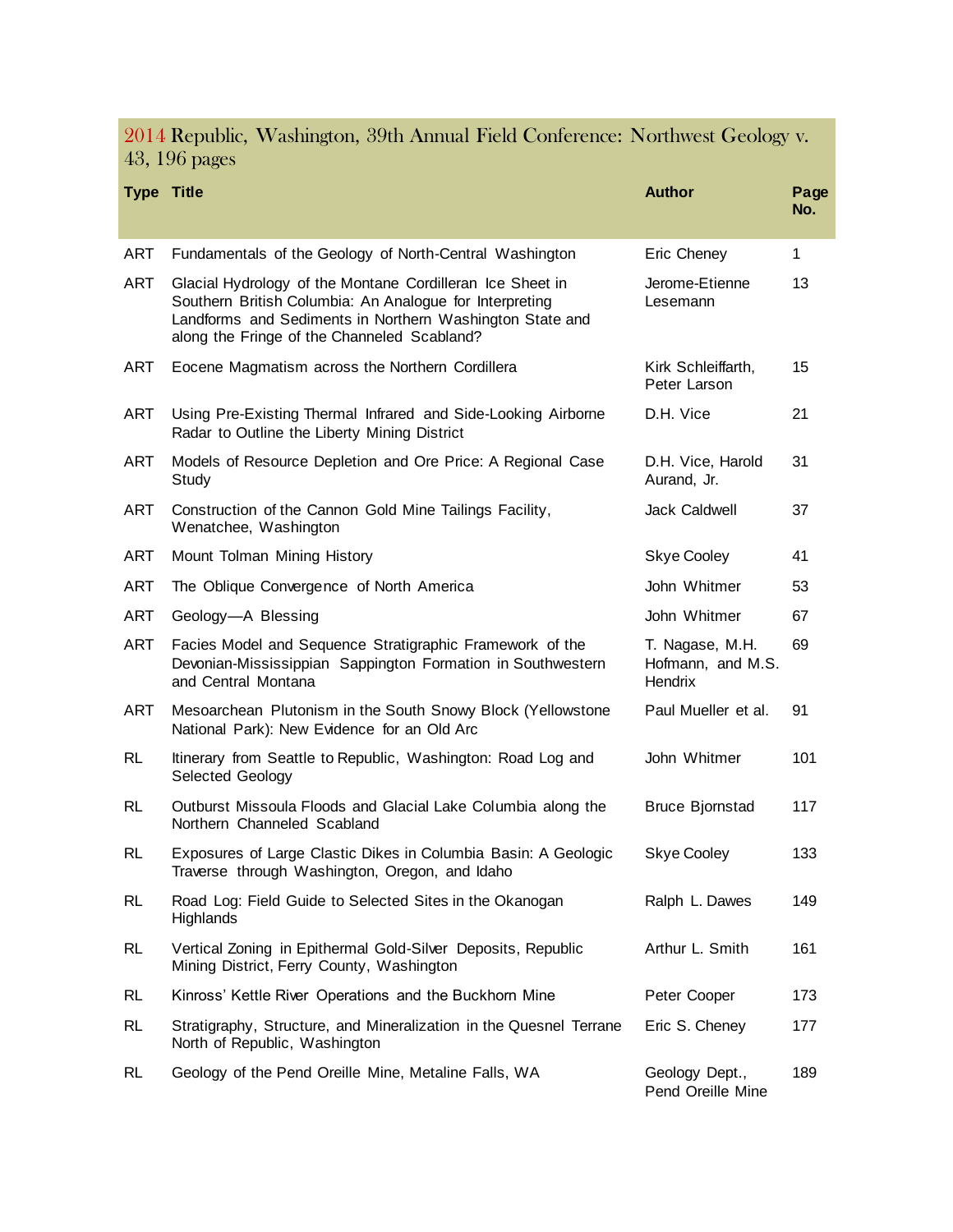2015 Geology of the Elliston Area, Montana, and other papers: 40th Annual Field Conference: Northwest Geology v. 44, 245 pages

| <b>Type Title</b> |                                                                                                                                                                            | <b>Author</b>                                                                                                      | Page<br>No. |
|-------------------|----------------------------------------------------------------------------------------------------------------------------------------------------------------------------|--------------------------------------------------------------------------------------------------------------------|-------------|
| <b>ART</b>        | Taxonomy and biostratigraphy of the mammalian fauna from the<br>Cabbage Patch beds (Renova Formation): affinities with Arikareean<br>faunas of the Great Plains and Oregon | Johnathan J.<br>Calede                                                                                             | 1           |
| ART               | Using gravity data to decipher the structural setting of the Avon<br>Valley in west-central Montana                                                                        | Knatterud, Speece,<br>Mosolf, McDonald,<br>and Zhou                                                                | 5           |
| <b>ART</b>        | Geologic summary of the Elliston 30' x 60' quadrangle, west-central<br>Montana                                                                                             | McDonald, Mosolf,<br>Lonn, and Vuke                                                                                | 9           |
| ART               | Seismicity within and adjacent to the eastern Lewis and Clark Line,<br>west-central Montana                                                                                | Michael Stickney                                                                                                   | 19          |
| <b>ART</b>        | Mineral paragenesis of epithermal gold-silver veins at the<br>Drumlummon Mine, Marysville, Montana                                                                         | Griffith and<br>Gammons                                                                                            | 37          |
| <b>ART</b>        | Glacial geology and geomorphological features of the Lincoln Area,<br>Lewis and Clark and Powell Counties, Montana                                                         | Vineyard,<br>Sherimkulova,<br>Welk, Eastman,<br>Hagan, Thomson,<br>Smith, Chambers,<br>Machinal, Mack,<br>and Hofl | 47          |
| ART               | Iron mineralogy and redox chemistry of the Mesoproterozoic<br>Newland Formation in the Helena Embayment, Belt Supergroup,<br>Montana                                       | Slotznick, Zieg,<br>Webb,<br>Kirschvink, and<br>Fischer                                                            | 55          |
| <b>ART</b>        | The Hoodoo is the Swauger and other heresies: Lemhi subbasin<br>correlations and structures, East-Central Idaho                                                            | Burmester, Lewis,<br>Lonn, and<br>McFaddan                                                                         | 73          |
| ART               | Provenance of the Pleistocene and Holocene St. Anthony dune<br>field, eastern Snake River Plain, Idaho: Insights from U/Pb detrital<br>zircon geochronology                | Gaylord, Link, and<br>McKoon                                                                                       | 89          |
| <b>RL</b>         | Exploration of the Copper Cliff Mining District: Pre-meeting field trip                                                                                                    | Roberts and<br><b>Bausch</b>                                                                                       | 101         |
| <b>RL</b>         | Geologic relationships in the northern Helena Salient, Montana:<br>Geology of the Elliston Region                                                                          | Mahoney, Pignotta,<br>Ihinger, Wittkop,<br>Balgord, Potter, and<br>Leistikow                                       | 109         |
| <b>RL</b>         | Field trip to the Nevada Lake breccias, Powell County, Montana                                                                                                             | McDonald, Lonn,<br>Vuke, and Mosolf                                                                                | 137         |
| <b>RL</b>         | Geology and mineralogy of the Emery Mining District, Powell<br>County, Montana                                                                                             | Korzeb and<br>Scarberry                                                                                            | 145         |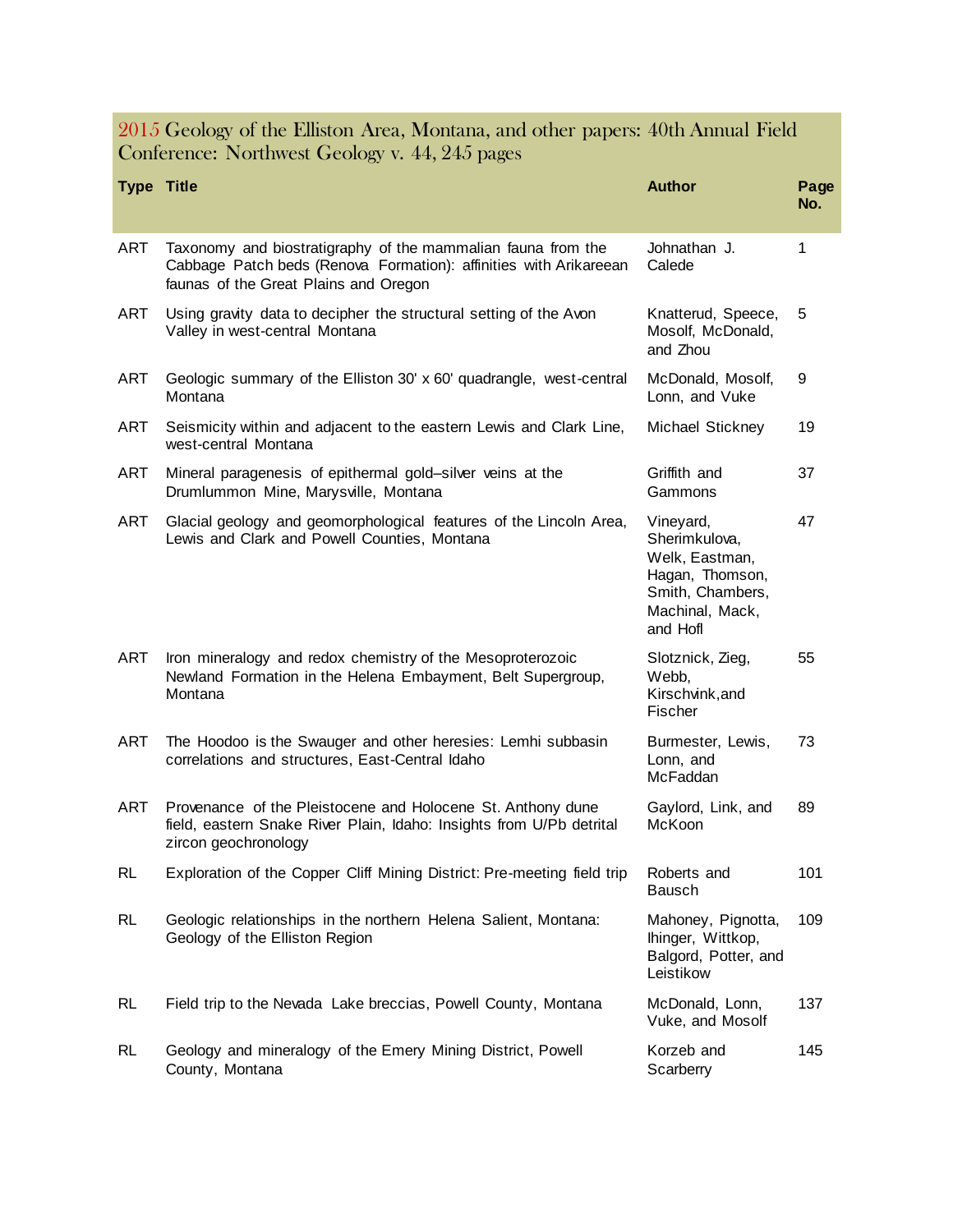| <b>RL</b> | Field guide to the geology and paleontology of the Cabbage Patch<br>beds in the Flint Creek Basin (Renova Formation, Arikareean)    | Calede and<br>Rasmussen         | 157 |
|-----------|-------------------------------------------------------------------------------------------------------------------------------------|---------------------------------|-----|
| <b>RL</b> | Geologic field guide to the Cherry Creek fault, a possible<br>Proterozoic fault near Helena, Montana                                | Jeff Lonn                       | 189 |
| RL        | The Finn Mining District                                                                                                            | Robin McCulloch                 | 195 |
| <b>RL</b> | Origin of Eocene volcanic rocks at the south end of the Deer Lodge<br>Valley, Montana                                               | Scarberry, Korzeb,<br>and Smith | 201 |
| <b>RL</b> | Geologic field guide to the Tertiary volcanic rocks in the Elliston 30'<br>x 60' quadrangle, west-central Montana                   | Jesse G. Mosolf                 | 213 |
| RL        | Road Log: Regional geology and glacial geology of the Helmville to<br>Lincoln Area, Powell and Lewis and Clark Counties, Montana    | Smith and<br><b>McDonald</b>    | 233 |
| <b>RL</b> | Stratigraphic and structural controls of mass wasting deposits in the<br>southern Garnet Range, Montana: Post-conference field trip | Bruce E. Cox                    | 239 |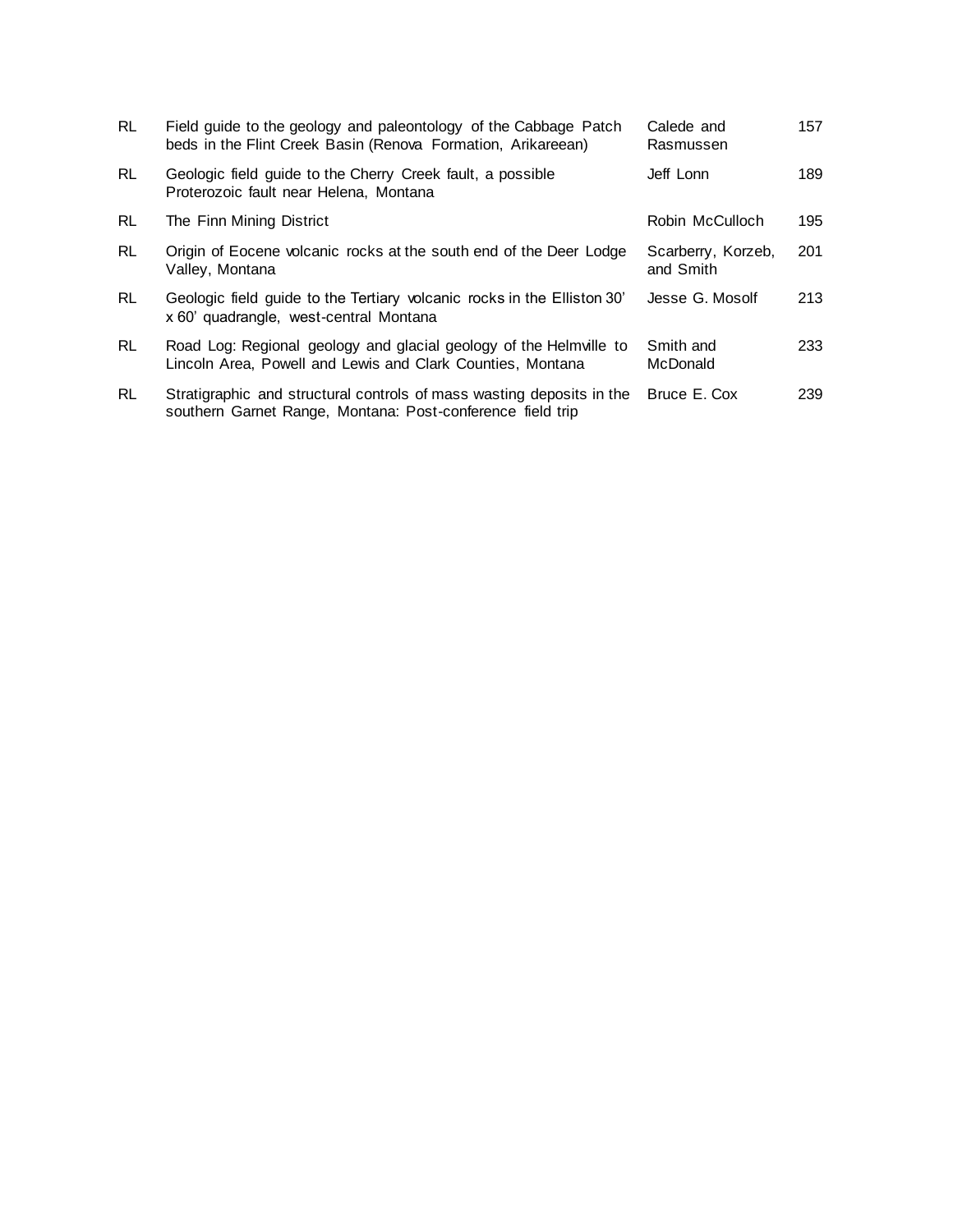2016 Geology of the Eastern Snake River Plain and Surrounding Highlands: 41st Annual Field Conference: Northwest Geology v. 45, 202 pages

| <b>Type Title</b> |                                                                                                                                                                     | <b>Author</b>                                        | Page<br>No.  |
|-------------------|---------------------------------------------------------------------------------------------------------------------------------------------------------------------|------------------------------------------------------|--------------|
| <b>ART</b>        | Gahnite (Zn-Fe-Mg spinel) in early Proterozoic garnet leucogneiss<br>of the southern Ruby Range, southwest Montana: Window on ca.<br>2,450 Ma regional metamorphism | Alcock, Muller, and<br>Arenas                        | $\mathbf{1}$ |
| ART               | Age and origin of the Bridger gneisses: Implications for provenance<br>of the LaHood Formation                                                                      | Fussell, Mueller,<br>and Mogk                        | 11           |
| ART               | Provenance study and geochemical analysis of the LaHood<br>Formation of the Bridger Range, Montana                                                                  | Guerrero, Mueller,<br>and Mogk                       | 21           |
| ART               | Early Cretaceous (Aptian-Albian) ecosystem revolution-The first<br>flowering plants in the Northern Rockies                                                         | Kevin Lielke                                         | 29           |
| ART               | Ranges of light hydrocarbon concentrations in the soils of the<br>Montana overthrust belt                                                                           | D.H. Vice                                            | 37           |
| ART               | Neotectonics and polycyclic quartzite-clast conglomerates of the<br>northern Basin and Range Province                                                               | <b>Parker and Sears</b>                              | 47           |
| ART               | Volumes of recently erupted rhyolite lava flows in the Yellowstone<br>Plateau Volcanic Field                                                                        | Moore, Taylor, and<br>Robinson                       | 69           |
| ART               | Vertical density variations in climactic tuff s of the Yellowstone<br>Plateau Volcanic Field, southeast Idaho                                                       | Moore,<br>Rothlisberger,<br>Hartmann, and<br>Melton  | 75           |
| <b>RL</b>         | Geologic field guide to the Holocene northeastern St. Anthony dune<br>field and mid-late Pleistocene ghost dunes, eastern Snake River<br>Plain, Idaho               | Gaylord, Link, and<br>Rittenour                      | 85           |
| <b>RL</b>         | Field guide to the recent volcanic history of the South Fork area<br>between Swan Valley and Ririe, Idaho                                                           | Moore and Embree                                     | 95           |
| RL.               | Field guide to the Rexburg Bench, Idaho                                                                                                                             | Embree, Moore,<br>and Phillips                       | 107          |
| <b>RL</b>         | Volcanic geology, hydrogeology, and geothermal potential of the<br>Eastern Snake River Plain                                                                        | McCurry,<br>Bartholomay,<br>Hodges, and<br>Podgorney | 125          |
| <b>RL</b>         | Geologic field guide to the Heise volcanic field, Eastern Snake River<br>Plain, Idaho                                                                               | Phillips, Moore, and<br>Embree                       | 155          |
| <b>RL</b>         | Field guide to lava benches in Henrys Fork and Warm River<br>Canyons and to the origin of Upper and Lower Mesa Falls, Island<br>Park, Idaho                         | Moore, Embree,<br>Champion, and<br>Kuntz             | 179          |
| <b>RL</b>         | Field Guide to the Neogene "Divide unit" of the southern<br>Beaverhead Mountains and associated features, Montana and<br>Idaho                                      | Stuart D. Parker                                     | 195          |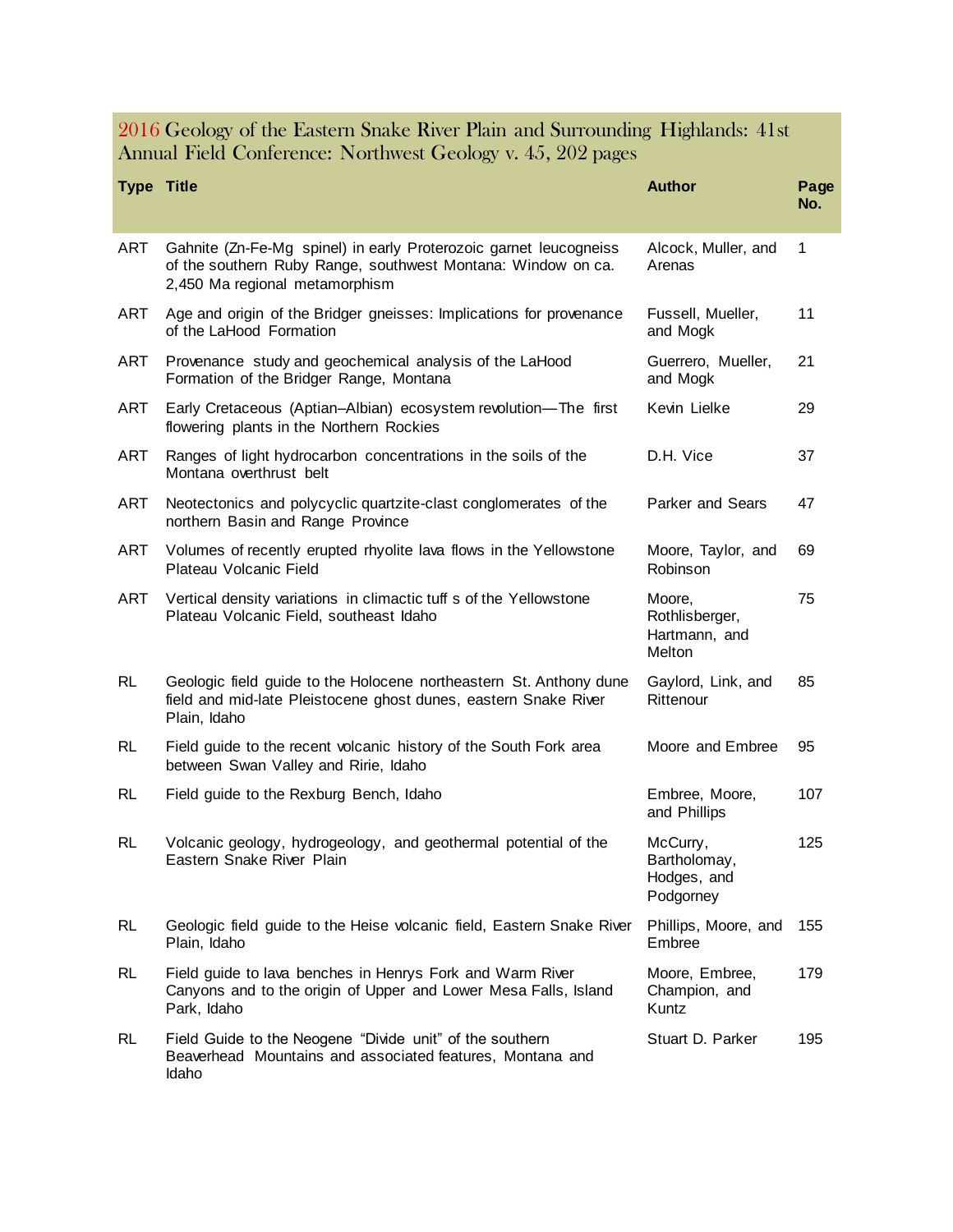#### 2017 Geology of the Leadore Area and Other Papers: 42nd Annual Field Conference: Northwest Geology v. 46, 155 pages

| <b>Type Title</b> |                                                                                                                                                                                        | <b>Author</b>                                       | Page<br>No.    |
|-------------------|----------------------------------------------------------------------------------------------------------------------------------------------------------------------------------------|-----------------------------------------------------|----------------|
| <b>ART</b>        | Development of geologic thought on the Lemhi and Beaverhead<br>Ranges                                                                                                                  | Link and Cox                                        | 1              |
| ART               | Were we wrong? Second thoughts on geology of the Lemhi Basin                                                                                                                           | Burmester, Lewis,<br>and Lonn                       | $\overline{7}$ |
| ART               | The Lemhi Group type section revisited and revised, east-central<br>Idaho                                                                                                              | Jeff Lonn                                           | 15             |
| ART               | Zircon U-Pb and LU-Hf analysis of basement rocks at Bloody Dick<br>Creek and Maiden Peak, southwestern Montana: A record of<br>Paleoproterozoic and Archean plutonism and metamorphism | Pearson, Anderson,<br>and Link                      | 29             |
| <b>ART</b>        | A geodynamic model for gravity-driven extension-Implications for<br>the Cenozoic evolution of southwestern Montana                                                                     | Kevin Lielke                                        | 37             |
| ART               | Dividing the Beaverhead Group at the Continental Divide                                                                                                                                | Stuart D. Parker                                    | 45             |
| <b>ART</b>        | The Mount Evans gossan: A source of natural acid rock drainage<br>and possible source of metals and sulfur for the Butte porphyry-lode<br>orebodies                                    | Eastman, Doolittle,<br>Gammons, and<br>Poulson      | 67             |
| ART               | Rare earth elements in a placer in Halfway Park, Jeff erson County,<br>Montana                                                                                                         | Vice and Hauptman                                   | 75             |
| ART               | <b>Poster Abstracts</b>                                                                                                                                                                | Mitchell, Garverich,<br>and Cuccio                  | 81             |
| RL                | Glaciation of the central Lemhi Range, Idaho                                                                                                                                           | Thackray and<br>Colandrea                           | 89             |
| RL                | Ore controls of the Leadville (Junction) and Gilmore mining districts,<br>Lemhi County, Idaho: A field trip guide                                                                      | Cox and Antonioli                                   | 93             |
| RL                | Field guide to the Lemhi Arch and Mesozoic-Early Cenozoic faults<br>and folds in east-central Idaho: Beaverhead Mountains                                                              | Pearson and Link                                    | 101            |
| RL                | Walking tour of the Monument Fault near the confluence of Bloody<br>Dick Creek and Horse Praire Creek, southwestern Montana                                                            | Elliott and Lonn                                    | 113            |
| <b>RL</b>         | Road log to the geology and mineralization of the Agency Creek<br>and Lemhi Pass areas, Idaho and Montana                                                                              | Lewis, Gillerman,<br>Burmester, Mosolf,<br>and Lonn | 119            |
| <b>RL</b>         | Field guide to the compressional structures along the western<br>margin of the southern Beaverhead Mountain range, Scott Butte<br>7.5' quadrangle, east-central Idaho                  | Little and Clayton                                  | 133            |
| <b>RL</b>         | Lithologic and structural controls of mineral deposits in the Horse<br>Prairie basin, Beaverhead County, Montana, with notes on Horse<br>Prairie history                               | Brenner-Younggren<br>and Cox                        | 143            |
| <b>RL</b>         | Tension faults of the Centennial Shear Zone                                                                                                                                            | Stuart D. Parker                                    | 153            |